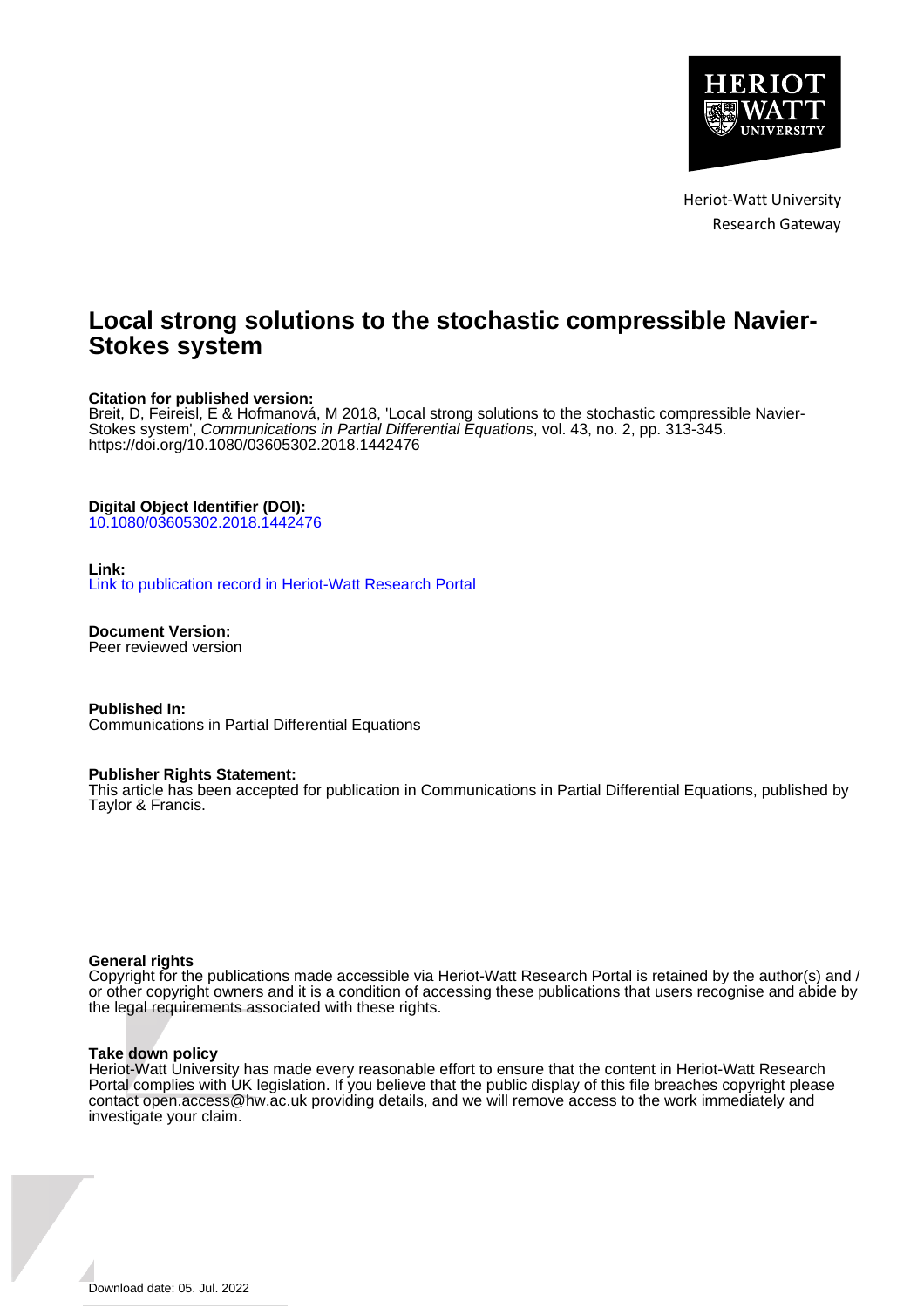# Local strong solutions to the stochastic compressible Navier–Stokes system

| Dominic Breit | Eduard Feireisl <sup>*</sup> |  | Martina Hofmanová |
|---------------|------------------------------|--|-------------------|
|---------------|------------------------------|--|-------------------|

February 13, 2018

Department of Mathematics, Heriot-Watt University Riccarton Edinburgh EH14 4AS, UK

Institute of Mathematics of the Academy of Sciences of the Czech Republic  $Zitn\acute{a} 25$ , CZ-115 67 Praha 1, Czech Republic

> Technical University Berlin, Institute of Mathematics Straße des 17. Juni 136, 10623 Berlin, Germany

#### Abstract

We study the Navier–Stokes system describing the motion of a compressible viscous fluid driven by a nonlinear multiplicative stochastic force. We establish local in time existence (up to a positive stopping time) of a unique solution, which is strong in both PDE and probabilistic sense. Our approach relies on rewriting the problem as a symmetric hyperbolic system augmented by partial diffusion, which is solved via a suitable approximation procedure. We use the stochastic compactness method and the Yamada– Watanabe type argument based on the Gyöngy–Krylov characterization of convergence in probability. This leads to the existence of a strong (in the PDE sense) pathwise solution. Finally, we use various stopping time arguments to establish the local existence of a unique strong solution to the original problem.

Keywords: Navier–Stokes system, compressible fluids, stochastic forcing, local strong solutions

## 1 Introduction

Stochastic perturbations in the equations of motions are commonly used to model small perturbations (numerical, empirical, and physical uncertainties) or thermodynamic fluctuations present in fluid flows. Moreover, they can provide a better understanding of turbulence. As a

<sup>∗</sup>The research of E.F. leading to these results has received funding from the European Research Council under the European Union's Seventh Framework Programme (FP7/2007-2013)/ ERC Grant Agreement 320078. The Institute of Mathematics of the Academy of Sciences of the Czech Republic is supported by RVO:67985840.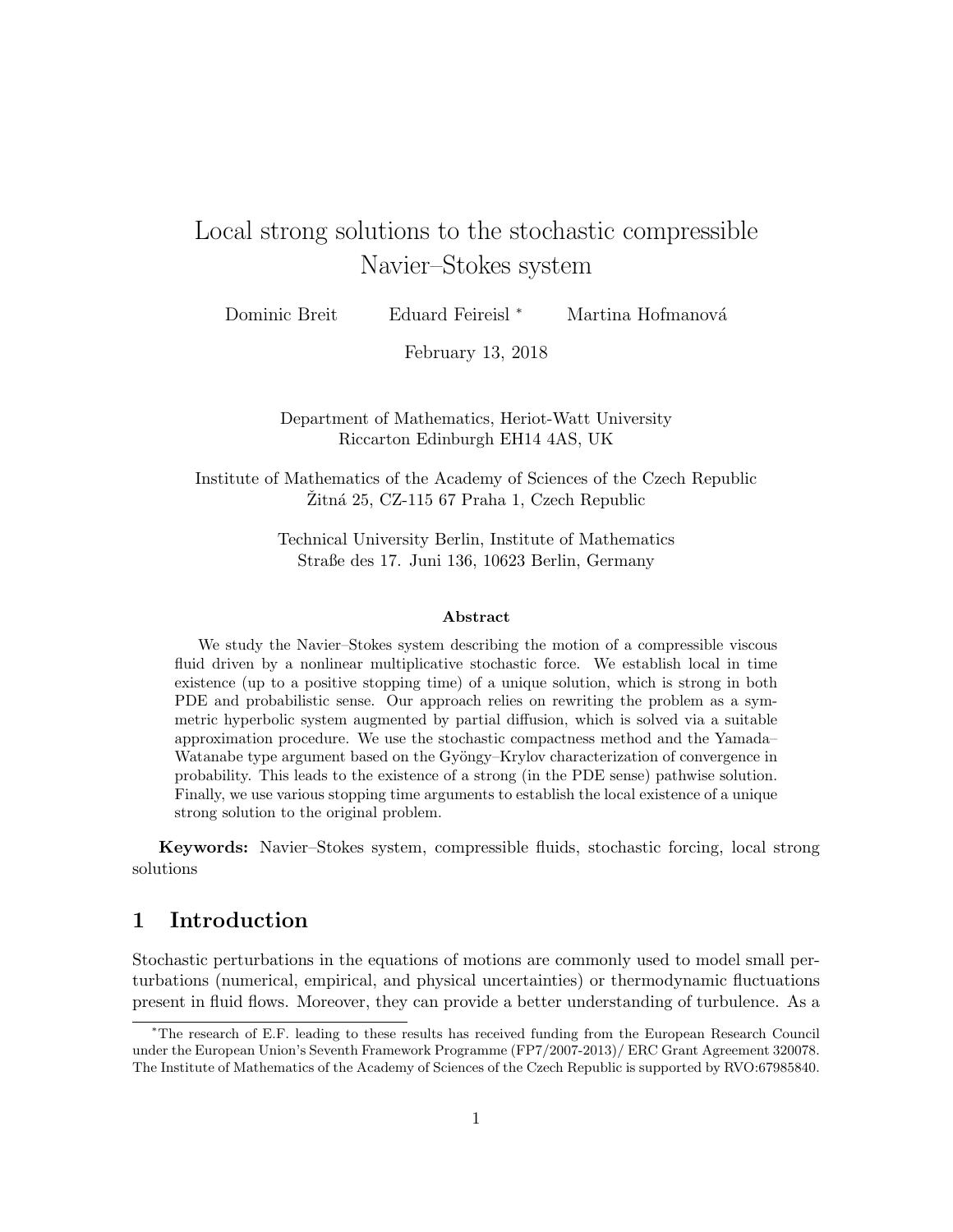consequence stochastic partial differential equations (SPDEs) such as the stochastic Navier– Stokes equations are gaining more and more interest in fluid mechanical research. First results can be traced back to the pioneering work by Bensoussan and Teman [2] in 1973. Today there exists an abundant amount of literature concerning the dynamics of incompressible fluids driven by stochastic forcing. We refer to the lecture notes by Flandoli [16], the monograph of Kuksin and Shyrikian [26], the survey by Romito [33] as well as the references cited therein for a recent overview. Definitely much less is known if compressibility of the fluid is taken into account. Fundamental questions of well–posedness and even mere existence of solutions to problems dealing with stochastic perturbations of compressible fluids are, to the best of our knowledge, largely open, with only a few rigorous results available.

First existence results were based on a suitable transformation formula that allows to reduce the problem to a random system of PDEs: The stochastic integral does no longer appear and deterministic methods are applicable, see [36] for the 1D case, [37] for a rather special periodic 2D. The latter one is based on the existence theory developed by Va˘ıgant and Kazhikhov in [38]. Finally, the work by Feireisl, Maslowski, Novotný [15] deals with the 3D case. The first "truly" stochastic existence result for the compressible Navier–Stokes system perturbed by a general nonlinear multiplicative noise was obtained by Breit and Hofmanová [7]. The existence of so-called finite energy weak martingale solutions in three space dimensions with periodic boundary conditions was established. Extension of this result to the zero Dirichlet boundary conditions then appeared in [35, 40]. For completeness, let us also mention [5] where a singular limit result was proved.

The next step towards a better understanding of stochastic compressible fluids is the socalled relative energy inequality derived in [6]. Among other possible applications, it allows to compare a weak solution to the compressible system with arbitrary (smooth) processes, in particular with a strong solution of the same problem. This gives rise to the weak–strong uniqueness principle: A weak (in the PDE sense) solution satisfying the energy inequality necessarily coincides with a strong solution emanating from the same initial data, as long as the latter one exists. In the light of this result, a natural question to ask is whether or not a strong solution exists at least locally in time. Results concerning the existence of strong solutions in three dimensions, however, do not exists at all. In the present paper, we fill this gap by showing existence of local-in-time strong solutions (up to a positive stopping time) of the stochastic compressible Navier–Stokes system enjoying the regularity properties required by the weak–strong uniqueness principle established in [6].

We consider a stochastic variant of the *compressible barotropic Navier-Stokes system* describing the time evolution of the mass density  $\rho$  and the bulk velocity **u** of a fluid driven by a nonlinear multiplicative noise. The system of equations reads

$$
d\varrho + div_x(\varrho \mathbf{u}) \, dt = 0 \tag{1.1}
$$

$$
d(\varrho \mathbf{u}) + [\text{div}_x(\varrho \mathbf{u} \otimes \mathbf{u}) + a \nabla_x \varrho^{\gamma}] dt = \text{div}_x \mathbb{S}(\nabla_x \mathbf{u}) dt + \mathbb{G}(\varrho, \varrho \mathbf{u}) dW.
$$
 (1.2)

Here  $\gamma > 1$  denotes the adiabatic exponent,  $a > 0$  is the squared reciprocal of the Mach number and  $\mathbb{S}(\nabla_x \mathbf{u})$  is the standard Newtonian viscous stress tensor,

$$
\mathbb{S}(\nabla_x \mathbf{u}) = \mu \left( \nabla_x \mathbf{u} + \nabla_x^t \mathbf{u} - \frac{2}{3} \text{div}_x \mathbf{u} \mathbb{I} \right) + \lambda \text{div}_x \mathbf{u} \mathbb{I}, \qquad \mu > 0, \ \lambda \ge 0. \tag{1.3}
$$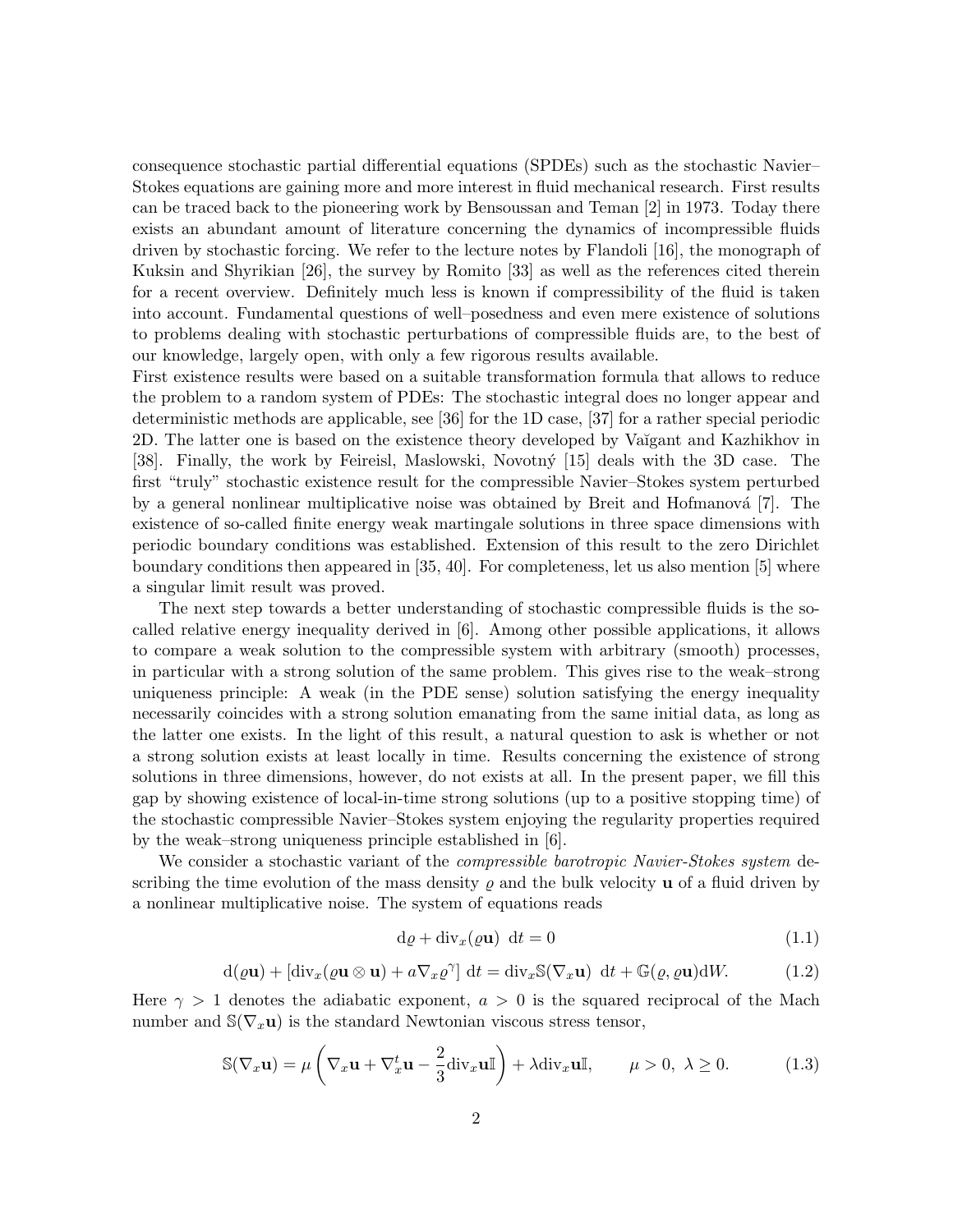The driving process  $W$  is a cylindrical Wiener process defined on some probability space  $(\Omega, \mathfrak{F}, \mathbb{P})$  and the coefficient G is generally nonlinear and satisfies suitable growth assumptions. The precise assumptions will be specified in Section 2. We focus on the periodic boundary conditions, for which the underlying spatial domain  $\mathcal{O} \subset \mathbb{R}^N$  may be identified with the flat torus

$$
\mathcal{O} = \mathbb{T}^N = ((-\pi, \pi)|_{\{-\pi, \pi\}})^N, N = 1, 2, 3.
$$

The initial conditions are random variables

$$
\varrho(0,\cdot) = \varrho_0, \ \mathbf{u}(0,\cdot) = \mathbf{u}_0,\tag{1.4}
$$

with sufficient space regularity specified later.

We study the system  $(1.1)$ – $(1.4)$  in the framework of solutions that are strong in both PDE and probabilistic sense. More precisely, such solutions possess sufficient space regularity for  $(1.1)$ – $(1.4)$  to be satisfied pointwise (not only in the sense of distributions) and they are defined on a given probability space. We introduce the notion of *local strong pathwise solutions* which only exists up to a suitable stopping time, see Definition 2.5. Next, we consider *maximal* strong pathwise solutions which live on a maximal (random) time interval determined by the hypothetical blow-up of the  $W^{2,\infty}$ -norm of the velocity **u**, see Definition 2.6. Our main result, Theorem 2.7, then states the existence of a unique maximal strong pathwise solution to problem  $(1.1)–(1.4)$ .

The deterministic approach to the local existence problem for the compressible Navier-Stokes system is usually based on energy estimates. These are derived first for the unknown functions  $\rho$ , **u** and then, repeatedly, for their time derivatives up to a sufficient. This guarantees the required smoothness, see the nowadays probably optimal result by Cho, Choe and Kim [12]. However, for obvious reasons related to the irregularity of sample paths of the Brownian motion, this technique is not suitable in the stochastic setting. Instead, the required space regularity must be achieved by differentiating the equations only with respect to the space variables - a typical approach applicable to purely hyperbolic systems. The related references include works on the incompressible stochastic Navier–Stokes system [1, 10], the incompressible stochastic Euler equations [19], and also quasilinear hyperbolic systems [25].

Similarly to Kim [25] (see also [19, 23]), we use suitable cut-off operators to render all nonlinearities in the equations globally Lipschitz-continuous. The resulting (stochastic) system may admit *global-in-time solutions*. Still, the approach proposed in [25] and later revisited in [19] cannot be applied in a direct fashion for the following reasons:

- The energy method is only applicable to *symmetric* hyperbolic systems and their viscous perturbations.
- In order to symmetrize  $(1.1)$ ,  $(1.2)$ , the density must be strictly positive the system must be out of vacuum.
- For the density to remain positive at least on a short time interval, the maximum principle must be applied to the transport equation  $(1.1)$ . Accordingly, equation  $(1.1)$ must be solved exactly and not by means of a finite-dimensional approximation.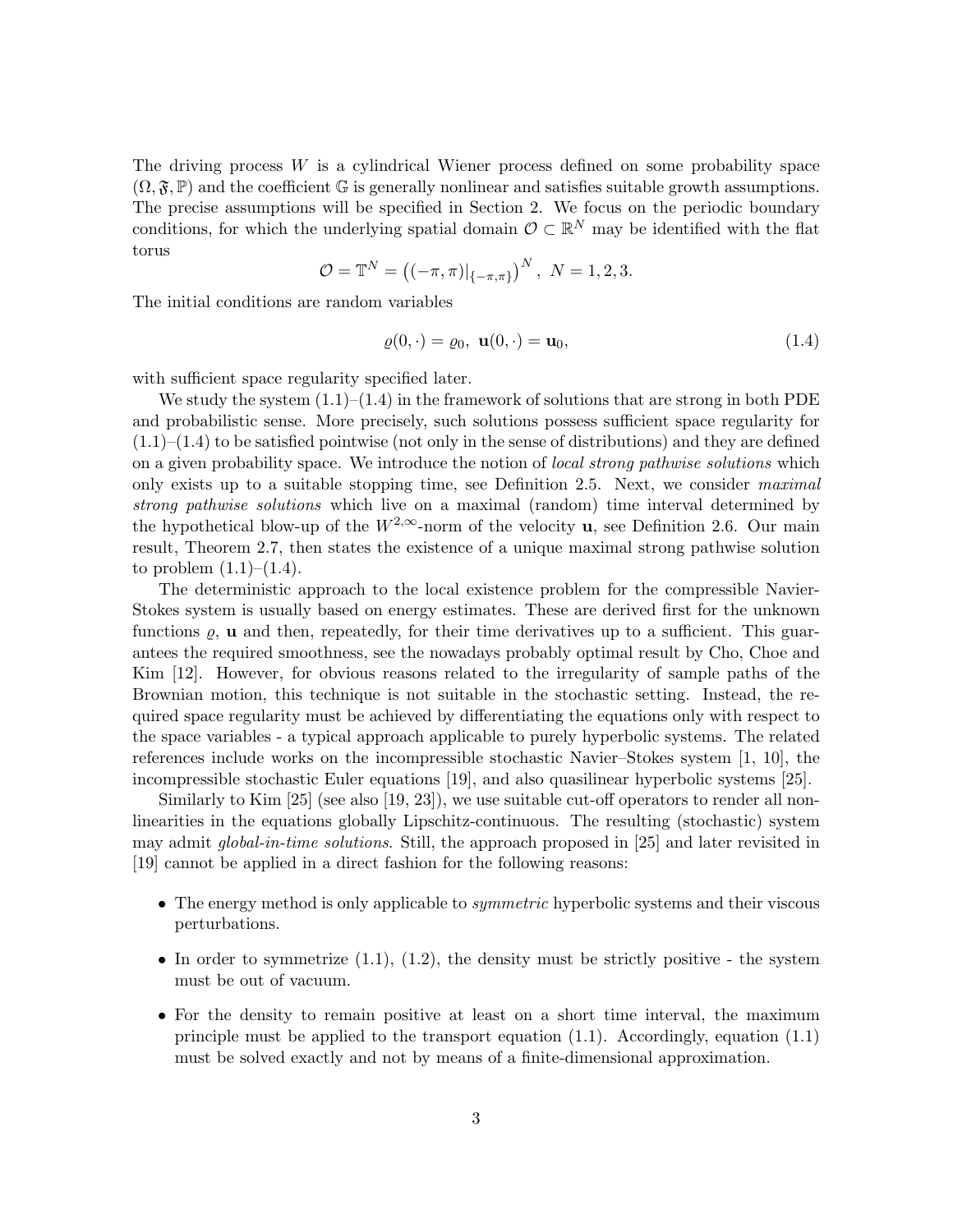• To avoid technical problems with non-local operators in the transport equation, the cut-off must be applied only to the velocity field.

In view of these difficulties and anticipating strict positivity of the density, we transform the problem to a symmetric hyperbolic system perturbed by partial viscosity and the stochastic driving term, see Subsection 2.4. Then cut-off operators in the spirit of [25] are applied to the velocity field and this system is then studied in detail in Section 3. We use this technique to cut the nonlinear parts as well as to guarantee the nondegeneracy of the density, which leads to global in time strong martingale solutions to this approximate system. The main ideas of the proof are as follows. First, we adapt a hybrid method similar to the one proposed in [7]: The equation of continuity is solved directly, while the momentum equation is approximated by a finite dimensional Galerkin scheme. On this level, we are able to gain higher order uniform energy estimates by differentiating in space. Then, using the stochastic compactness method, we prove the existence of a strong martingale solution. In Subsection 3.5 we establish pathwise uniqueness and then the method of Gyöngy–Krylov  $[20]$  is applied to recover the convergence of the approximate solutions on the original probability space, see Subsection 3.6. The existence of a unique strong pathwise solution therefore follows.

Finally, in Section 4 we employ the results of the previous sections to prove our main result, Theorem 2.7. This last step is in the spirit of the recent treatment of the incompressible Euler system by Glatt-Holtz and Vicol [19]. However, the analysis is more involved due to the complicated structure of  $(1.1)$ – $(1.4)$ . We rely on a delicate combination of stopping time arguments that allow to use the equivalence of  $(1.1)–(1.4)$  with the system studied in Section 3. As a consequence, also the corresponding existence and uniqueness result may be applied. One of the difficulties originates in the fact that we no longer assume the initial condition to be integrable in  $\omega$ . Thus the a priori estimates from Section 3 are no longer valid. We present the details of the proof of uniqueness in Subsection 4.1, the existence of a local strong pathwise solution in Subsections 4.2 and 4.3 and we conclude with the existence of a maximal strong pathwise solution in Subsection 4.4.

## 2 Preliminaries and main result

We start by introducing the notation and some basic facts used in the text. To begin, we fix an arbitrarily large time horizon  $T > 0$ .

#### 2.1 Analytic framework

The symbols  $W^{s,p}(\mathbb{T}^N)$  denote the Sobolov spaces of functions having distributional derivatives up to order  $s \in \mathbb{N}_0$  integrable in  $L^p(\mathbb{T}^N)$  for  $p \in [1,\infty]$ . We will also use  $W^{s,2}(\mathbb{T}^N)$  for  $s \in \mathbb{R}$  to denote the space of distributions v defined on  $\mathbb{T}^N$  with the finite norm

$$
||v||_{W^{s,2}(\mathbb{T}^N)}^2 = \sum_{k \in \mathbb{Z}^N} (1+|k|^s)^2 |c_k(v)|^2 < \infty. \tag{2.1}
$$

Here,  $c_k(v)$  are the Fourier coefficients of v with respect to the standard trigonometric basis  ${\exp(ik \cdot x)}_{k\in\mathbb{Z}^N}$ . To shorten the notation we will write  $\|\cdot\|_{s,p}$  for  $\|\cdot\|_{W^{s,p}(\mathbb{T}^N)}$  and  $\|\cdot\|_p$  for  $\|\cdot\|_{L^p(\mathbb{T}^N)}.$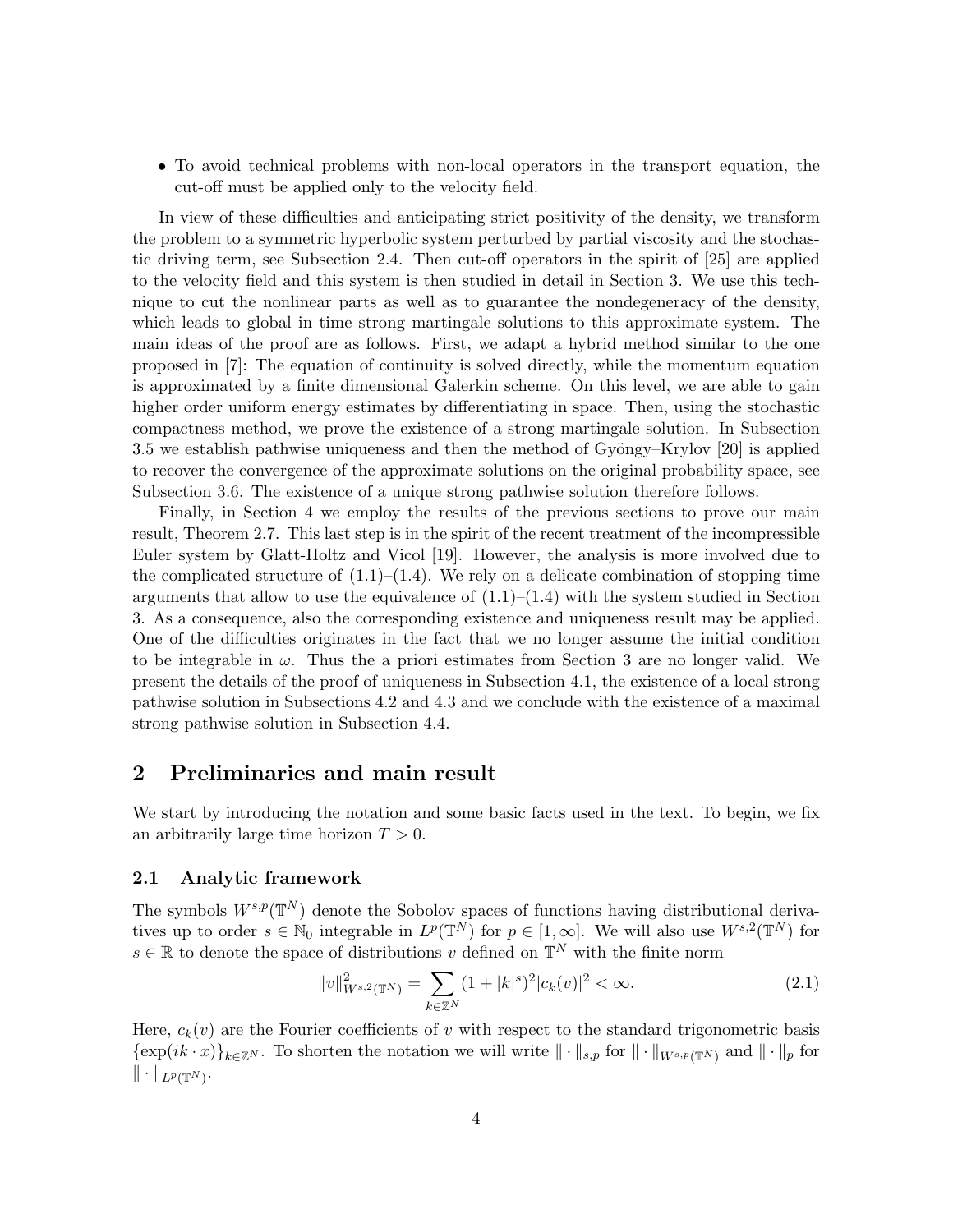The following estimates are standard in the Moser-type calculus and can be found e.g. in Majda [28, Proposition 2.1].

1. For  $u, v \in W^{s, 2} \cap L^{\infty}(\mathbb{T}^N)$  and  $|\alpha| \leq s$  we have

$$
\|\partial_x^{\alpha}(uv)\|_2 \le c_s \left( \|u\|_{\infty} \|\nabla_x^s v\|_2 + \|v\|_{\infty} \|\nabla_x^s u\|_2 \right). \tag{2.2}
$$

2. For  $u \in W^{s,2}(\mathbb{T}^N)$ ,  $\nabla_x u \in L^{\infty}(\mathbb{T}^N)$ ,  $v \in W^{s-1,2} \cap L^{\infty}(\mathbb{T}^N)$  and  $|\alpha| \leq s$  we have

$$
\|\partial_x^{\alpha}(uv) - u\partial_x^{\alpha}v\|_2 \le c_s \left( \|\nabla_x u\|_{\infty} \|\nabla_x^{s-1}v\|_2 + \|v\|_{\infty} \|\nabla_x^s u\|_2 \right). \tag{2.3}
$$

3. Let  $u \in W^{s,2} \cap C(\mathbb{T}^N)$  and let F be an s-times continuously differentiable function on an open neighborhood of the compact set  $G = \text{range}[u]$ . Then we have for all  $\alpha \in \mathbb{N}_0^N$ ,  $|\alpha| \leq s$ ,

$$
\|\partial_x^{\alpha} F(u)\|_{L^2(\mathbb{T}^N)} \le c_s \|\partial_u F\|_{C^{s-1}(G)} \|u\|_{L^{\infty}(\mathbb{T}^N)}^{|\alpha|-1} \|\partial_x^{\alpha} u\|_{L^2(\mathbb{T}^N)}.
$$
\n(2.4)

#### 2.2 Stochastic framework

The driving process  $W$  is a cylindrical Wiener process on a separable Hilbert space  $\mathfrak U$  defined on some stochastic basis  $(\Omega, \mathfrak{F}, (\mathfrak{F}_t)_{t>0}, \mathbb{P})$  with a complete, right-continuous filtration. More specifically,  $W$  is given by a formal expansion

$$
W(t) = \sum_{k \ge 1} e_k \beta_k(t),
$$

where  $\{\beta_k\}_{k>1}$  is a family of mutually independent real-valued Brownian motions with respect to  $(\Omega, \mathfrak{F},(\mathfrak{F}_t)_{t\geq0}, \mathbb{P})$  and  $\{e_k\}_{k\geq1}$  is an orthonormal basis of  $\mathfrak{U}$ . To give the precise definition of the diffusion coefficient  $\mathbb{G}$ , consider  $\rho \in L^2(\mathbb{T}^N)$ ,  $\rho \geq 0$ ,  $\mathbf{q} \in L^2(\mathbb{T}^N)$  and let  $\mathbb{G}(\rho, \mathbf{q}) : \mathfrak{U} \to$  $L^2(\mathbb{T}^N,\mathbb{R}^N)$  be defined as follows

$$
\mathbb{G}(\rho, \mathbf{q})e_k = \mathbf{G}_k(\cdot, \rho(\cdot), \mathbf{q}(\cdot)).
$$

We suppose that the coefficients  $\mathbf{G}_k : \mathbb{T}^N \times [0, \infty) \times \mathbb{R}^N \to \mathbb{R}^N$  are  $C^s$ -functions that satisfy uniformly in  $x \in \mathbb{T}^N$ 

$$
\mathbf{G}_k(\cdot,0,0) = 0,\tag{2.5}
$$

$$
|\nabla^{l}\mathbf{G}_{k}(\cdot,\cdot,\cdot)| \leq \alpha_{k}, \quad \sum_{k\geq 1} \alpha_{k} < \infty \quad \text{for all } l \in \{1, ..., s\},
$$
\n(2.6)

with  $s \in \mathbb{N}$  specified below. A typical example we have in mind is

$$
\mathbf{G}_k(x,\rho,\mathbf{q}) = \mathbf{a}_k(x)\rho + \mathbb{A}_k(x)\mathbf{q},\tag{2.7}
$$

where  $\mathbf{a}_k : \mathbb{T}^N \to \mathbb{R}^N$  and  $\mathbb{A}_k : \mathbb{T}^N \to \mathbb{R}^{N \times N}$  are smooth functions. However, our analysis applies to general nonlinear coefficients  $\mathbf{G}_k$ .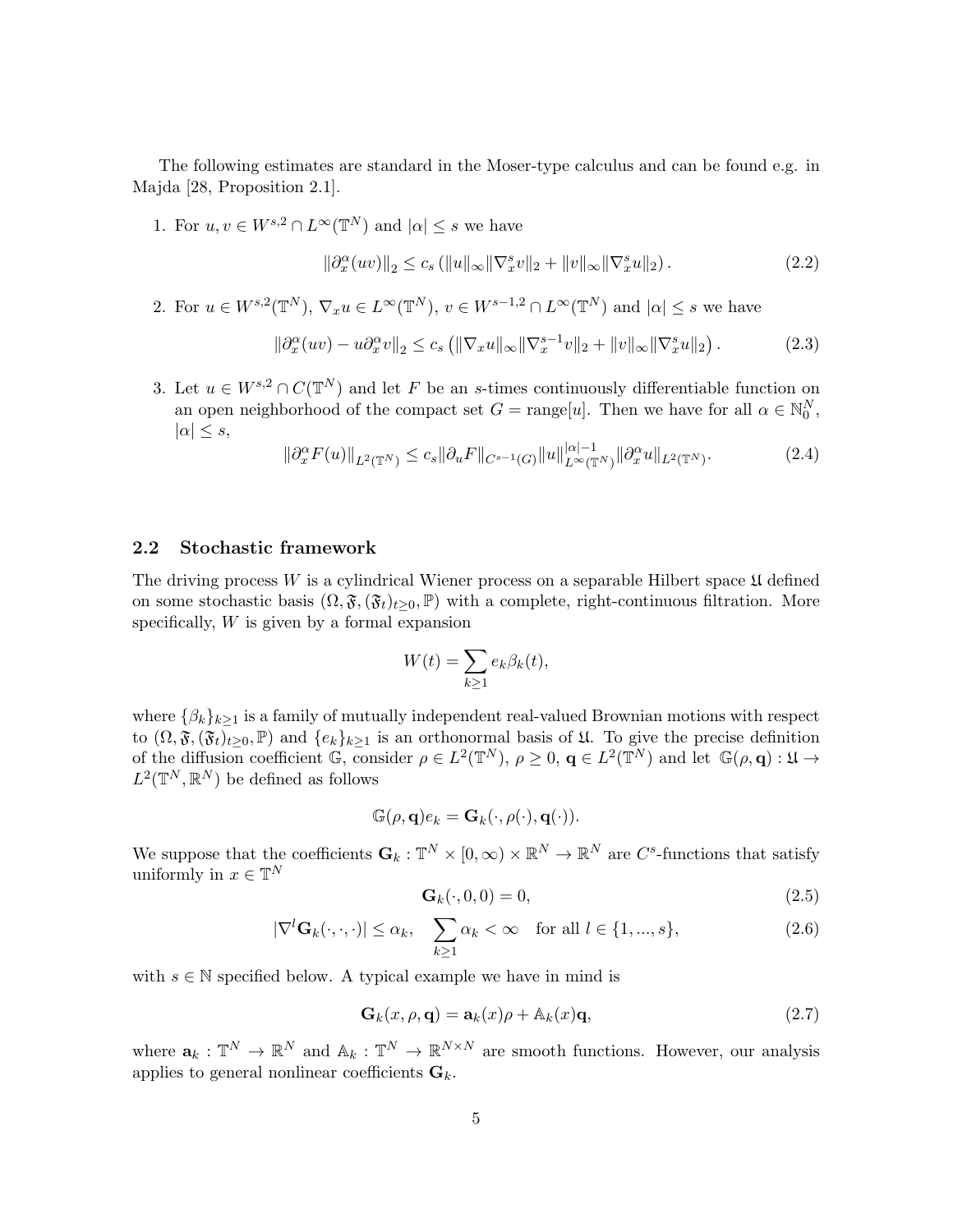We also introduce a new variable r related to  $\rho$  through formula

$$
\varrho = \varrho(r) = \left(\frac{\gamma - 1}{2a\gamma}\right)^{\frac{1}{\gamma - 1}} r^{\frac{2}{\gamma - 1}},
$$

together with the associated family of diffusion coefficients

$$
\mathbf{F}_k(\cdot, r, \mathbf{u}) = \frac{1}{\varrho(r)} \mathbf{G}_k(\cdot, \varrho(r), \varrho(r) \mathbf{u}).
$$

Note that for the model case (2.7) this implies

$$
\mathbf{F}_k(x,r,\mathbf{u}) = \mathbf{a}_k(x) + \mathbb{A}_k(x)\mathbf{u}.
$$

**Remark 2.1.** As we are interested in *strong* solutions for which both  $\varrho$  and **u** are bounded and  $\rho$  is bounded below away from zero, the hypotheses (2.6) implies the same property for  $\mathbf{F}_k$  restricted to this range. In addition, we have

$$
\sum_{k} |\mathbf{F}_k(\cdot, r, \mathbf{u})| \leq c (1 + |\mathbf{u}|).
$$

Also note that it is enough to assume that (2.6) holds only locally, meaning on each compact subset of  $\mathbb{T}^N \times (0, \infty) \times \mathbb{R}^N$ .

Observe that if  $\varrho$ , **q** are  $(\mathfrak{F}_t)$ -progressively measurable  $L^2(\mathbb{T}^N)$ -valued processes such that

$$
\varrho \in L^2\Big(\Omega\times[0,T];L^2(\mathbb{T}^N)\Big),\ \mathbf{q}\in L^2\Big(\Omega\times[0,T];L^2(\mathbb{T}^N;\mathbb{R}^N)\Big),
$$

and  $\mathbb{G}$  satisfies  $(2.5)$ ,  $(2.6)$ , then the stochastic integral

$$
\int_0^t \mathbb{G}(\varrho, \varrho \mathbf{u}) \, dW = \sum_{k \ge 1} \int_0^t \mathbf{G}_k(\cdot, \varrho, \varrho \mathbf{u}) \, dW_k
$$

is a well-defined  $(\mathfrak{F}_t)$ -martingale ranging in  $L^2(\mathbb{T}^N;\mathbb{R}^N)$ .

Next, we report the following result by Flandoli and Gatarek [17, Lemma 2.1] which allows to show fractional Sobolev regularity in time for a stochastic integral.

**Lemma 2.2.** Let  $p \ge 2$ ,  $\alpha \in [0, \frac{1}{2}]$  $\frac{1}{2}$ ) be given. Let  $\mathbb{G} = {\{\mathbf{G}_k\}}_{k=1}^{\infty}$  satisfy, for some  $m \in \mathbb{R}$ ,

$$
\mathbb{E}\left[\int_0^T \left(\sum_{k=1}^\infty \|\mathbf{G}_k\|_{W^{m,2}(\mathbb{T}^N,\mathbb{R}^N)}^2\right)^{p/2} dt\right] < \infty.
$$

Then

$$
t \mapsto \int_0^t \mathbb{G} \, \mathrm{d}W \in L^p\Big(\Omega; W^{\alpha, p}\Big(0, T; W^{m, 2}(\mathbb{T}^N; \mathbb{R}^N)\Big)\Big),
$$

and there exists a constant  $c = c(\alpha, p)$  such that

$$
\mathbb{E}\left[\left\|\int_0^t \mathbb{G} \, \mathrm{d}W\right\|_{W^{\alpha,p}\left(0,T;W^{m,2}(\mathbb{T}^N;\mathbb{R}^N)\right)}^p\right] \leq c(\alpha,p) \mathbb{E}\left[\int_0^T \left(\sum_{k=1}^\infty \|\mathbf{G}_k\|_{W^{m,2}(\mathbb{T}^N;\mathbb{R}^N)}^2\right)^{p/2} \, \mathrm{d}t\right].
$$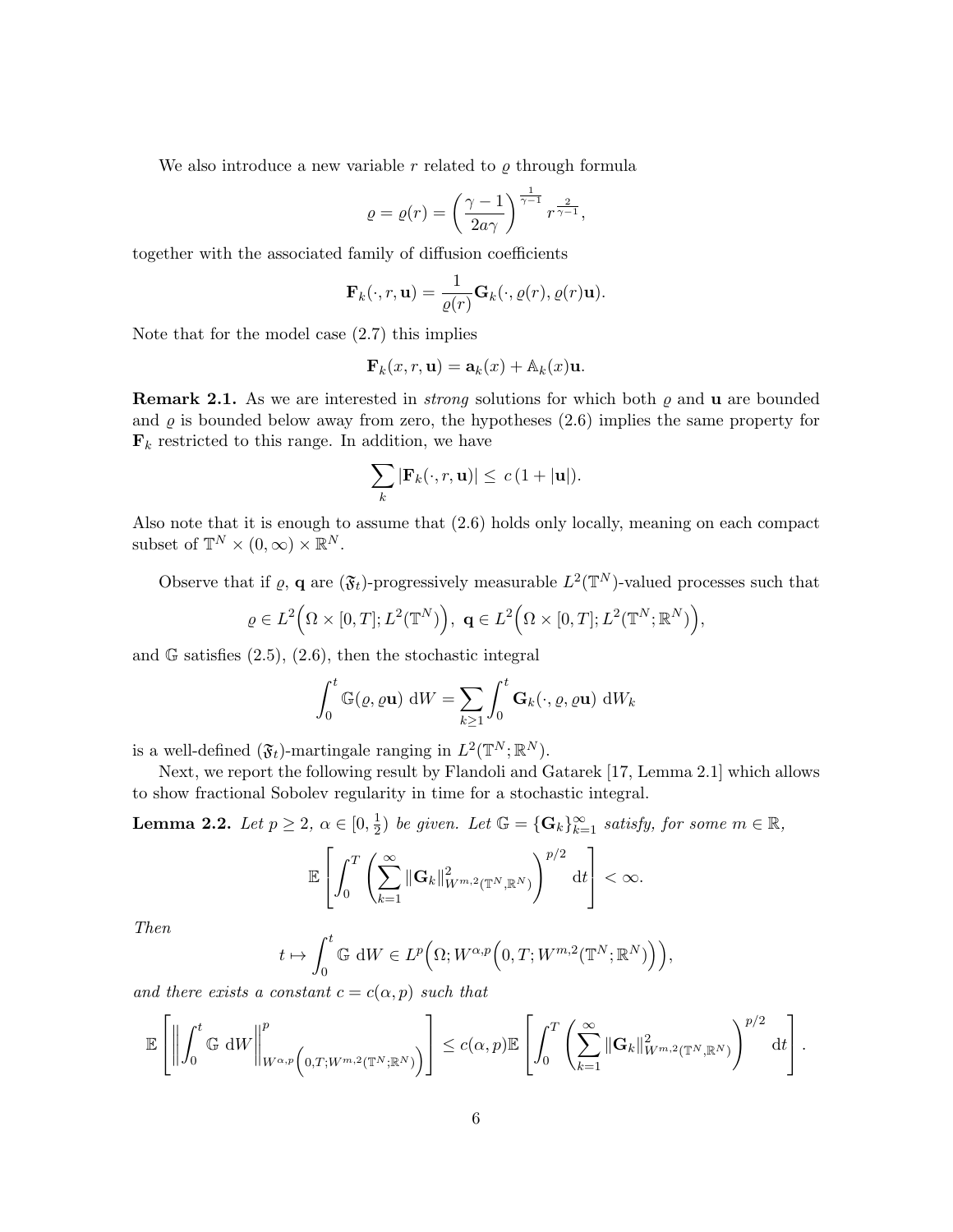Remark 2.3. Note that the above result further implies Hölder continuity of the stochastic integral due to the embedding

$$
W^{\alpha,p}\Big(0,T;W^{m,2}(\mathbb{T}^N;\mathbb{R}^N)\Big) \hookrightarrow C^{\beta}\Big(0,T;W^{m,2}(\mathbb{T}^N;\mathbb{R}^N)\Big) \quad \text{if} \quad \beta < \alpha - \frac{1}{p}.
$$

Combining Lemma 2.2, the hypotheses (2.5), (2.6), the estimate (2.4), and the embedding

$$
W^{s,2}(\mathbb{T}^N)\hookrightarrow C(\mathbb{T}^N),\ s>\frac{N}{2},
$$

we get in addition the following estimate for the stochastic integral appearing in (1.2).

Corollary 2.4. Let  $G_k = G_k(\varrho, \mathbf{q})$  satisfy (2.5), (2.6) for a nonnegative integer s. Let  $p \geq 2$ ,  $\alpha \in [0, \frac{1}{2}]$  $(\frac{1}{2})$ . Suppose that

$$
\varrho, \ \mathbf{q} \in L^{\beta p}(\Omega \times (0,T); W^{s,2}(\mathbb{T}^N)), \ \beta = \max\{s,1\}.
$$

Then the following holds:

(i) If  $s = 0$ , then

$$
t \mapsto \int_0^t \mathbb{G}(\varrho, \mathbf{q}) dW \in L^p\Big(\Omega; W^{\alpha, p}\Big(0, T; L^2(\mathbb{T}^N; \mathbb{R}^N)\Big)\Big),
$$

and

$$
\mathbb{E}\left[\left\|\int_0^t \mathbb{G}(\varrho, \mathbf{q}) \, \mathrm{d}W\right\|_{W^{\alpha, p}\left(0, T; L^2(\mathbb{T}^N; \mathbb{R}^N)\right)}^p\right] \leq c(\alpha, p) \mathbb{E}\left[\int_0^T \|\left[\varrho, \mathbf{q}\right]\|_{L^2(\mathbb{T}^N; \mathbb{R}^N)}^p \, \mathrm{d}t\right].
$$

(ii) If 
$$
s > \frac{N}{2}
$$
, then  
\n
$$
t \mapsto \int_0^t \mathbb{G}(\varrho, \mathbf{q}) \, dW \in L^p\Big(\Omega; W^{\alpha, p}\Big(0, T; W^{s, 2}(\mathbb{T}^N; \mathbb{R}^N)\Big)\Big),
$$

and

$$
\mathbb{E}\left[\left\|\int_0^t \mathbb{G}(\varrho, \mathbf{q}) \, \mathrm{d} W\right\|_{W^{\alpha, p}\left(0, T; W^{s, 2}(\mathbb{T}^N; \mathbb{R}^N)\right)}^p\right] \leq c(\alpha, p) \mathbb{E}\left[\int_0^T \|\left[\varrho, \mathbf{q}\right]\|_{W^{s, 2}(\mathbb{T}^N, \mathbb{R}^N)}^{sp} \, \mathrm{d}t\right].
$$

Finally, we define an auxiliary space  $\mathfrak{U}_0 \supset \mathfrak{U}$  via

$$
\mathfrak{U}_0 = \bigg\{ v = \sum_{k \ge 1} \alpha_k e_k; \ \sum_{k \ge 1} \frac{\alpha_k^2}{k^2} < \infty \bigg\},\
$$

endowed with the norm

$$
||v||_{\mathfrak{U}_0}^2 = \sum_{k \ge 1} \frac{\alpha_k^2}{k^2}, \quad v = \sum_{k \ge 1} \alpha_k e_k.
$$

Note that the embedding  $\mathfrak{U} \hookrightarrow \mathfrak{U}_0$  is Hilbert-Schmidt. Moreover, trajectories of W are P-a.s. in  $C([0, T]; \mathfrak{U}_0)$ , cf. [13].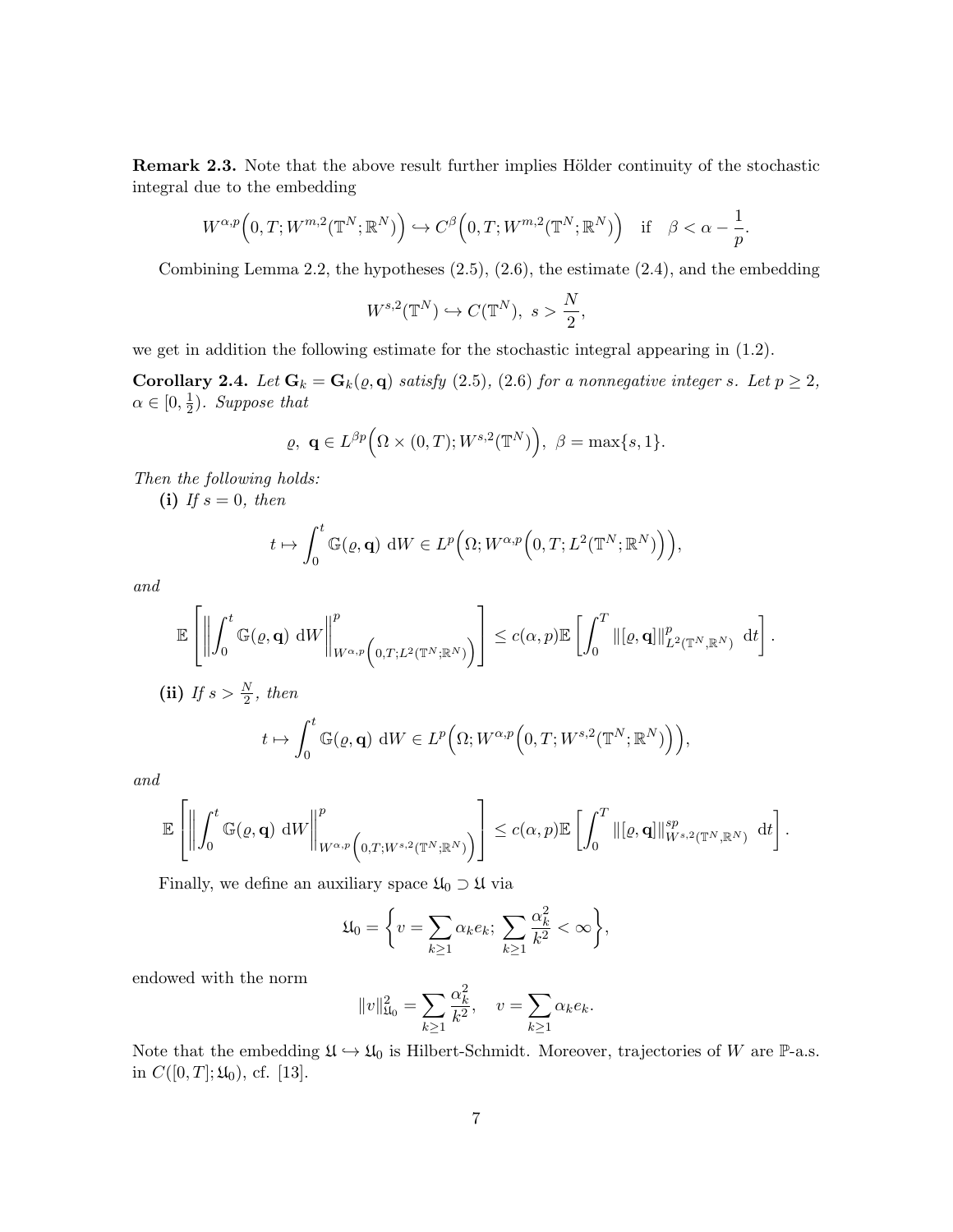#### 2.3 Main result

Let us first introduce the notion of local strong pathwise solution. Such a solution is strong in both PDEs and probabilistic sense but possibly exists only locally in time. To be more precise, system  $(1.1)$ – $(1.2)$  will be satisfied pointwise (not in the sense of distributions) on the given stochastic basis associated to the cylindrical Wiener process W.

**Definition 2.5** (Local strong pathwise solution). Let  $(\Omega, \mathfrak{F}, (\mathfrak{F}_t)_{t\geq0}, \mathbb{P})$  be a stochastic basis with a complete right-continuous filtration and let W be an  $(\mathfrak{F}_t)$ -cylindrical Wiener process. Let  $(\varrho_0, \mathbf{u}_0)$  be a  $W^{s,2}(\mathbb{T}^N) \times W^{s,2}(\mathbb{T}^N;\mathbb{R}^N)$ -valued  $\mathfrak{F}_0$ -measurable random variable, and let G satisfy (2.5) and (2.6) for some  $s \in \mathbb{N}$ . A triplet  $(\varrho, \mathbf{u}, t)$  is called a local strong pathwise solution to system  $(1.1)$ – $(1.4)$  provided

- t is an a.s. strictly positive  $(\mathfrak{F}_t)$ -stopping time;
- the density  $\varrho$  is a  $W^{s,2}(\mathbb{T}^N)$ -valued  $(\mathfrak{F}_t)$ -progressively measurable process satisfying

$$
\varrho(\cdot \wedge t) > 0, \ \varrho(\cdot \wedge t) \in C([0, T]; W^{s, 2}(\mathbb{T}^N)) \quad \mathbb{P}\text{-a.s.};
$$

• the velocity **u** is a  $W^{s,2}(\mathbb{T}^N)$ -valued  $(\mathfrak{F}_t)$ -progressively measurable process satisfying

$$
\mathbf{u}(\cdot \wedge \mathfrak{t}) \in C([0,T]; W^{s,2}(\mathbb{T}^N;\mathbb{R}^N)) \cap L^2(0,T; W^{s+1,2}(\mathbb{T}^N;\mathbb{R}^N)) \quad \mathbb{P}\text{-a.s.};
$$

• there holds **P**-a.s.

$$
\varrho(t \wedge t) = \varrho_0 - \int_0^{t \wedge t} \text{div}_x(\varrho \mathbf{u}) \, ds,
$$
  
\n
$$
(\varrho \mathbf{u})(t \wedge t) = \varrho_0 \mathbf{u}_0 - \int_0^{t \wedge t} \text{div}_x(\varrho \mathbf{u} \otimes \mathbf{u}) \, ds + \int_0^{t \wedge t} \text{div}_x \mathbb{S}(\nabla_x \mathbf{u}) \, ds - \int_0^{t \wedge t} \nabla_x p(\varrho) \, ds + \int_0^{t \wedge t} \mathbb{G}(\varrho, \varrho \mathbf{u}) \, dW,
$$

for all  $t \in [0, T]$ .

In the above definition, we have tacitly assumed that  $s$  is large enough in order to provide sufficient regularity for the strong solutions. Classical solutions require two spatial derivatives of u to be continuous P-a.s. This motivates the following definition.

Definition 2.6 (Maximal strong pathwise solution). Fix a stochastic basis with a cylindrical Wiener process and an initial condition as in Definition 2.5. A quadruplet

$$
(\varrho, \mathbf{u}, (\mathfrak{t}_R)_{R \in \mathbb{N}}, \mathfrak{t})
$$

is a maximal strong pathwise solution to system  $(1.1)$ – $(1.4)$  provided

• t is an a.s. strictly positive  $(\mathfrak{F}_t)$ -stopping time;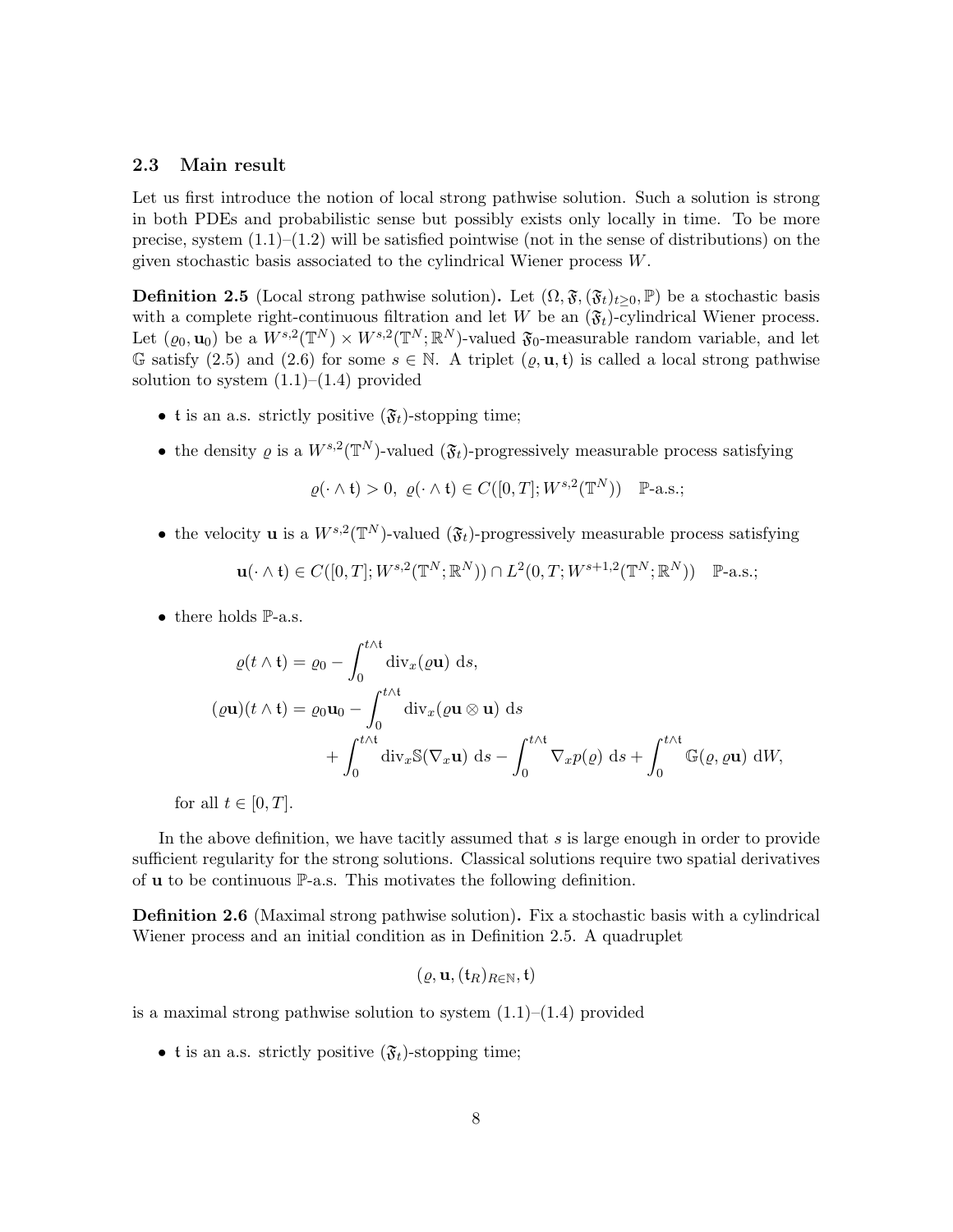•  $(t_R)_{R\in\mathbb{N}}$  is an increasing sequence of  $(\mathfrak{F}_t)$ -stopping times such that  $t_R < t$  on the set  $[t < T]$ ,  $\lim_{R \to \infty} t_R = t$  a.s. and

$$
\sup_{t \in [0, t_R]} \| \mathbf{u}(t) \|_{2, \infty} \ge R \quad \text{on} \quad [t < T]; \tag{2.8}
$$

• each triplet  $(\varrho, \mathbf{u}, t_R)$ ,  $R \in \mathbb{N}$ , is a local strong pathwise solution in the sense of Definition 2.5.

The notion of a maximal pathwise solution has already appeared in the literature in the context of various SPDE or SDE models, see for instance [8, 14, 22, 31]. Note that condition (2.8) is often not included in the definition.

The stopping times  $t_R$  in Definition 2.6 announce the stopping time t which is therefore predictable. It denotes the maximal life span of the solution which is determined by the time of explosion of the  $W^{2,\infty}$ -norm of the velocity field. Indeed, it can be seen from (2.8) that

$$
\sup_{t\in[0,\mathfrak{t})}\|\mathbf{u}(t)\|_{2,\infty}=\infty\quad\text{on}\quad[\mathfrak{t}
$$

Note that the announcing sequence  $(t_R)$  is not unique. Therefore, uniqueness for maximal strong solutions is understood in the sense that only the solution  $(\varrho, \mathbf{u})$  and its blow up time t are unique.

Let us also point out that, later on, we will choose  $s$  in order to have the embedding  $W^{s,2} \hookrightarrow W^{2,\infty}$ , i.e. at least  $s > \frac{N}{2} + 2$ . Even though one might expect that the  $W^{s,2}$ -norm blows up earlier than the  $W^{2,\infty}$ -norm, this is not true. Indeed, according to Definition 2.5 and Definition 2.6, a maximal strong pathwise solution satisfies

$$
\mathbf{u}(\cdot \wedge \mathfrak{t}_R) \in C([0,T]; W^{s,2}(\mathbb{T}^N, \mathbb{R}^N)) \qquad \mathbb{P}\text{-a.s.}
$$

and hence the velocity is continuous in  $W^{s,2}(\mathbb{T}^N,\mathbb{R}^N)$  on [0, t). Consequently, the blow up of the  $W^{s,2}$ -norm coincides with the blow up of the  $W^{2,\infty}$ -norm at time t. This fact reflects the nature of our a priori estimates (see Subsection 3.2): roughly speaking, control of the  $W^{2,\infty}$ -norm implies control of the  $W^{s,2}$ -norm and leads to continuity of trajectories in  $W^{s,2}$ .

Finally, we have all in hand to formulate our main result.

**Theorem 2.7.** Let  $s \in \mathbb{N}$  satisfy  $s > \frac{N}{2} + 3$ . Let the coefficients  $\mathbf{G}_k$  satisfy hypotheses  $(2.5), (2.6)$  and let  $(\varrho_0, \mathbf{u}_0)$  be an  $\mathfrak{F}_0$ -measurable,  $W^{s,2}(\mathbb{T}^N) \times W^{s,2}(\mathbb{T}^N,\mathbb{R}^N)$ -valued random variable such that  $\varrho_0 > 0$  P-a.s. Then there exists a unique maximal strong pathwise solution  $(\varrho, \mathbf{u}, (\mathbf{t}_R)_{R \in \mathbb{N}}, \mathbf{t})$  to problem (1.1)–(1.4) in the sense of Definition 2.6 with the initial condition  $(\rho_0, \mathbf{u}_0).$ 

**Remark 2.8.** The required regularity  $s > \frac{N}{2} + 3$  is definitely higher than  $s > \frac{N}{2} + 2$  for the deterministic problem, see Matsumura and Nishida [30], [29], Valli and Zajaczkowski [39]. This is due to the loss of regularity with respect to the time variable pertinent to the stochastic problems. Possibly optimal results could be achieved by working in the framework of  $L^p$ -spaces as Cho, Choe, and Kim [12] and to adapt this approach to the stochastic setting in the spirit of Glatt-Holtz and Vicol [19].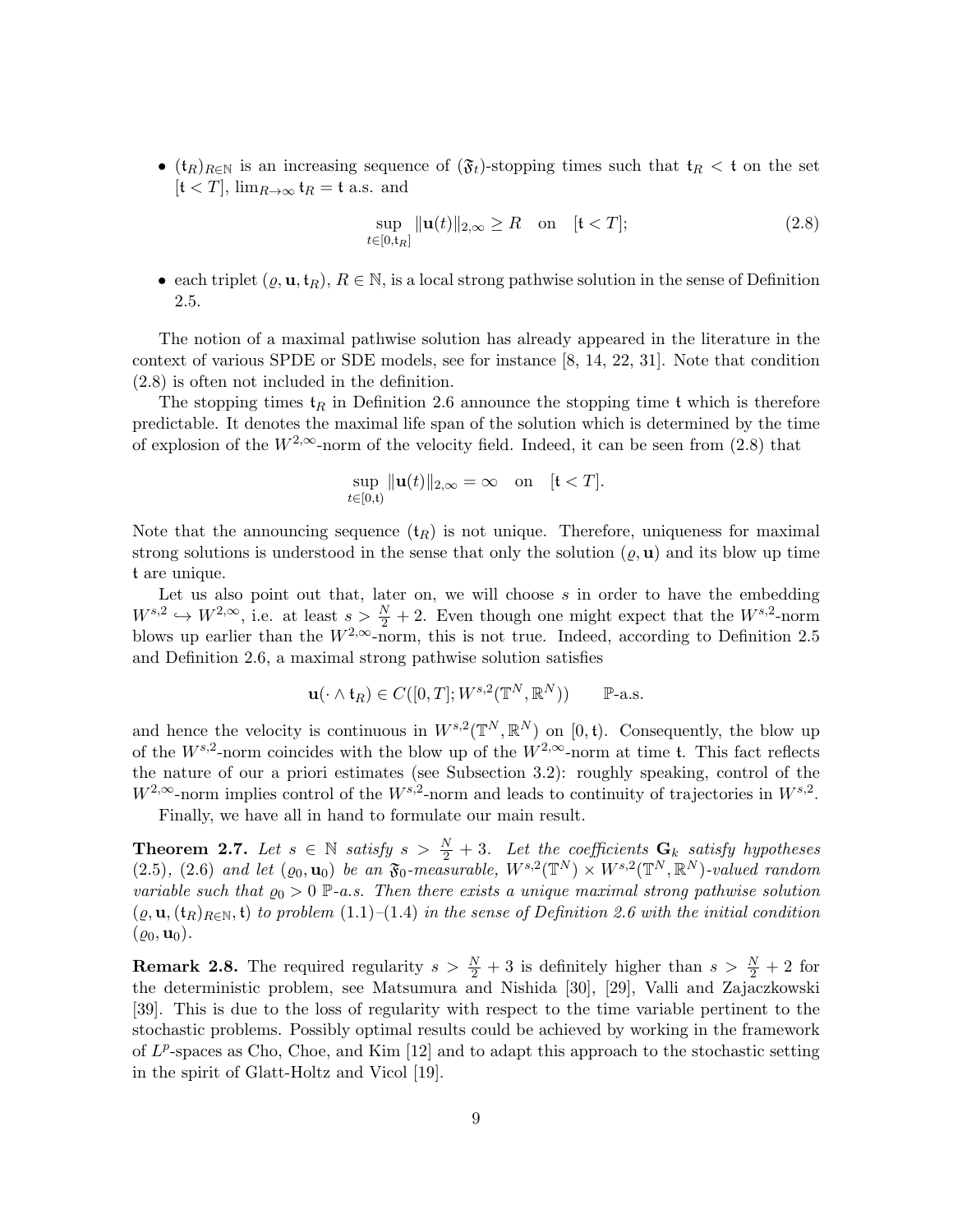Remark 2.9. The method used in the present paper can be easily adapted to handle the same problem on the whole space  $\mathcal{O} = \mathbb{R}^N$ , with relevant far field conditions for  $\rho$ ,  $\mathbf{u}$ , say

$$
\rho \to \overline{\rho}
$$
,  $\mathbf{u} \to 0$  as  $|x| \to \infty$ .

On the other hand, the case when the fluid interacts with a physical boundary, for instance  $\mathcal O$ a bounded domain with the no-slip boundary condition for u, would require a more elaborate treatment.

Remark 2.10. Let us also point out that most of our analysis applies to the stochastic compressible Euler system as well. Indeed, the only point where we rely on the positive viscosity  $\mu$  is the proof of continuity of trajectories of a solution in  $W^{s,2}$ , see Subsection 3.4. It is based on the variational approach within a Gelfand triplet which gives a very elegant proof, especially in comparison to the Euler setting where one would need to find another reasoning, cf. [19, 23, 25].

Remark 2.11. For completeness, let us mention that apart from the already mentioned works on local solutions to the stochastic Euler equations in three space dimensions, namely [19, 23] (see also [32]), the two-dimensional counterpart was studied in numerous works, e.g. [3, 4, 9, 11, 24].

#### 2.4 Rewriting the equations as a symmetric hyperbolic-parabolic problem

It is well known in the context of compressible fluids that existence of strong solutions is intimately related to the strict positivity of the density, i.e. the non-appearance of vacuum states. Anticipating this property in the framework of strong solutions we may rewrite  $(1.1)$ –  $(1.2)$  as a hyperbolic-parabolic system for unknowns r, **u** where r is a function of  $\rho$ . To be more precise, as the time derivative of  $\rho$  satisfies the deterministic equation (1.1), we have

$$
d(\varrho \mathbf{u}) = d\varrho \mathbf{u} + \varrho d\mathbf{u},
$$

where, in accordance with  $(1.1)$ 

$$
\mathrm{d}\varrho = -\mathrm{div}_x(\varrho \mathbf{u})\,\mathrm{d}t.
$$

Consequently, the momentum equation (1.2) reads

$$
\varrho \mathrm{d} \mathbf{u} + [\varrho \mathbf{u} \cdot \nabla_x \mathbf{u} + a \nabla_x \varrho^{\gamma}] \, \mathrm{d} t = \mathrm{div}_x \mathbb{S}(\nabla_x \mathbf{u}) \, \mathrm{d} t + \mathbb{G}(\varrho, \varrho \mathbf{u}) \mathrm{d} W,
$$

or, anticipating strict positivity of the mass density,

$$
du + \left[\mathbf{u} \cdot \nabla_x \mathbf{u} + a\frac{1}{\varrho} \nabla_x \varrho^{\gamma}\right] dt = -\frac{1}{\varrho} \operatorname{div}_x \mathbb{S}(\nabla_x \mathbf{u}) dt + \frac{1}{\varrho} \mathbb{G}(\varrho, \varrho \mathbf{u}) dW.
$$

Next, we rewrite

$$
a\frac{1}{\varrho}\nabla_x\varrho^\gamma = \frac{a\gamma}{\gamma - 1}\nabla_x\varrho^{\gamma - 1} = \frac{2a\gamma}{\gamma - 1}\varrho^{\frac{\gamma - 1}{2}}\nabla_x\varrho^{\frac{\gamma - 1}{2}},
$$

and evoking the renormalized variant of  $(1.1)$  (recall that we assume that  $\rho$  is a strong solution)

$$
\mathrm{d}\varrho^{\frac{\gamma-1}{2}} + \mathbf{u} \cdot \nabla_x \varrho^{\frac{\gamma-1}{2}} \mathrm{d}t + \frac{\gamma-1}{2} \varrho^{\frac{\gamma-1}{2}} \mathrm{div}_x \mathbf{u} \mathrm{d}t = 0.
$$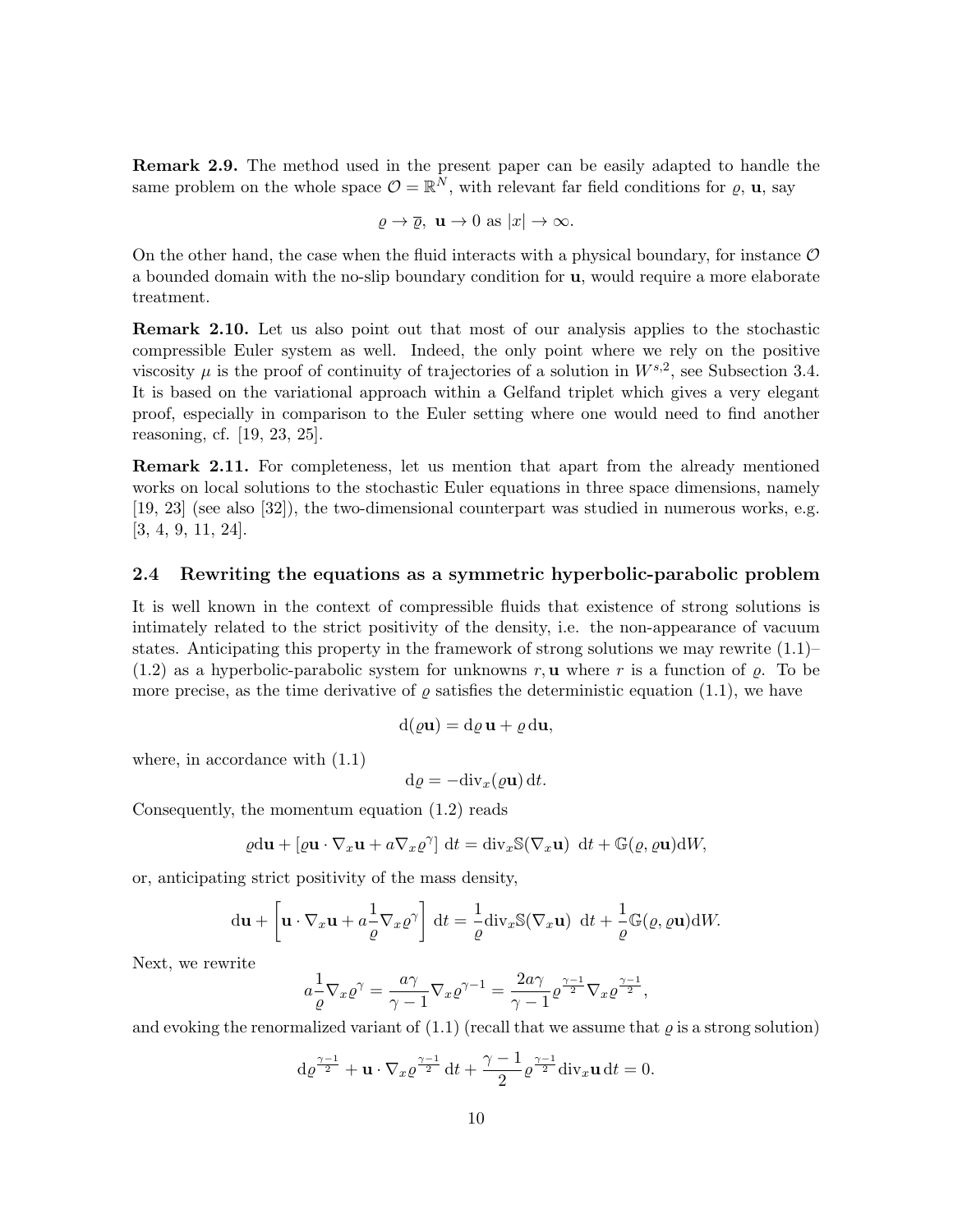Thus, for a new variable

$$
r \equiv \sqrt{\frac{2a\gamma}{\gamma -1}} \varrho^{\frac{\gamma -1}{2}},
$$

system  $(1.1)$ ,  $(1.2)$  takes the form

$$
dr + \mathbf{u} \cdot \nabla_x r \ dt + \frac{\gamma - 1}{2} r \text{div}_x \mathbf{u} dt = 0,
$$
\n(2.9)

$$
du + [u \cdot \nabla_x u + r \nabla_x r] dt = D(r) \operatorname{div}_x \mathbb{S}(\nabla_x u) dt + \mathbb{F}(r, u) dW,
$$
 (2.10)

where

$$
D(r) = \frac{1}{\varrho(r)} = \left(\frac{\gamma - 1}{2a\gamma}\right)^{-\frac{1}{\gamma - 1}} r^{-\frac{2}{\gamma - 1}}, \quad \mathbb{F}(r, \mathbf{u}) = \frac{1}{\varrho(r)} \mathbb{G}(\varrho(r), \varrho(r)\mathbf{u}).
$$

Observe that the left-hand side of (2.10) corresponds to a symmetric hyperbolic system, cf. Majda [28]. For such a system higher order energy estimates can be obtained by differentiating  $(2.9)$  and  $(2.10)$  in x up to order s, cf. Gallagher [18], Majda [28]. Unlike the more elaborated treatment proposed by Cho, Choe, and Kim [12] giving rise to the optimal regularity space for the deterministic Navier-Stokes system, the energy approach avoids differentiating the equations in the time variable - a procedure that may be delicate in the stochastic setting.

#### 2.5 Outline of the proof of Theorem 2.7

In the *deterministic* setting, system  $(2.9)$ – $(2.10)$  can be solved via an approximation procedure. The so-obtained local in time strong solution exists on a maximal time interval, the length of which can be estimated in terms of the size of the initial data. However, in the stochastic setting it is more convenient to work with approximate solutions defined on the whole time interval  $[0, T]$ . To this end, we introduce suitable cut-off operators applied to the  $W^{2,\infty}$ -norm of the velocity field, cf. [25]. Specifically, we consider the approximate system in the form

$$
\mathrm{d}r + \varphi_R(\|\mathbf{u}\|_{2,\infty}) \Big[ \mathbf{u} \cdot \nabla_x r + \frac{\gamma - 1}{2} r \operatorname{div}_x \mathbf{u} \Big] \ \mathrm{d}t = 0, \tag{2.11}
$$

$$
\mathrm{d}\mathbf{u} + \varphi_R(\|\mathbf{u}\|_{2,\infty})\left[\mathbf{u} \cdot \nabla_x \mathbf{u} + r \nabla_x r\right] \mathrm{d}t = \varphi_R(\|\mathbf{u}\|_{2,\infty}) D(r) \mathrm{div}_x \mathbb{S}(\nabla_x \mathbf{u}) \mathrm{d}t \qquad (2.12) + \varphi_R(\|\mathbf{u}\|_{2,\infty}) \mathbb{F}(r, \mathbf{u}) \mathrm{d}W,
$$

$$
r(0) = r_0, \quad \mathbf{u}(0) = \mathbf{u}_0,
$$
\n(2.13)

where  $\varphi_R : [0, \infty) \to [0, 1]$  are smooth cut-off functions satisfying

$$
\varphi_R(y) = \begin{cases} 1, & 0 \le y \le R, \\ 0, & R+1 \le y. \end{cases}
$$

Our aim is to solve  $(2.11)$ – $(2.13)$  via the stochastic compactness method: First, we construct solutions to certain approximated systems, establish tightness of their laws in suitable topologies and finally deduce the existence of a strong martingale solution to (2.9)–(2.10).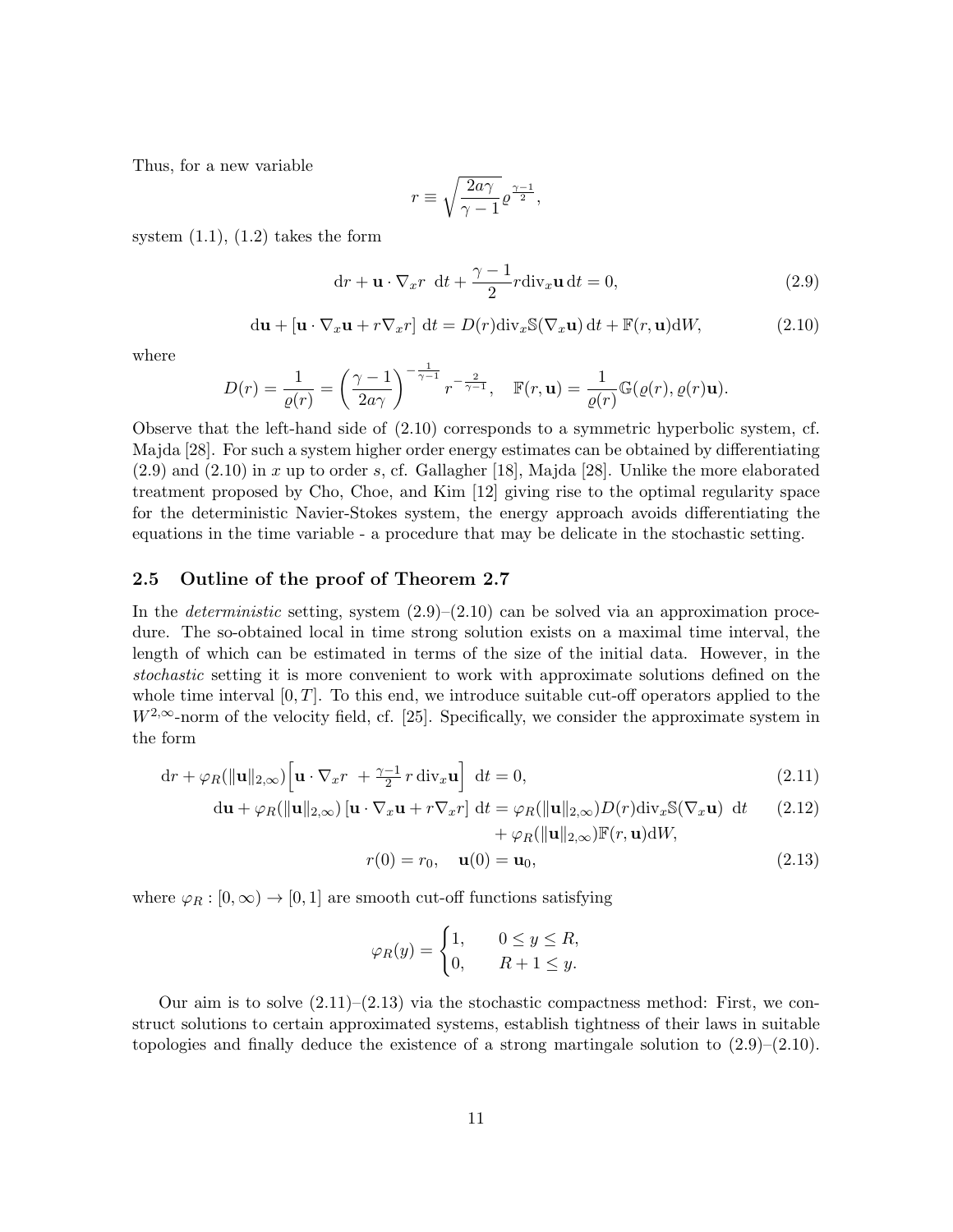The necessary uniform bounds are obtained through a purely hyperbolic approach by differentiating with respect to the space variable and testing the resulting expression with suitable space derivative of the unknown functions.

For the above mentioned reasons, the approximated densities must be positive on time intervals of finite length. Therefore the approximation scheme must be chosen to preserve the maximum principle for  $(2.11)$ . To this end, the approximate solutions to  $(2.11)$ – $(2.13)$  will be constructed by means of a hybrid method based on

- solving the (deterministic) equation of continuity (2.11) for a given **u** obtaining  $r = r[\mathbf{u}]$ ;
- plugging  $r = r[\mathbf{u}]$  in (2.12) and using a fixed point argument to get local in time solutions of a Galerkin approximation of (2.12);
- extending the Galerkin solution to  $[0, T]$  by means of a priori bounds.

Note that the transport equation  $(2.11)$  is solved exactly in terms of a given velocity field u as the cut-off operators apply to u only.

### 3 The approximated system

In this section we focus on the approximated system  $(2.11)$ – $(2.12)$ . More precisely, our aim is twofold: First, we establish existence of a strong martingale solution for initial data in  $L^p(\Omega; W^{s,2}(\mathbb{T}^N))$  for all  $1 \leq p < \infty$  and some  $s > \frac{N}{2}+2$ ; second, we prove pathwise uniqueness provided  $s > \frac{N}{2} + 3$ , which in turn implies existence of a (unique) strong pathwise solution.

To this end, let us introduce these two concepts of strong solution for the approximate system  $(2.11)$ – $(2.12)$ . A strong martingale solution is strong in the PDEs sense but only weak in the probabilistic sense. In other words, the stochastic basis as well as a cylindrical Wiener process cannot be given in advance and become a part of the solution. Accordingly, the initial condition is stated in the form of a initial law. On the other hand, a strong pathwise solution is strong in both PDEs and probabilistic sense, that is, the stochastic elements are given in advance.

**Definition 3.1** (Strong martingale solution). Let  $\Lambda$  be a Borel probability measure on

$$
W^{s,2}(\mathbb{T}^N)\times W^{s,2}(\mathbb{T}^N,\mathbb{R}^N)
$$

and let  $s \in \mathbb{N}$ . A multiplet

$$
((\Omega,\mathfrak{F},(\mathfrak{F}_t)_{t\geq0},\mathbb{P}),r,\mathbf{u},W)
$$

is called a strong martingale solution to the approximate system  $(2.11)$ – $(2.12)$  with the initial law  $\Lambda$ , provided

- $(\Omega, \mathfrak{F}, (\mathfrak{F}_t)_{t>0}, \mathbb{P})$  is a stochastic basis with a complete right-continuous filtration;
- W is an  $(\mathfrak{F}_t)$ -cylindrical Wiener process;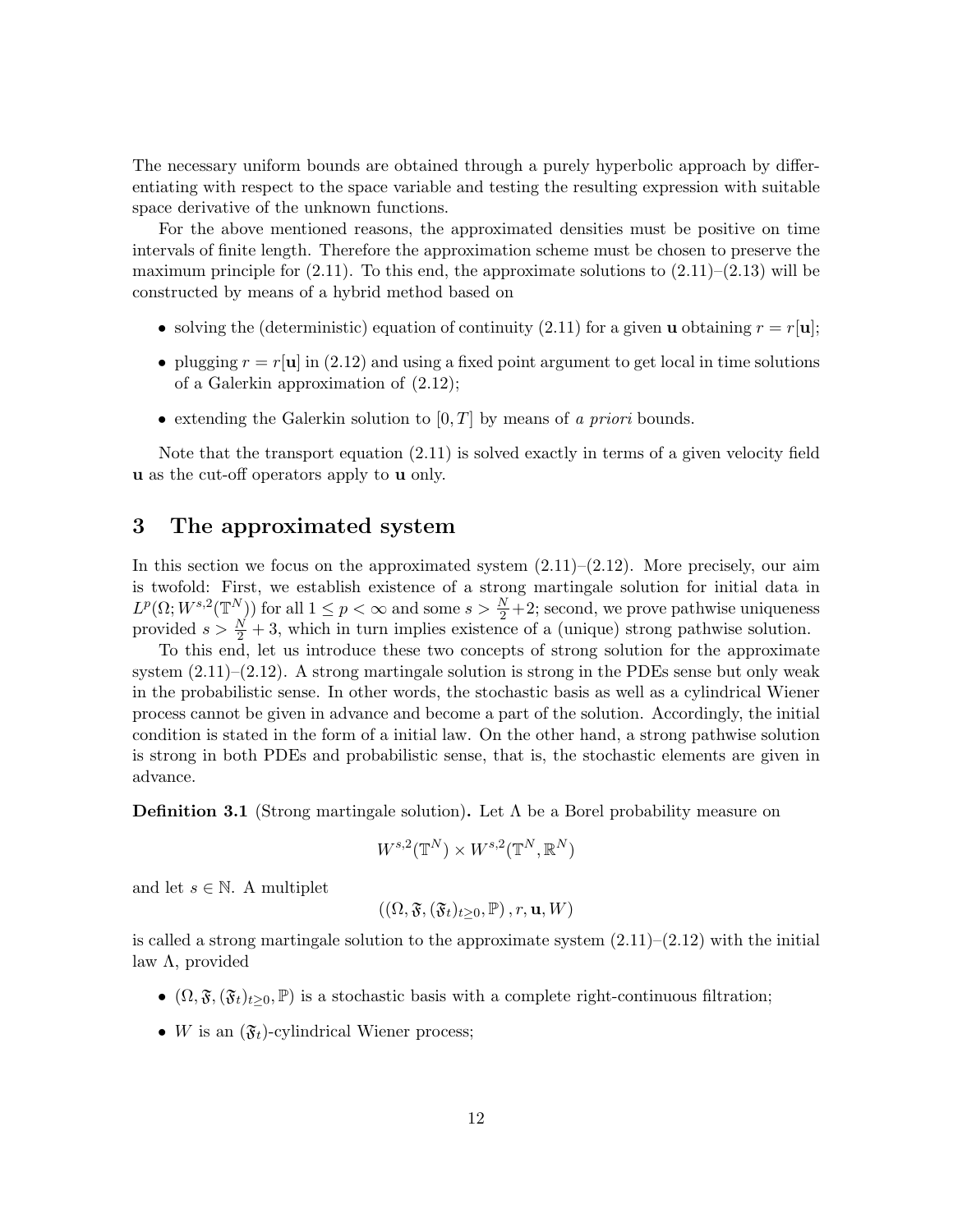• r is a  $W^{s,2}(\mathbb{T}^N)$ -valued  $(\mathfrak{F}_t)$ -progressively measurable process satisfying

$$
r \in L^2(\Omega; C([0, T]; W^{s,2}(\mathbb{T}^N)))
$$
,  $r > 0 \mathbb{P}-a.s.$ ;

• the velocity **u** is a  $W^{s,2}(\mathbb{T}^N)$ -valued  $(\mathfrak{F}_t)$ -progressively measurable process satisfying

$$
\mathbf{u} \in L^{2}\Big(\Omega; C([0,T]; W^{s,2}(\mathbb{T}^{N}; \mathbb{R}^{N})) \cap L^{2}(0,T; W^{s+1,2}(\mathbb{T}^{N}; \mathbb{R}^{N}))\Big);
$$

- $\Lambda = \mathbb{P} \circ [(r(0), \mathbf{u}(0))]^{-1};$
- $\bullet\,$  there holds P-a.s.

$$
r(t) = r(0) - \int_0^t \varphi_R(\|\mathbf{u}\|_{2,\infty}) \left[\mathbf{u} \cdot \nabla_x r + \frac{\gamma - 1}{2} r \operatorname{div}_x \mathbf{u}\right] ds,
$$
  

$$
\mathbf{u}(t) = \mathbf{u}(0) - \int_0^t \varphi_R(\|\mathbf{u}\|_{2,\infty}) \left[\mathbf{u} \cdot \nabla_x \mathbf{u} + r \nabla_x r\right] ds
$$
  

$$
+ \int_0^t \varphi_R(\|\mathbf{u}\|_{2,\infty}) D(r) \operatorname{div}_x \mathbb{S}(\nabla_x \mathbf{u}) ds + \int_0^t \varphi_R(\|\mathbf{u}\|_{2,\infty}) \mathbb{F}(r, \mathbf{u}) dW,
$$

for all  $t \in [0, T]$ .

**Definition 3.2** (Strong pathwise solution). Let  $(\Omega, \mathfrak{F}, (\mathfrak{F}_t)_{t\geq0}, \mathbb{P})$  be a given stochastic basis with a complete right-continuous filtration, let W be a given  $(\mathfrak{F}_t)$ -cylindrical Wiener process and let  $s \in \mathbb{N}$ . Then  $(r, \mathbf{u})$  is called a strong pathwise solution to the approximate system  $(2.11)$ – $(2.12)$  with the initial condition  $(r_0, \mathbf{u}_0)$  provided

• r is a  $W^{s,2}(\mathbb{T}^N)$ -valued  $(\mathfrak{F}_t)$ -progressively measurable process satisfying

$$
r \in L^2(\Omega; C([0, T]; W^{s,2}(\mathbb{T}^N)))
$$
,  $r > 0 \mathbb{P}-a.s.$ ;

• the velocity **u** is a  $W^{s,2}(\mathbb{T}^N)$ -valued  $(\mathfrak{F}_t)$ -progressively measurable process satisfying

$$
\mathbf{u}\in L^2\Big(\Omega;C([0,T];W^{s,2}(\mathbb{T}^N,\mathbb{R}^N))\cap L^2(0,T;W^{s+1,2}(\mathbb{T}^N;\mathbb{R}^N))\Big);
$$

 $\bullet$  there holds  $\mathbb{P}\text{-a.s.}$ 

$$
r(t) = r_0 - \int_0^t \varphi_R(\|\mathbf{u}\|_{2,\infty}) \left[\mathbf{u} \cdot \nabla_x r + \frac{\gamma - 1}{2} r \operatorname{div}_x \mathbf{u}\right] ds,
$$
  

$$
\mathbf{u}(t) = \mathbf{u}_0 - \int_0^t \varphi_R(\|\mathbf{u}\|_{2,\infty}) \left[\mathbf{u} \cdot \nabla_x \mathbf{u} + r \nabla_x r\right] ds
$$
  

$$
+ \int_0^t \varphi_R(\|\mathbf{u}\|_{2,\infty}) D(r) \operatorname{div}_x \mathbb{S}(\nabla_x \mathbf{u}) ds + \int_0^t \varphi_R(\|\mathbf{u}\|_{2,\infty}) \mathbb{F}(r, \mathbf{u}) dW,
$$

for all  $t \in [0, T]$ .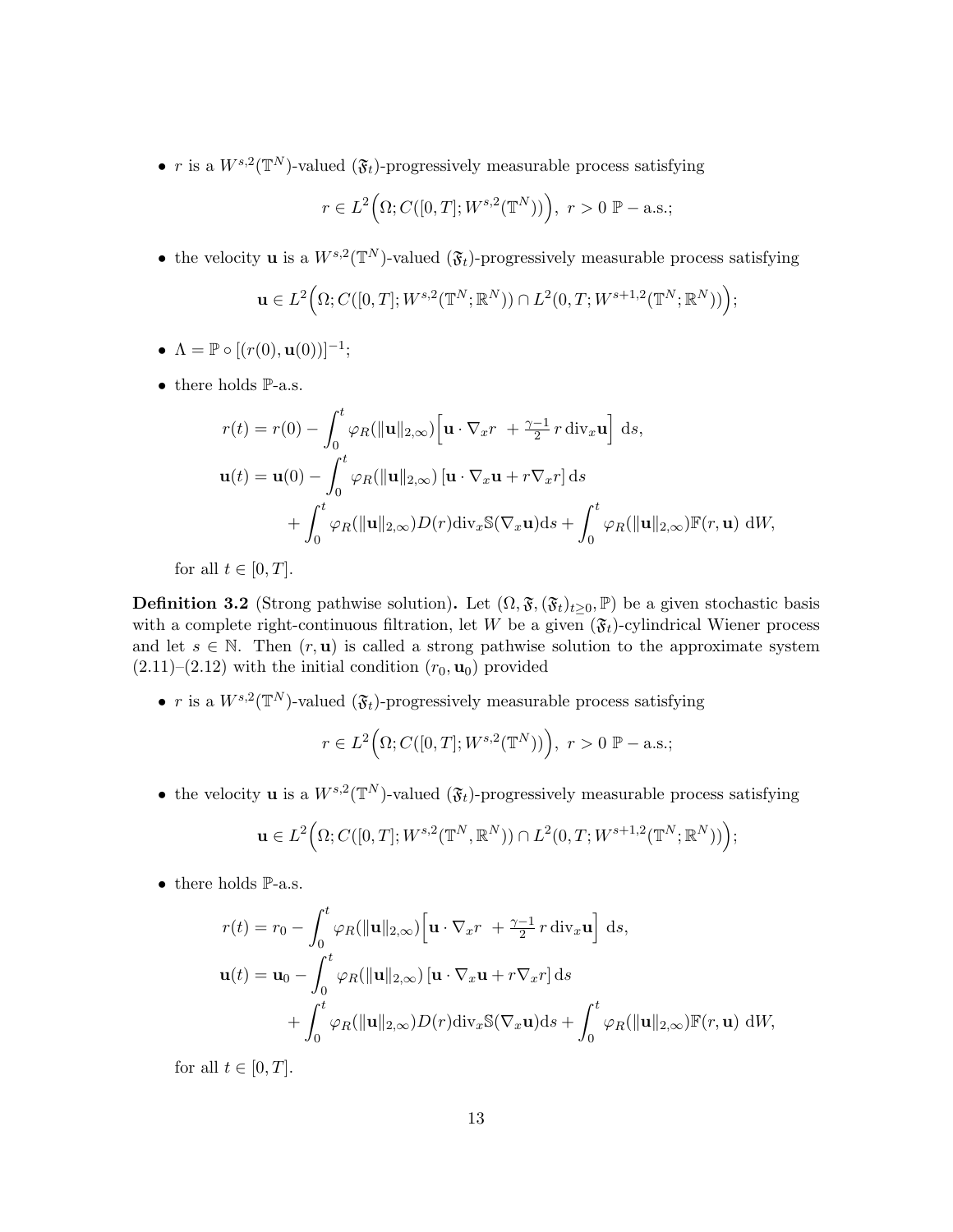The main result of this section reads as follows.

**Theorem 3.3.** Let the coefficients  $\mathbf{G}_k$  satisfy hypotheses (2.5), (2.6) and let

$$
(r_0, \mathbf{u}_0) \in L^p(\Omega, \mathfrak{F}_0, \mathbb{P}; W^{s,2}(\mathbb{T}^N) \times W^{s,2}(\mathbb{T}^N))
$$

for all  $1 \leq p < \infty$  and some  $s \in \mathbb{N}$  such that  $s > \frac{N}{2} + 2$ . In addition, suppose that

$$
||r_0||_{W^{1,\infty}(\mathbb{T}^N)} < R, r_0 > \frac{1}{R} \mathbb{P}\text{-}a.s.
$$

for some deterministic constant  $R > 0$ .

a) There exists a strong martingale solution to problem  $(2.11)-(2.12)$  in the sense of Definition 3.1 with the initial law  $\Lambda = \mathbb{P} \circ [(r_0, \mathbf{u}_0)]^{-1}$ . Moreover, there exists a deterministic constant  $r_R > 0$  such that

$$
r(t, \cdot) \ge \underline{r}_R > 0 \quad \mathbb{P}\text{-}a.s. \quad \text{for all } t \in [0, T]
$$

and

$$
\mathbb{E}\bigg[\sup_{t\in[0,T]}\|(r(t),\mathbf{u}(t))\|_{s,2}+\int_0^T\|\mathbf{u}\|_{s+1,2}^2\,\mathrm{d}t\bigg]^p\leq c(R,r_0,\mathbf{u}_0,p)<\infty\quad\text{for all}\quad 1\leq p<\infty. \tag{3.1}
$$

b) If  $s > \frac{N}{2} + 3$ , then pathwise uniqueness holds true. Specifically, if  $(r^1, \mathbf{u}^1)$ ,  $(r^2, \mathbf{u}^2)$  are two strong solutions to  $(2.11)–(2.12)$  defined on the same stochastic basis with the same Wiener process W and

$$
\mathbb{P}\left[r_0^1=r_0^2, \mathbf{u}_0^1=\mathbf{u}_0^2\right]=1,
$$

then

$$
\mathbb{P}\left[r^1(t) = r^2(t), \mathbf{u}^1(t) = \mathbf{u}^2(t), \text{ for all } t \in [0, T]\right] = 1.
$$

Consequently, there exists a unique strong pathwise solution to  $(2.11)$ – $(2.12)$  in the sense of Definition 3.2.

The rest of this section is dedicated to the proof of Theorem 3.3 which is divided into several parts. First, in Subsection 3.1 we construct the approximate solutions to  $(2.11)$ – $(2.12)$ by employing the hybrid method delineated in Subsection 2.5. Second, in Subsection 3.2 we derive higher order energy estimates which hold true uniformly in the approximation parameter n. Third, in Subsection 3.3 we perform the stochastic compactness method: we establish tightness of the laws of the approximated solutions and apply the Skorokhod representation theorem. This yields existence of a new probability space with a sequence of random variables converging a.s. Then in Subsection 3.4, we identify the limit with a strong martingale solution to  $(2.11)$ – $(2.12)$ . Finally, in Subsection 3.5 we provide the proof of pathwise uniqueness under the additional assumption that  $s > \frac{N}{2} + 3$ . In Subsection 3.6 we employ the Gyöngy-Krylov argument to deduce the existence of a strong pathwise solution.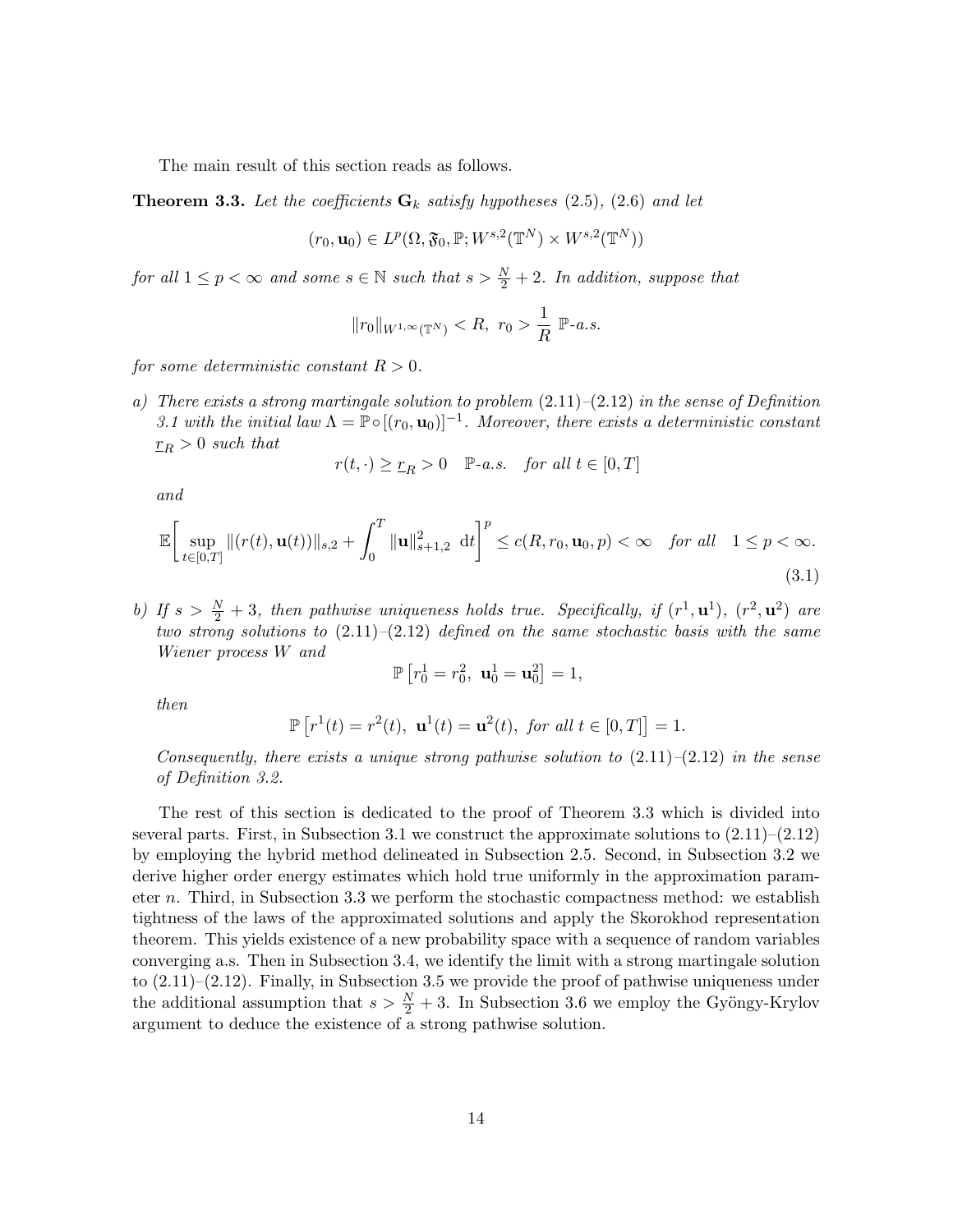#### 3.1 The Galerkin approximation

To begin with, observe that for any  $\mathbf{u} \in C([0,T];W^{2,\infty}(\mathbb{T}^N))$ , the transport equation (2.11) admits a classical solution  $r = r[\mathbf{u}]$ , uniquely determined by the initial datum  $r_0$ . In addition, for a certain universal constant  $c$  we have the estimates

$$
\frac{1}{R} \exp(-cRt) \le \exp(-cRt) \inf_{\mathbb{T}^N} r_0 \le r(t, \cdot) \le \exp(cRt) \sup_{\mathbb{T}^N} r_0 \le R \exp(cRt)
$$
\n
$$
|\nabla_x r(t, \cdot)| \le \exp(cRt) |\nabla_x r_0| \le R \exp(cRt) \ t \in [0, T].
$$
\n(3.2)

Next, we consider the orthonormal basis  $\{\psi_m\}_{m=1}^{\infty}$  of the space  $L^2(\mathbb{T}^N;\mathbb{R}^N)$  formed by trigonometric functions and set

$$
X_n = \text{span}\{\psi_1, \ldots, \psi_n\},\
$$
 with the associated projection  $P_n : L^2 \to X_n$ .

We look for approximate solutions  $\mathbf{u}_n$  of (2.12) belonging to  $L^2(\Omega; C([0,T]; X_n)),$  satisfying

$$
d \langle \mathbf{u}_n, \psi_i \rangle + \varphi_R(\|\mathbf{u}_n\|_{2,\infty}) \left\langle \left[ [\mathbf{u}_n \cdot \nabla_x \mathbf{u}_n + r[\mathbf{u}_n] \nabla_x r[\mathbf{u}_n] \right]; \psi_i \right\rangle dt
$$
  
\n
$$
= \varphi_R(\|\mathbf{u}_n\|_{2,\infty}) \left\langle D(r[\mathbf{u}_n]) \text{div}_x \mathbb{S}(\nabla_x \mathbf{u}_n); \psi_i \right\rangle dt
$$
  
\n
$$
+ \varphi_R(\|\mathbf{u}_n\|_{2,\infty}) \left\langle \mathbb{F}(r[\mathbf{u}_n], \mathbf{u}_n); \psi_i \right\rangle dW, \quad i = 1, ..., n.
$$
  
\n
$$
\mathbf{u}_n(0) = P_n \mathbf{u}_0.
$$
\n(3.3)

As all norms on  $X_n$  are equivalent, solutions of  $(2.11)$ ,  $(3.3)$  can be obtained in a standard way by means of the Banach fixed point argument. Specifically, we have to show that the mapping

$$
\mathbf{u} \mapsto \mathcal{F}\mathbf{u} : X_n \to X_n,
$$
  

$$
\langle \mathcal{F}\mathbf{u}; \psi_i \rangle = \langle \mathbf{u}_0; \psi_i \rangle - \int_0^{\cdot} \varphi_R(\|\mathbf{u}\|_{2,\infty}) \langle \left[ \mathbf{u} \cdot \nabla_x \mathbf{u} + r[\mathbf{u}] \nabla_x r[\mathbf{u}] \right]; \psi_i \rangle dt
$$
  

$$
+ \int_0^{\cdot} \varphi_R(\|\mathbf{u}\|_{2,\infty}) \langle D(r[\mathbf{u}]) \text{div}_x \mathbb{S}(\nabla_x \mathbf{u}); \psi_i \rangle dt
$$
  

$$
+ \int_0^{\cdot} \varphi_R(\|\mathbf{u}\|_{2,\infty}) \langle \mathbb{F}(r[\mathbf{u}], \mathbf{u}); \psi_i \rangle dW, \quad i = 1, ..., n.
$$
 (3.4)

is a contraction on  $\mathcal{B} = L^2(\Omega; C([0,T^*]; X_n))$  for  $T^*$  sufficiently small. The three components of  $\mathscr{T}$  appearing on the right hand side of (3.4) will be denoted by  $\mathscr{T}^1_{det}$ ,  $\mathscr{T}^2_{det}$  and  $\mathscr{T}_{sto}$ , respectively.

For  $r_1 = r[\mathbf{v}_1], r_2 = r[\mathbf{v}_2],$  we get

$$
d(r_1 - r_2) + \mathbf{v}_1 \cdot \nabla_x (r_1 - r_2) dt - \frac{\gamma - 1}{2} \operatorname{div}_x \mathbf{v}_1 (r_1 - r_2) dt
$$
  
=  $-\nabla_x r_2 \cdot (\mathbf{v}_1 - \mathbf{v}_2) - \frac{\gamma - 1}{2} r_2 \operatorname{div}_x (\mathbf{v}_1 - \mathbf{v}_2) dt$ ,

where we have set

$$
\mathbf{v}_1 = \varphi_R(\|\mathbf{u}\|_{2,\infty})\mathbf{u}, \ \mathbf{v}_2 = \varphi_R(\|\mathbf{v}\|_{2,\infty})\mathbf{v}.
$$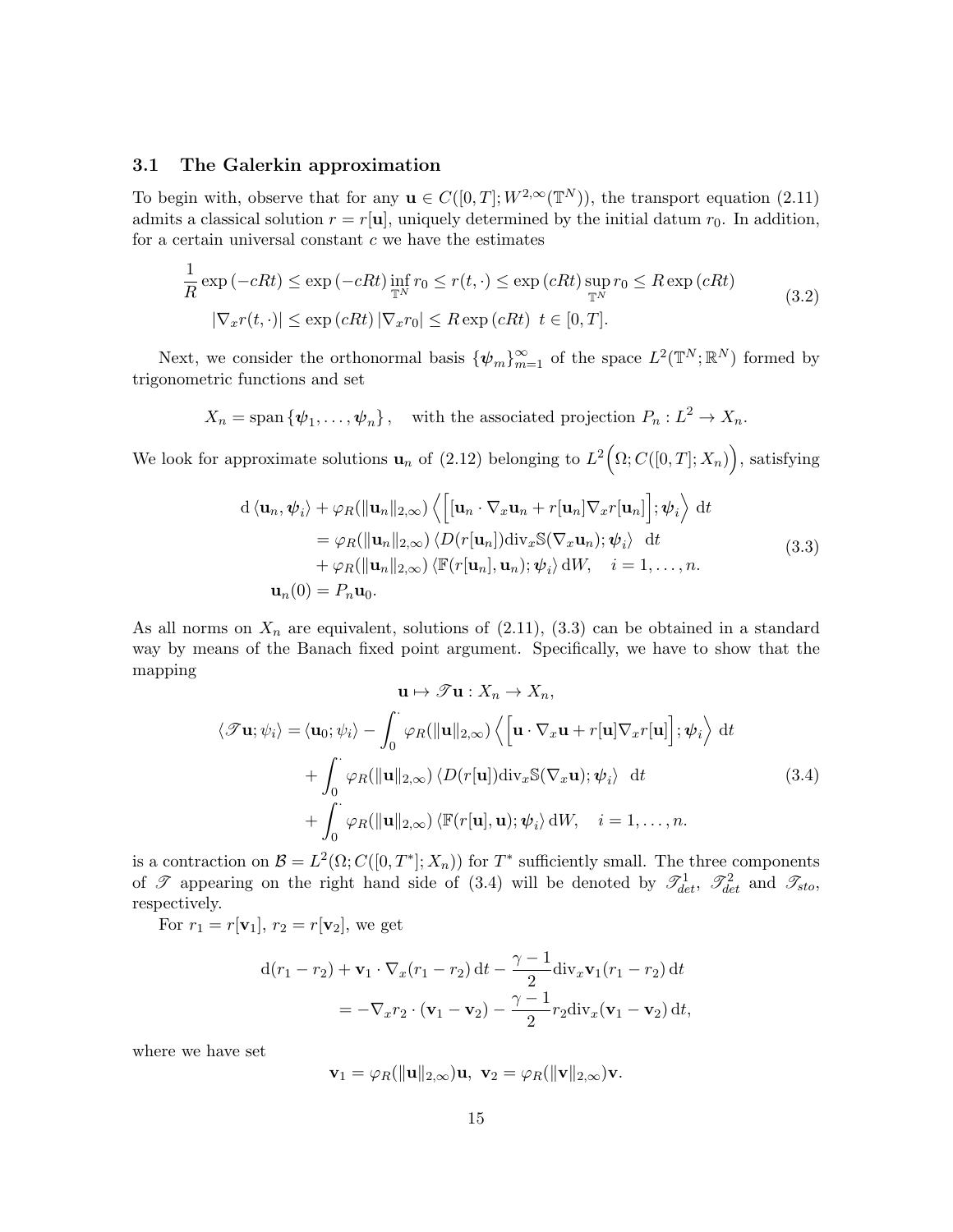Consequently, we easily deduce that

$$
\sup_{0 \le t \le T^*} ||r[\mathbf{u}] - r[\mathbf{v}]||_{L^2}^2 \le T^* C(n, R, T) \sup_{0 \le t \le T^*} ||\mathbf{u} - \mathbf{v}||_{X_n}^2
$$
\n(3.5)

noting that  $r_1$ ,  $r_2$  coincide at  $t = 0$  and that  $r_j$ ,  $\nabla_x r_j$  are bounded by a deterministic constant depending on  $R$ , recall  $(3.2)$ .

As a consequence of (3.2), (3.5) and the equivalence of norms on  $X_n$  we can show that the mapping  $\mathcal{I}_{det} = \mathcal{I}_{det}^1 + \mathcal{I}_{det}^2$  satisfies the estimate

$$
\|\mathcal{I}_{\det}\mathbf{u} - \mathcal{I}_{\det}\mathbf{v}\|_{\mathcal{B}}^2 \le T^*C(n, R, T)\|\mathbf{u} - \mathbf{v}\|_{\mathcal{B}}^2. \tag{3.6}
$$

Finally, by Burgholder-Davis-Gundy inequality we have (setting  $J_R(\mathbf{w}) = \varphi_{R+1}(\|\mathbf{w}\|_{2,\infty})\mathbf{w}$ )

$$
\|\mathcal{I}_{sto}\mathbf{u} - \mathcal{I}_{sto}\mathbf{v}\|_{\mathcal{B}}^{2} = \mathbb{E} \sup_{0 \leq t \leq T_{*}} \left\| \int_{0}^{t} \left( \varphi_{R}(\|\mathbf{u}\|_{2,\infty}) \mathbb{F}(r[\mathbf{u}],\mathbf{u}) - \varphi(\|\mathbf{v}\|_{2,\infty}) \mathbb{F}(r[\mathbf{v}],\mathbf{v}) \right) dW \right\|_{X_{n}}^{2}
$$
  
\n
$$
\leq C(n,R) \mathbb{E} \int_{0}^{T^{*}} \sum_{k \geq 1} \left\| \varphi_{R}(\|\mathbf{u}\|_{2,\infty}) \mathbf{F}_{k}(r[\mathbf{u}],J_{R}(\mathbf{u})) - \varphi_{R}(\|\mathbf{v}\|_{2,\infty}) \mathbf{F}_{k}(r[\mathbf{v}],J_{R}(\mathbf{v})) \right\|_{X_{n}}^{2} ds
$$
  
\n
$$
\leq C(n,R) \mathbb{E} \int_{0}^{T^{*}} \left| \varphi_{R}(\|\mathbf{u}\|_{2,\infty}) - \varphi_{R}(\|\mathbf{v}\|_{2,\infty}) \right|^{2} \sum_{k \geq 1} \left\| \mathbf{F}_{k}(r[\mathbf{u}],J_{R}(\mathbf{u})) \right\|_{X_{n}}^{2} ds
$$
  
\n
$$
+ C(n,R) \mathbb{E} \int_{0}^{T^{*}} \varphi_{R}(\|\mathbf{v}\|_{2,\infty})^{2} \sum_{k \geq 1} \left\| \mathbf{F}_{k}(r[\mathbf{u}],J_{R}(\mathbf{u})) - \mathbf{F}_{k}(r[\mathbf{v}],J_{R}(\mathbf{v})) \right\|_{X_{n}}^{2} ds.
$$

Using the growth conditions for  $\mathbf{F}_k$  (see (2.6) and Remark 2.1) we gain

$$
\|\mathcal{T}_{sto}\mathbf{u} - \mathcal{T}_{sto}\mathbf{v}\|_{\mathcal{B}}^2
$$
  
\n
$$
\leq T^*C(n, R)\left(\mathbb{E}\|\mathbf{u} - \mathbf{v}\|_{2,\infty}^2 + \mathbb{E}\int_0^{T_*} \|r[\mathbf{u}] - r[\mathbf{v}]\|_{L^2}^2 ds + \mathbb{E}\int_0^{T_*} \|J_R(\mathbf{u}) - J_R(\mathbf{v})\|_{L^2}^2 ds\right)
$$
  
\n
$$
\leq T^*C(n, R)\|\mathbf{u} - \mathbf{v}\|_{\mathcal{B}}^2.
$$
\n(3.7)

Note that the last step was a consequence of (3.5) and the equivalence of norms. Combining (3.6) and (3.7) shows that  $\mathscr T$  is a contraction for a deterministic (small) time  $T^* > 0$ . A solution to  $(2.11)$ – $(2.12)$  on the whole interval  $[0, T]$  can be obtained by decomposing it into small subintervals gluing the corresponding solutions together.

#### 3.2 Uniform estimates

In this subsection, we derive estimates that hold uniformly for  $n \to \infty$ , which yield a basis for our compactness argument presented in Subsection 3.3. At this stage, the approximate velocity field  $\mathbf{u}_n$  is smooth in the x-variable; whence the corresponding solution  $r_n = r[\mathbf{u}_n]$  of the transport equation (2.11) shares the same smoothness with the initial datum  $r_0$ .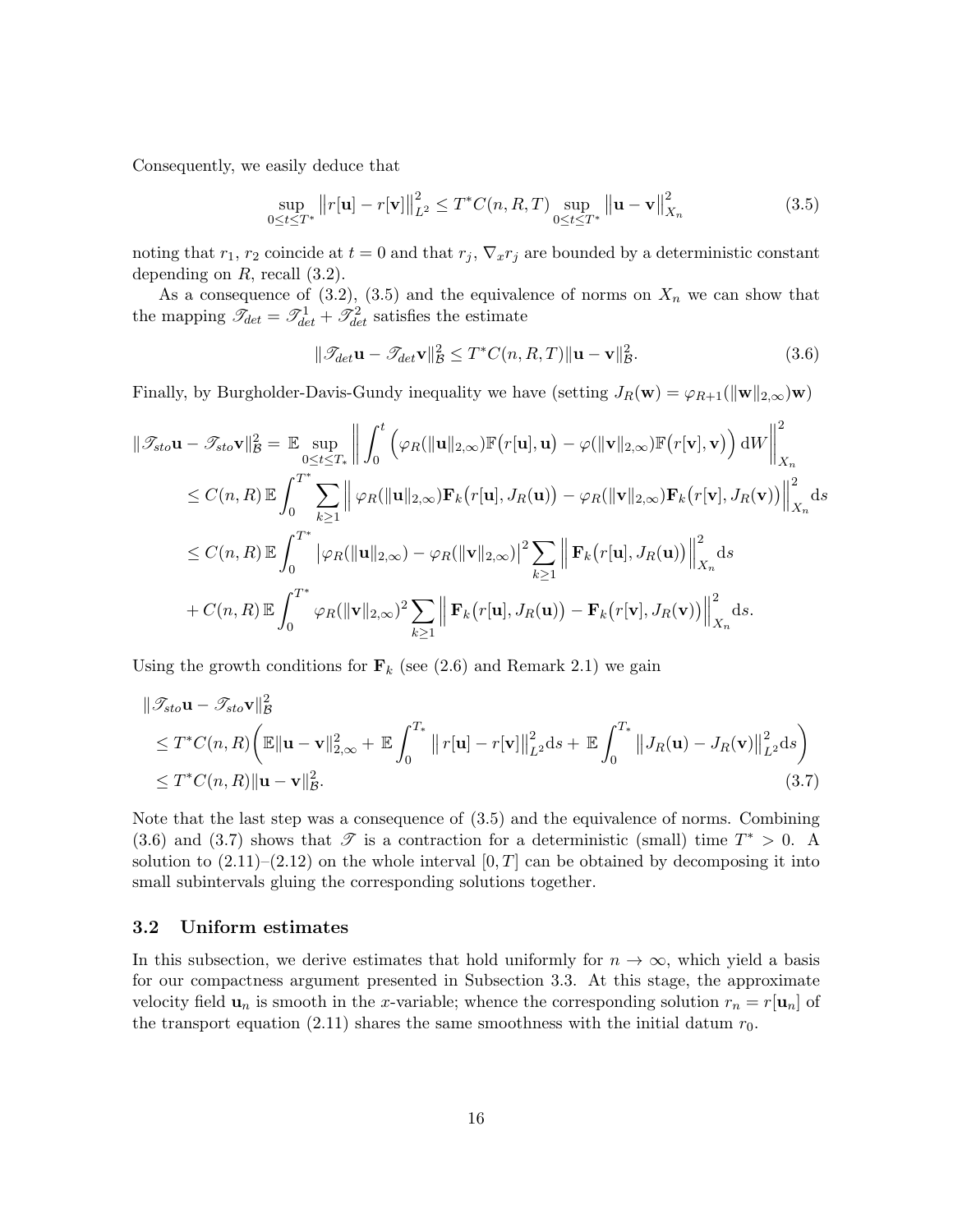Let  $\alpha$  be a multiindex such that  $|\alpha| \leq s$ . Differentiating (2.11) in the x-variable we obtain

$$
d\partial_x^{\alpha} r_n + \varphi_R(\|\mathbf{u}_n\|_{2,\infty}) \left[\mathbf{u}_n \cdot \nabla_x \partial_x^{\alpha} r_n + \frac{\gamma - 1}{2} r_n \operatorname{div}_x \partial_x^{\alpha} \mathbf{u}_n\right] dt = \varphi_R(\|\mathbf{u}_n\|_{2,\infty}) \left[\mathbf{u}_n \cdot \partial_x^{\alpha} \nabla_x r_n - \partial_x^{\alpha} (\mathbf{u}_n \cdot \nabla_x r_n)\right] dt + \frac{\gamma - 1}{2} \varphi_R(\|\mathbf{u}_n\|_{2,\infty}) \left[r_n \partial_x^{\alpha} \operatorname{div}_x \mathbf{u}_n - \partial_x^{\alpha} (r_n \operatorname{div}_x \mathbf{u}_n)\right] dt =: T_1^n dt + T_2^n dt.
$$
 (3.8)

Similarly, we may use the fact that the spaces  $X_n$  are invariant with respect to the spatial derivatives. In particular, we deduce that

$$
d \langle \partial_x^{\alpha} \mathbf{u}_n; \psi_i \rangle + \varphi_R(||\mathbf{u}_n||_{2,\infty}) \langle [\mathbf{u}_n \cdot \nabla_x \partial_x^{\alpha} \mathbf{u}_n + r_n \nabla_x \partial_x^{\alpha} r_n]; \psi_i \rangle dt - \varphi_R(||\mathbf{u}_n||_{2,\infty}) \langle D(r_n) \text{div}_x \mathbb{S}(\nabla_x \partial_x^{\alpha} \mathbf{u}_n); \psi_i \rangle dt = \varphi_R(||\mathbf{u}_n||_{2,\infty}) \langle [\mathbf{u}_n \cdot \partial_x^{\alpha} \nabla_x \mathbf{u}_n - \partial_x^{\alpha} (\mathbf{u}_n \cdot \nabla_x \mathbf{u}_n)]; \psi_i \rangle dt + \varphi_R(||\mathbf{u}_n||_{2,\infty}) \langle [r_n \partial_x^{\alpha} \nabla_x r_n - \partial_x^{\alpha} (r_n \nabla_x r_n)]; \psi_i \rangle dt - \varphi_R(||\mathbf{u}_n||_{2,\infty}) \langle [D(r_n) \partial_x^{\alpha} \text{div}_x \mathbb{S}(\nabla_x \mathbf{u}_n) - \partial_x^{\alpha} (D(r_n) \text{div}_x \mathbb{S}(\nabla_x \mathbf{u}_n))]; \psi_i \rangle dt + \varphi_R(||\mathbf{u}_n||_{2,\infty}) \langle \partial_x^{\alpha} \mathbb{F}(r_n, \mathbf{u}_n); \psi_i \rangle dW =: T_3^n dt + T_4^n dt + T_5^n dt + \varphi_R(||\mathbf{u}_n||_{2,\infty}) \langle \partial_x^{\alpha} \mathbb{F}(r_n, \mathbf{u}_n); \psi_i \rangle dW, \quad i = 1, ..., n. (3.9)
$$

It follows from (2.3) that the "error" terms may be handled as

$$
\begin{aligned}\n||T_1^n||_2 &\lesssim \varphi_R(\|\mathbf{u}_n\|_{2,\infty}) \Big[ \|\nabla_x \mathbf{u}_n\|_{\infty} \|\nabla_x^s r_n\|_2 + \|\nabla_x r_n\|_{\infty} \|\nabla_x^s \mathbf{u}_n\|_2 \Big] \\
||T_2^n||_2 &\lesssim \varphi_R(\|\mathbf{u}_n\|_{2,\infty}) \Big[ \|\nabla_x r_n\|_{\infty} \|\nabla_x^s \mathbf{u}_n\|_2 + \|\text{div}_x \mathbf{u}_n\|_{\infty} \|\nabla_x^s r_n\|_2 \Big] \\
||T_3^n||_2 &\lesssim \varphi_R(\|\mathbf{u}_n\|_{2,\infty}) \|\nabla_x \mathbf{u}_n\|_{\infty} \|\nabla_x^s \mathbf{u}_n\|_2 \\
||T_4^n||_2 &\lesssim \|\nabla_x r_n\|_{\infty} \|\nabla_x^s r_n\|_2,\n\end{aligned} \tag{3.10}
$$

and

$$
\|T_5^n\|_2 \lesssim \varphi_R(\|\mathbf{u}_n\|_{2,\infty}) \|\nabla_x D(r_n)\|_{\infty} \|\nabla_x^s \mathcal{S}(\nabla_x \mathbf{u}_n)\|_2 + \varphi_R(\|\mathbf{u}_n\|_{2,\infty}) \|\text{div}_x \mathcal{S}(\nabla_x \mathbf{u}_n)\|_{\infty} \|\nabla_x^s D(r_n)\|_2.
$$
\n(3.11)

Multiplying (3.8) by  $\partial_x^{\alpha} r_n$  we observe

$$
\|\partial_x^{\alpha} r_n(t)\|_2^2 + (\gamma - 1) \int_0^t \varphi_R(\|\mathbf{u}_n\|_{2,\infty}) \int_{\mathbb{T}^N} r_n \text{div}_x \partial_x^{\alpha} \mathbf{u}_n \partial_x^{\alpha} r_n \, \text{d}x \, \text{d}\sigma
$$
  
\n
$$
\lesssim \|\partial_x^{\alpha} r_0\|_2^2 + \int_0^t \varphi_R(\|\mathbf{u}_n\|_{2,\infty}) (\|\mathbf{u}_n\|_{1,\infty} \|\varrho\|_{s,2} + \|r_n\|_{1,\infty} \|\mathbf{u}_n\|_{s,2}) \|\partial_x^{\alpha} r_n\|_2 \, \text{d}\sigma
$$
\n(3.12)

provided  $|\alpha| \leq s$ . Here, we took into account

$$
\int_{\mathbb{T}^N} \mathbf{u}_n \cdot \nabla_x \partial_x^{\alpha} r \partial_x^{\alpha} r_n \, dx = -\frac{1}{2} \int_{\mathbb{T}^N} \text{div}_x \mathbf{u}_n |\partial_x^{\alpha} r_n|^2 \, dx
$$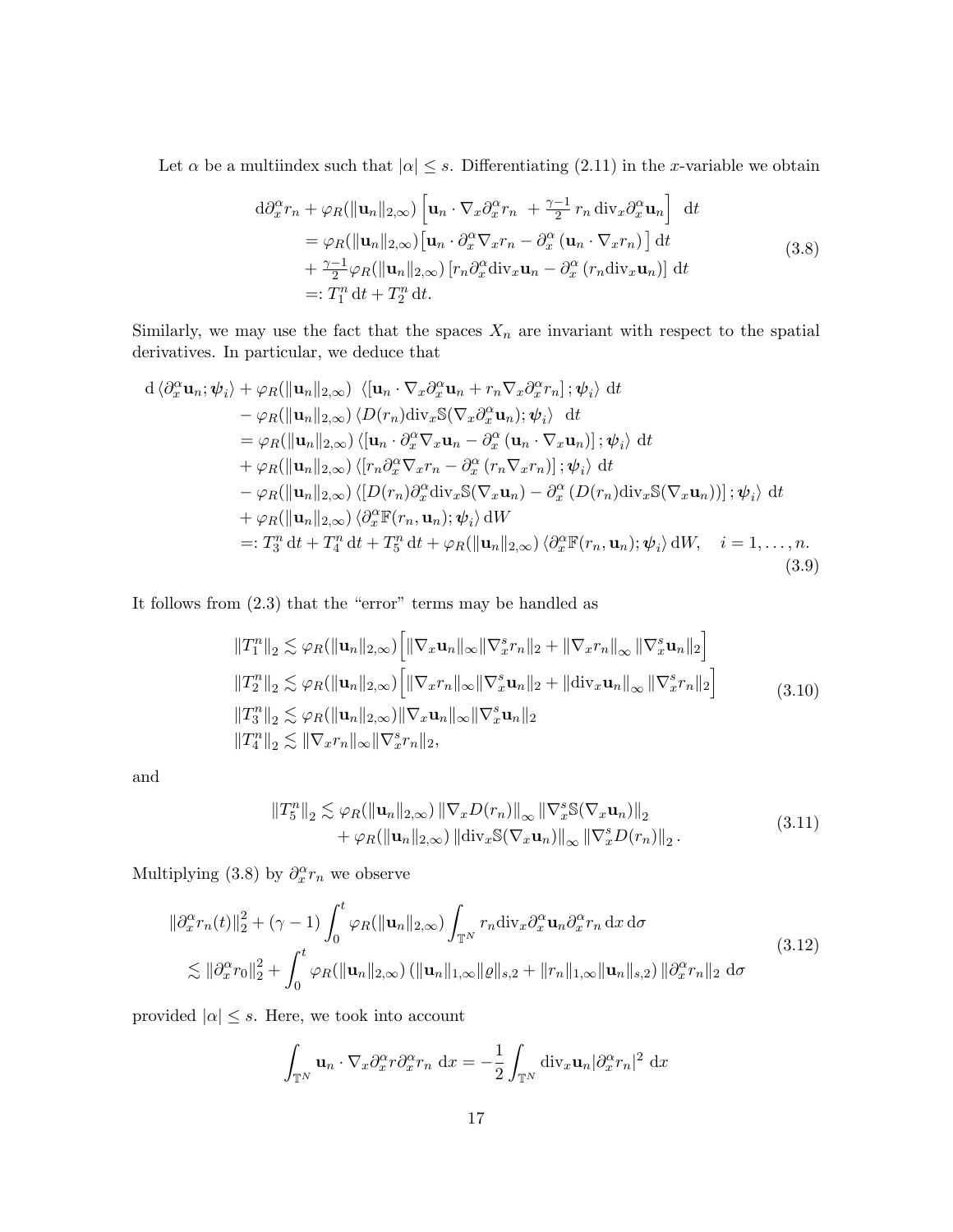as well as (3.10).

To apply the same treatment to (3.9), we use Itô's formula for the function  $f(\mathbf{C}^n)$  =  $\int_{\mathbb{T}^N} |\partial_x^{\alpha} \mathbf{u}_n|^2 dx$ . Here  $\mathbf{C}^n = (c_1^n, ..., c_n^n)$  are the coefficients in the expansion  $\mathbf{u}_n = \sum_{i=1}^n c_i^n \psi_i$ . The following holds

$$
\|\partial_x^{\alpha} \mathbf{u}_n(t)\|_2^2 dx + 2 \int_0^t \varphi_R(\|\mathbf{u}_n\|_{2,\infty}) \int_{\mathbb{T}^N} [\mathbf{u}_n \cdot \nabla_x \partial_x^{\alpha} \mathbf{u}_n + r_n \nabla_x \partial_x^{\alpha} r_n] \cdot \partial_x^{\alpha} \mathbf{u}_n dx d\sigma
$$
  
\n
$$
- 2 \int_0^t \varphi_R(\|\mathbf{u}_n\|_{2,\infty}) \int_{\mathbb{T}^N} D(r_n) \operatorname{div}_x \mathbb{S}(\nabla_x \partial_x^{\alpha} \mathbf{u}_n) \cdot \partial_x^{\alpha} \mathbf{u}_n dx d\sigma
$$
  
\n
$$
= \|\partial_x^{\alpha} P_n \mathbf{u}_0\|^2 + 2 \int_0^t \int_{\mathbb{T}^N} [T_3^n + T_4^n + T_5^n] \cdot \partial_x^{\alpha} \mathbf{u}_n dx d\sigma
$$
  
\n
$$
+ 2 \int_0^t \varphi_R(\|\mathbf{u}_n\|_{2,\infty}) \int_{\mathbb{T}^N} \partial_x^{\alpha} \mathbb{F}(r_n, \mathbf{u}_n) \cdot \partial_x^{\alpha} \mathbf{u}_n dW
$$
  
\n
$$
+ \sum_{k \ge 1} \int_0^t \varphi_R(\|\mathbf{u}_n\|_{2,\infty}) \int_{\mathbb{T}^N} |\partial_x^{\alpha} \mathbf{F}_k(r_n, \mathbf{u}_n)|^2 dx d\sigma.
$$
  
\n(3.13)

Integrating by parts yields

$$
\int_{\mathbb{T}^N} \left[ \mathbf{u}_n \cdot \nabla_x \partial_x^{\alpha} \mathbf{u}_n + r_n \nabla_x \partial_x^{\alpha} r_n \right] \cdot \partial_x^{\alpha} \mathbf{u}_n \, dx
$$
\n
$$
= -\frac{1}{2} \int_{\mathbb{T}^N} |\partial_x^{\alpha} \mathbf{u}_n|^2 \, \text{div}_x \mathbf{u}_n \, dx - \int_{\mathbb{T}^N} r_n \, \text{div}_x \partial_x^{\alpha} \mathbf{u}_n \partial_x^{\alpha} r_n \, dx - \int_{\mathbb{T}^N} \nabla_x r_n \cdot \partial^{\alpha} \mathbf{u}_n \partial_x^{\alpha} r_n
$$

as well as

$$
- \int_{\mathbb{T}^N} \left[ D(r_n) \operatorname{div}_x \mathbb{S} (\nabla_x \partial_x^{\alpha} \mathbf{u}_n) \right] \cdot \partial_x^{\alpha} \mathbf{u}_n \, dx
$$
  
= 
$$
\int_{\mathbb{T}^N} \nabla_x D(r_n) \cdot \mathbb{S} (\nabla_x \partial_x^{\alpha} \mathbf{u}_n) \cdot \partial_x^{\alpha} \mathbf{u}_n \, dx + \int_{\mathbb{T}^N} D(r_n) \mathbb{S} (\nabla_x \partial_x^{\alpha} \mathbf{u}_n) : \nabla_x \partial_x^{\alpha} \mathbf{u}_n \, dx
$$

Summing up  $(3.12)$ – $(3.13)$  and using  $(3.10)$ – $(3.11)$  we observe that the term containing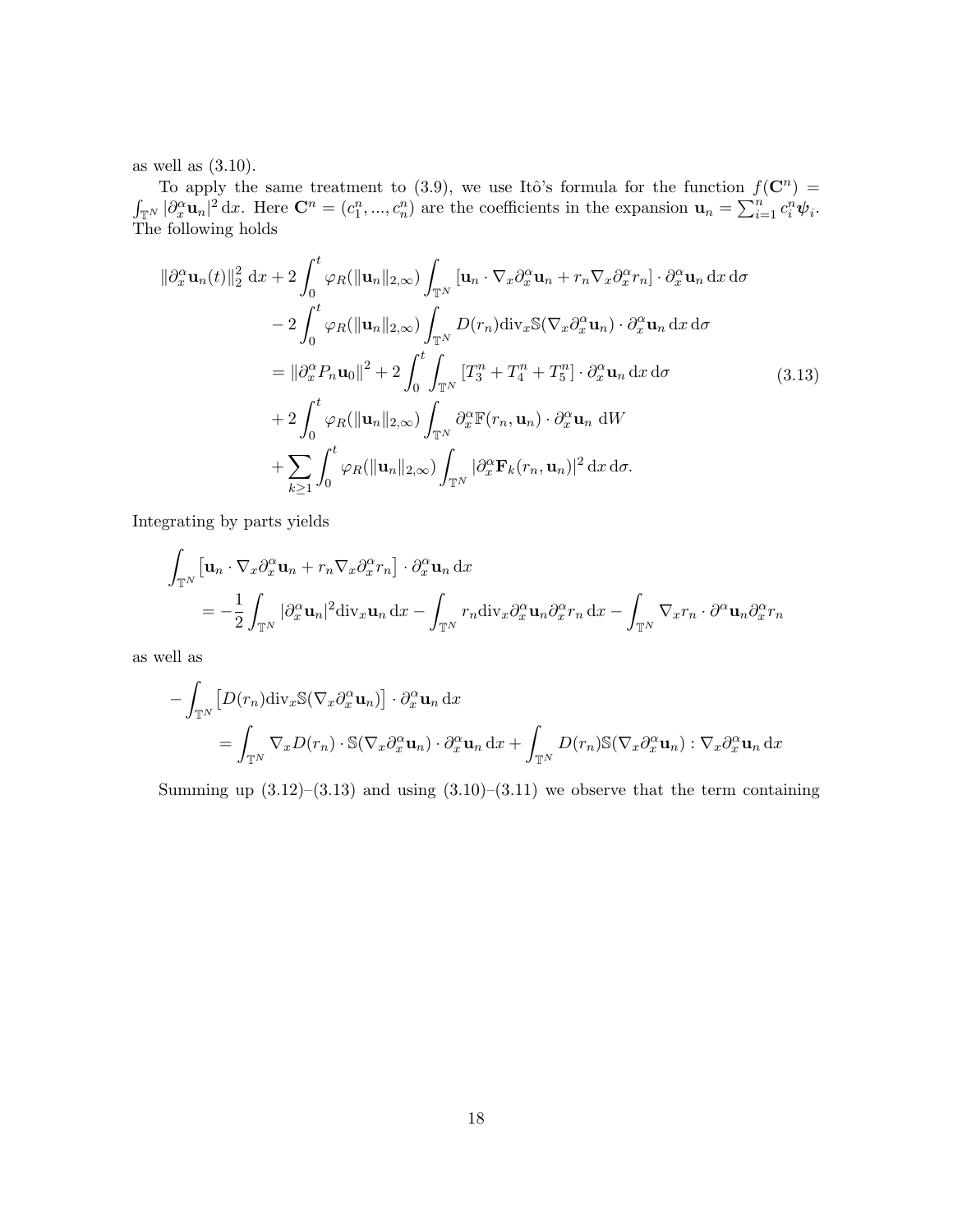$r_n \partial_x^{\alpha} r_n \text{div}_x \partial_x^{\alpha} \mathbf{u}_n$  on the left hand side cancels out and we may infer that

$$
\| (r_n(t), \mathbf{u}_n(t)) \|_{s,2}^2 + \sum_{|\alpha| \leq s} \int_0^t \int_{\mathbb{T}^N} \varphi_R(\|\mathbf{u}_n\|_{2,\infty}) D(r_n) \mathbb{S}(\nabla_x \partial_x^{\alpha} \mathbf{u}_n) : \nabla_x \partial_x^{\alpha} \mathbf{u}_n \, \mathrm{d}x \, \mathrm{d}\sigma \n\lesssim \| (r_0, \mathbf{u}_0) \|_{s,2}^2 + \int_0^t \varphi_R(\|\mathbf{u}_n\|_{2,\infty}) \|\mathbf{u}_n\|_{1,\infty} (\|r_n\|_{s,2}^2 + \|\mathbf{u}\|_{s,2}^2) \, \mathrm{d}t \n+ \int_0^t \varphi_R(\|\mathbf{u}_n\|_{2,\infty}) \|r_n\|_{1,\infty} (\|r_n\|_{s,2}^2 + \|\mathbf{u}_n\|_{s,2}^2) \, \mathrm{d}t \n+ \int_0^t \varphi_R(\|\mathbf{u}_n\|_{2,\infty}) \|\mathrm{div}_x \mathbb{S}(\nabla_x \mathbf{u}_n)\|_{\infty} \|D(r_n)\|_{s,2} \|\mathbf{u}_n\|_{s,2} \, \mathrm{d}\sigma \n+ \int_0^t \varphi_R(\|\mathbf{u}_n\|_{2,\infty}) \|\nabla_x D(r_n)\|_{\infty} \|\mathbf{u}_n\|_{s,2} \|\mathbb{S}(\nabla_x \mathbf{u}_n)\|_{s,2} \, \mathrm{d}\sigma \n+ \int_0^t \varphi_R(\|\mathbf{u}_n\|_{2,\infty}) \int_{\mathbb{T}^N} \partial_x^{\alpha} \mathbb{F}(r_n, \mathbf{u}_n) \cdot \partial_x^{\alpha} \mathbf{u}_n \, \mathrm{d}x \, \mathrm{d}W \n+ \sum_{k \geq 1} \int_0^t \varphi_R(\|\mathbf{u}_n\|_{2,\infty}) \int_{\mathbb{T}^N} |\partial_x^{\alpha} \mathbb{F}_k(r_n, \mathbf{u}_n)|^2 \, \mathrm{d}x \, \mathrm{d}\sigma \n= (I)_0 + (I)_1 + \cdots + (I)_6.
$$

Remark 3.4. Note that the above estimate depends on R only through the cut-off function  $\varphi_R$ . Moreover, in accordance with (3.2),

$$
\varphi_R(\|\mathbf{u}_n\|_{2,\infty})\|\mathbf{u}_n\|_{1,\infty} + \varphi_R(\|\mathbf{u}_n\|_{2,\infty})\|\text{div}_x\mathbb{S}(\nabla_x\mathbf{u}_n)\|_{\infty} \lesssim cR,
$$
\n(3.15)  
\n
$$
\|r_n^{-1}\|_{\infty} + \|r_n\|_{1,\infty} + \|D(r_n)^{-1}\|_{\infty} + \|D(r_n)\|_{1,\infty} \lesssim c \exp(cRT) \left(\|r_0\|_{1,\infty} + \|\nabla_x r_0\|_{\infty}\right)
$$
\n
$$
\lesssim c(R) \exp(cRT),
$$
\n(3.16)

and, in view of  $(2.4)$  and  $(3.2)$ ,

$$
||D(r_n)||_{s,2} \le c(R,T) ||r_n||_{s,2}.
$$
\n(3.17)

In contrast with the preceding part, the following inequalities depend on  $R$ . In the following we use repeatedly the embedding  $W^{s,2}(\mathbb{T}^N) \hookrightarrow W^{2,\infty}(\mathbb{T}^N)$  which follows from the assumption  $s > \frac{N}{2} + 2$ . Due to  $(3.15)$ – $(3.16)$  we easily get

$$
(I_1) + (I_2) + (I_3) \lesssim c(R,T) \int_0^t \|(r_n, \mathbf{u}_n)\|_{s,2}^2 \, \mathrm{d}\sigma.
$$

As far as  $(I)_4$  is concerned we have by  $(3.16)$  and Young's inequality

$$
(I_4) \lesssim c(R,T) \int_0^t \varphi_R(\|\mathbf{u}_n\|_{2,\infty}) \|\mathbf{u}_n\|_{s,2} \Big( \|\nabla^s \mathbb{S}(\nabla_x \mathbf{u}_n)\|_2 + \|\mathbf{u}_n\|_{s,2} \Big) d\sigma
$$
  

$$
\lesssim c(R,T) \int_0^t \varphi_R(\|\mathbf{u}_n\|_{2,\infty}) \|\mathbf{u}_n\|_{s,2} \Big( \|\sqrt{D(r_n)} \nabla^s \mathbb{S}(\nabla_x \mathbf{u}_n)\|_2 + \|\mathbf{u}_n\|_{s,2} \Big) d\sigma
$$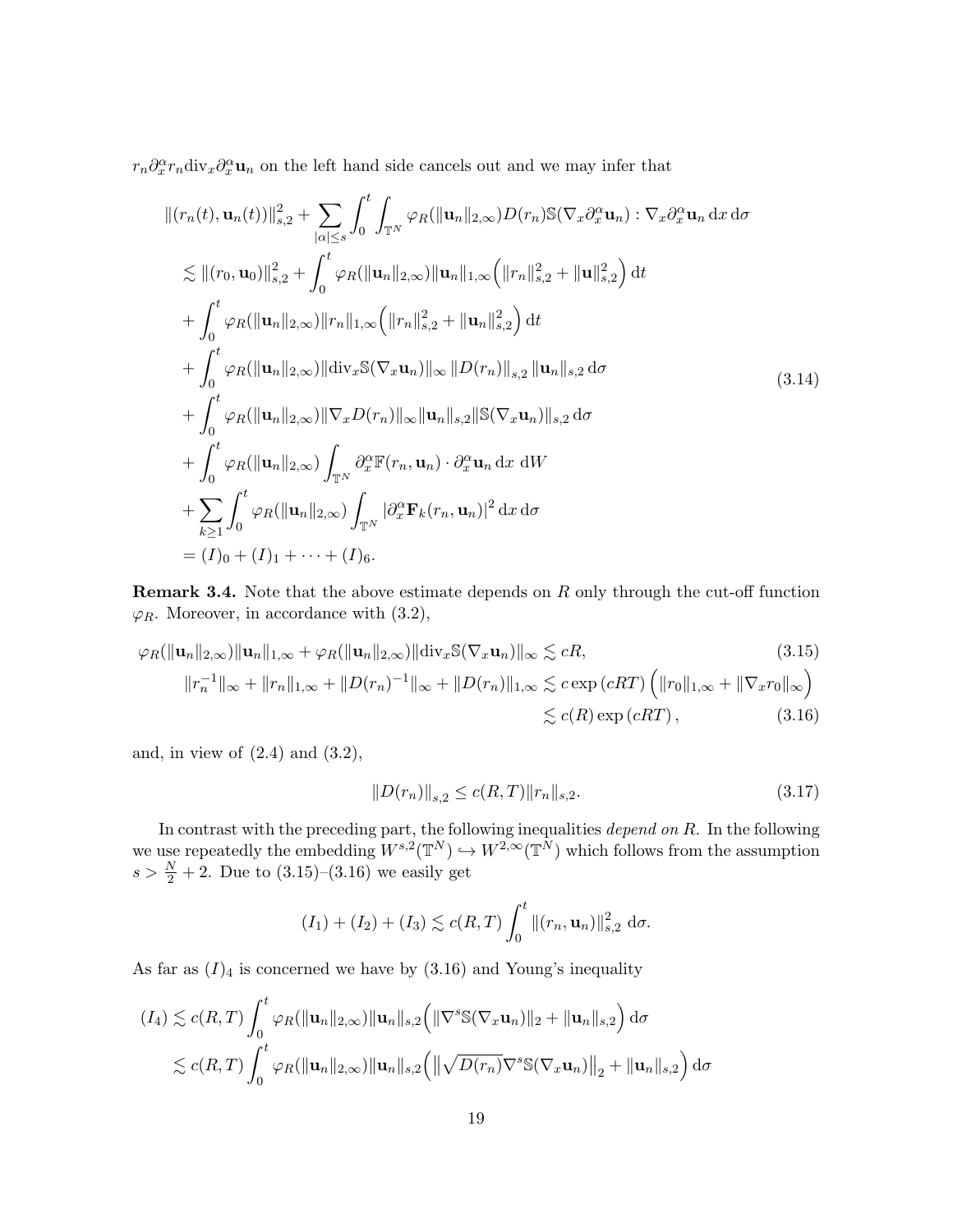$$
\lesssim \kappa \int_0^t \varphi_R(\|\mathbf{u}_n\|_{2,\infty}) \|\sqrt{D(r_n)}\nabla^s \mathbb{S}(\nabla_x \mathbf{u}_n)\|_2^2 d\sigma + c(\kappa, R, T) \int_0^t \varphi_R(\|\mathbf{u}_n\|_{2,\infty}) \|\mathbf{u}_n\|_{s,2}^2 d\sigma
$$

for all  $\kappa > 0$ . Choosing  $\kappa$  small enough will enable us to absorb the corresponding term in the left-hand side of  $(3.14)$ . By  $(2.6)$  and  $(2.4)$  we have

$$
(I)_{6} \lesssim \int_{0}^{t} \varphi_{R}(\|\mathbf{u}_{n}\|_{2,\infty}) \sum_{k\geq 1} \|\mathbf{F}_{k}\|_{C^{s-1}(\text{range}[(r_{n},\mathbf{u}_{n})])}^{2} \|(r_{n},\mathbf{u}_{n})\|_{\infty}^{2(|\alpha|-1)} \|(r_{n},\mathbf{u}_{n})\|_{s,2}^{2} d\sigma
$$
  

$$
\lesssim c(R,T) \int_{0}^{t} \|(r_{n},\mathbf{u}_{n})\|_{s,2}^{2} d\sigma
$$

The stochastic integral can be treated in the same fashion. After applying expectations we gain

$$
\mathbb{E}\Big[\sup_{t\in(0,T)}\Big|\int_0^t\varphi_R(\|\mathbf{u}_n\|_{2,\infty})\int_{\mathbb{T}^N}\partial_x^{\alpha}\mathbb{F}(r_n,\mathbf{u}_n)\cdot\partial_x^{\alpha}\mathbf{u}_n dx dW\Big|\Big]^p
$$
  
\n
$$
\lesssim \mathbb{E}\Big[\sum_{k\geq 1}\int_0^T\varphi_R(\|\mathbf{u}_n\|_{2,\infty})^2\Big(\int_{\mathbb{T}^N}\partial_x^{\alpha}\mathbf{F}_k(r_n,\mathbf{u}_n)\cdot\partial_x^{\alpha}\mathbf{u}_n dx\Big)^2 dx dt\Big]^{\frac{p}{2}}
$$
  
\n
$$
\lesssim \mathbb{E}\Big[\int_0^T\varphi_R(\|\mathbf{u}_n\|_{2,\infty})^2\Big(\sum_{k\geq 1}\|\mathbf{F}_k(r_n,\mathbf{u}_n)\|_{s,2}^2\Big)\|\mathbf{u}_n\|_{s,2}^2 dt\Big]^{\frac{p}{2}}
$$
  
\n
$$
\lesssim \mathbb{E}\Big[\int_0^T\varphi_R(\|\mathbf{u}_n\|_{2,\infty})^2\|(r_n,\mathbf{u}_n)\|_{\infty}^{2(s-1)}\|(r_n,\mathbf{u}_n)\|_{s,2}^4 d\sigma\Big]^{\frac{p}{2}}
$$
  
\n
$$
\lesssim c(R,T)\mathbb{E}\Big[\sup_{t\in(0,T)}\|(r_n,\mathbf{u}_n)\|_{s,2}^2\int_0^T\|(r_n,\mathbf{u}_n)\|_{s,2}^2 d\sigma\Big]^{\frac{p}{2}}
$$
  
\n
$$
\lesssim \kappa \mathbb{E}\Big[\sup_{t\in(0,T)}\|(r_n,\mathbf{u}_n)\|_{s,2}^{2p}\Big]+c(\kappa,R,T)\mathbb{E}\Big[\int_0^T\|(r_n,\mathbf{u}_n)\|_{s,2}^2 d\sigma\Big]^p.
$$

Here, we also took into account the Burgholder-Davis-Gundy and weighted Young inequality. In order to obtain the final estimate, we take the supremum in time in, the  $p$ -th power and apply expectations. Summarizing the previous discussion and choosing  $\kappa$  small enough we obtain

$$
\mathbb{E}\bigg[\sup_{(0,T)}\|(r_n, \mathbf{u}_n)\|_{s,2}^2 + \int_0^T \varphi_R(\|\mathbf{u}_n\|_{2,\infty}) \int_{\mathbb{T}^N} D(r_n) |\nabla^{s+1} \mathbf{u}_n|^2 \, \mathrm{d}x \, \mathrm{d}t\bigg]^p
$$
  
\$\lesssim c(R, T, s) \mathbb{E}\bigg[\|(r\_0, \mathbf{u}\_0)\|\_{s,2}^2 + \int\_0^T \|(r\_n, \mathbf{u}\_n)\|\_{s,2}^2 \, \mathrm{d}\sigma + 1\bigg]^p.

Finally, we apply Gronwall's lemma and use (3.16) to conclude

$$
\mathbb{E}\bigg[\sup_{(0,T)}\|(r_n, \mathbf{u}_n)\|_{s,2}^2 + \int_0^T \varphi_R(\|\mathbf{u}_n\|_{2,\infty}) \int_{\mathbb{T}^N} D(r_n) |\nabla^{s+1} \mathbf{u}_n|^2 \, \mathrm{d}x \, \mathrm{d}t\bigg]^p
$$
\n
$$
\lesssim c(R, T, s) \mathbb{E}\bigg[\|(r_0, \mathbf{u}_0)\|_{s,2}^{2p} + 1\bigg]
$$
\n(3.18)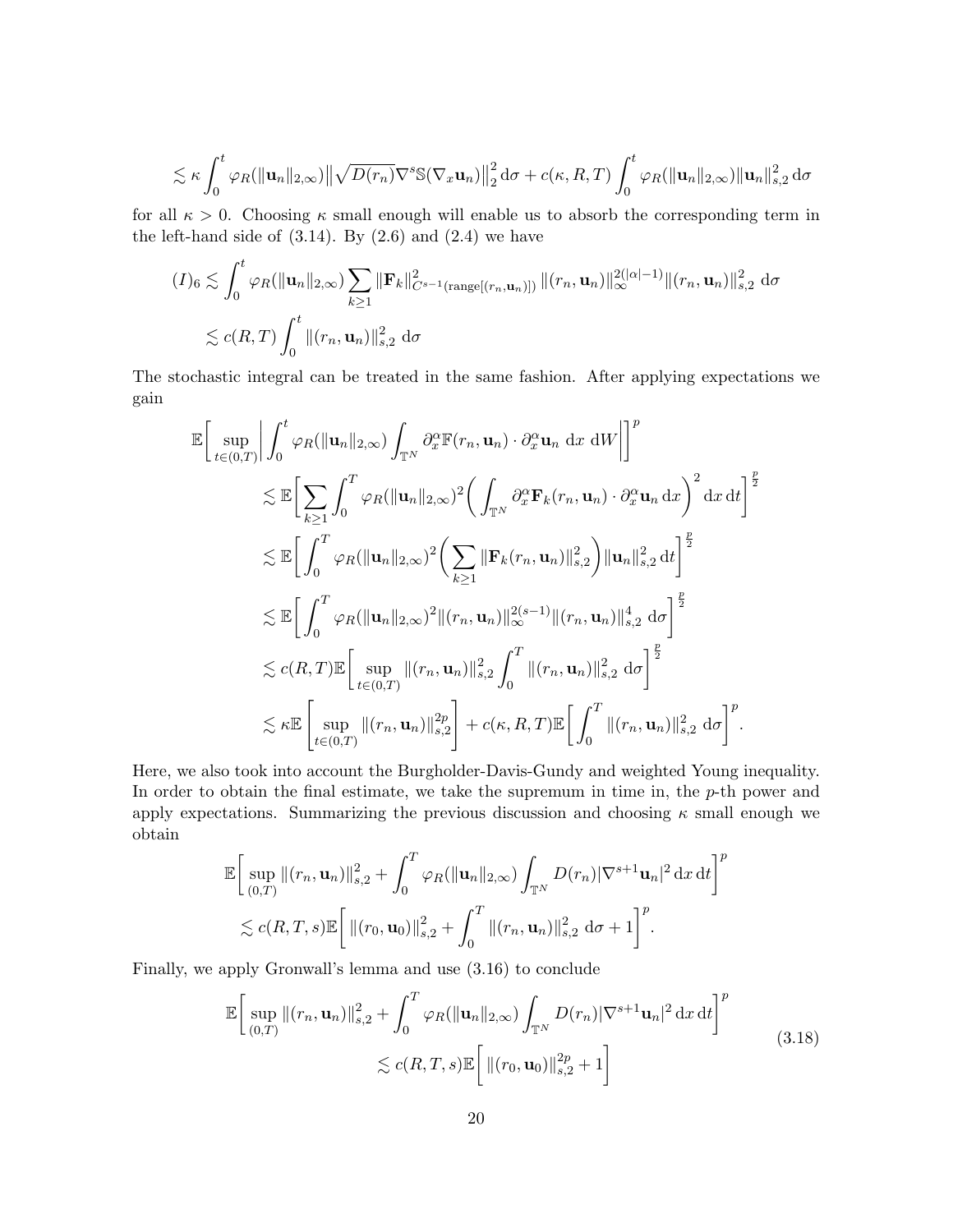whenever  $s > \frac{N}{2} + 2$ .

#### 3.3 Compactness

Now we have all in hand to set up our compactness argument leading to the existence part of Theorem 3.3. Let us define the path space  $\mathcal{X} = \mathcal{X}_r \times \mathcal{X}_u \times \mathcal{X}_w$ ,

$$
\mathcal{X}_{\mathbf{u}} = C([0,T]; W^{\beta,2}(\mathbb{T}^N;\mathbb{R}^N)), \quad \mathcal{X}_r = C([0,T]; W^{\beta,2}(\mathbb{T}^N)), \quad \mathcal{X}_W = C([0,T]; \mathfrak{U}_0),
$$

where  $\beta < s$  (not necessarily integer) can be chosen arbitrarily close to s such that  $\beta > \frac{N}{2} + 2$ -Hence we have the embedding

$$
W^{\beta,2}(\mathbb{T}^N) \hookrightarrow W^{2,\infty}(\mathbb{T}^N)
$$

which is needed to pass to the limit in the cut-off operators.

We denote by  $\mu_{r_n}$  and  $\mu_{\mathbf{u}_n}$  the law of  $r_n$  and  $\mathbf{u}_n$  on the corresponding path space. By  $\mu_W$ we denote the law of W on  $\mathcal{X}_W$  and their joint law on X is denoted by  $\mu^n$ . To proceed, it is necessary to establish tightness of  $\{\mu^n; n \in \mathbb{N}\}.$ 

**Proposition 3.5.** The set  $\{\mu_{\mathbf{u}_n}; n \in \mathbb{N}\}\$ is tight on  $\mathcal{X}_{\mathbf{u}}$ .

Proof. We start with a compact embedding relation

$$
C([0,T];W^{s,2}(\mathbb{T}^N))\cap C^{\gamma}([0,T];L^2(\mathbb{T}^N))\hookrightarrow\hookrightarrow C([0,T];W^{\beta,2}(\mathbb{T}^N)),\ \gamma>0,\ \beta
$$

that follows directly from the abstract Arzelà-Ascoli theorem.

Due to  $(3.18)$ ,  $\mathbf{u}_n$  satisfies

$$
\mathbf{u}_n(t) = P_n \mathbf{u}_0 - \int_0^t \varphi_R(\|\mathbf{u}_n\|_{2,\infty}) P_n[\mathbf{u}_n \cdot \nabla_x \mathbf{u}_n + r_n \nabla_x r_n] d\sigma + \int_0^t \varphi_R(\|\mathbf{u}_n\|_{2,\infty}) P_n[D(r_n) \operatorname{div}_x \mathbb{S}(\nabla_x \mathbf{u}_n)] d\sigma + \int_0^t \varphi_R(\|\mathbf{u}_n\|_{2,\infty}) P_n \mathbb{F}(r_n, \mathbf{u}_n) dW.
$$

Now we decompose  $\mathbf{u}_n$  into two parts, namely,  $\mathbf{u}_n = \mathbf{Y}_n + \mathbf{Z}_n$ , where

$$
\mathbf{Y}_n(t) = P_n \mathbf{u}_0 - \int_0^t \varphi_R(\|\mathbf{u}_n\|_{2,\infty}) P_n[\mathbf{u}_n \cdot \nabla_x \mathbf{u}_n + r_n \nabla_x r_n] d\sigma
$$

$$
+ \int_0^t \varphi_R(\|\mathbf{u}_n\|_{2,\infty}) P_n[D(r_n) \operatorname{div}_x \mathbb{S}(\nabla_x \mathbf{u}_n)] d\sigma,
$$

$$
\mathbf{Z}_n(t) = \int_0^t \varphi_R(\|\mathbf{u}_n\|_{2,\infty}) P_n \mathbb{F}(r_n, \mathbf{u}_n) dW.
$$

By (3.18) and the continuity of  $P_n$  on  $L^2$  we have for any  $\kappa \in (0,1)$  that

$$
\mathbb{E}\left[\|\mathbf{Y}_n\|_{C^{\kappa}([0,T];L^2(\mathbb{T}^N))}\right] \leq c(R).
$$

On the other hand  $(3.18)$  combined with Corollary 2.4 (for  $s = 0$ ), Remark 2.3 yields the same conclusion for  $\mathbf{Z}_n$ , with  $0 < \kappa < 1/2$ .  $\Box$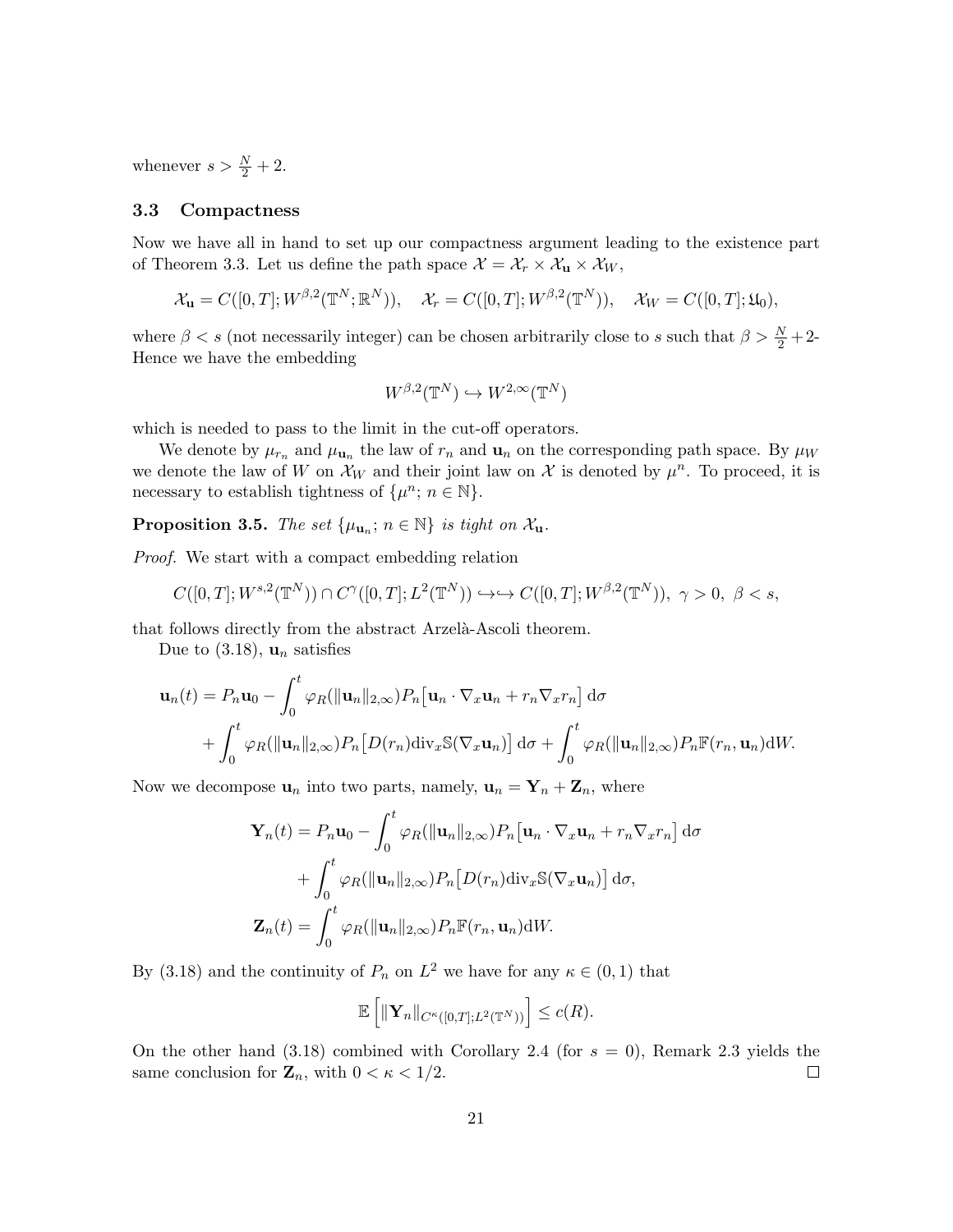**Proposition 3.6.** The set  $\{\mu_{r_n}; n \in \mathbb{N}\}\$ is tight on  $\mathcal{X}_r$ .

*Proof.* The proof is completely analogous to Proposition 3.5 using the equation (2.11) for  $r_n$ and the uniform estimate (3.18).  $\Box$ 

Since also the law  $\mu_W$  is tight as being a Radon measure on the Polish space  $\mathcal{X}_W$  we can finally deduce tightness of the joint laws  $\mu^n$ .

Corollary 3.7. The set  $\{\mu^n; n \in \mathbb{N}\}\$ is tight on X.

Since the path space  $\mathcal X$  is a Polish space we may use the classical Skorokhod representation theorem. That is, passing to a weakly convergent subsequence  $\mu^n$  (and denoting by  $\mu$  the limit law) we infer the following result.

**Proposition 3.8.** There exists a subsequence  $\mu^n$ , a probability space  $(\tilde{\Omega}, \tilde{\mathfrak{F}}, \tilde{\mathbb{P}})$  with X-valued Borel measurable random variables  $(\tilde{r}_n, \tilde{\mathbf{u}}_n, \tilde{W}_n)$ ,  $N \in \mathbb{N}$ , and  $(\tilde{r}, \tilde{\mathbf{u}}, \tilde{W})$  such that

- 1. the law of  $(\tilde{r}_n, \tilde{\mathbf{u}}_n, \tilde{W}_n)$  is given by  $\mu^n$ ,  $n \in \mathbb{N}$ ,
- 2. the law of  $(\tilde{r}, \tilde{\mathbf{u}}, \tilde{W})$  is given by  $\mu$ ,
- 3.  $(\tilde{r}_n, \tilde{\mathbf{u}}_n, \tilde{W}_n)$  converges  $\tilde{\mathbb{P}}$ -a.s. to  $(\tilde{r}, \tilde{\mathbf{u}}, \tilde{W})$  in the topology of X.

#### 3.4 Identification of the limit

As the next step, we will identify the limit obtained in Proposition 3.8 with a strong martingale solution to  $(2.11)$ – $(2.12)$ , completing the proof of Theorem 3.3.

Let us first fix some notation that will be used in the sequel. We denote by  $r_t$  the operator of restriction to the interval  $[0, t]$  acting on various path spaces. In particular, if X stands for one of the path spaces  $\mathcal{X}_r$ ,  $\mathcal{X}_u$  or  $\mathcal{X}_w$  and  $t \in [0, T]$ , we define

$$
\mathbf{r}_t: X \to X|_{[0,t]}, \quad f \mapsto f|_{[0,t]}.
$$

Clearly,  $\mathbf{r}_t$  is a continuous mapping. Let  $(\tilde{\mathfrak{F}}_t^n)$  and  $(\tilde{\mathfrak{F}}_t)$ , respectively, be the  $\tilde{\mathbb{P}}$ -augmented canonical filtration of the process  $(\tilde{r}_n, \tilde{\mathbf{u}}_n, \tilde{W}_n)$  and  $(\tilde{r}, \tilde{\mathbf{u}}, \tilde{W})$ , respectively, that is

$$
\tilde{\mathfrak{F}}_t^n = \sigma\big(\sigma\big(\mathbf{r}_t\tilde{r}_n, \mathbf{r}_t\tilde{\mathbf{u}}_n, \mathbf{r}_t\tilde{W}_n\big) \cup \big\{\mathscr{M} \in \tilde{\mathfrak{F}}; \ \tilde{\mathbb{P}}(\mathscr{M}) = 0\big\}\big), \quad t \in [0, T],
$$
  

$$
\tilde{\mathfrak{F}}_t = \sigma\big(\sigma\big(\mathbf{r}_t\tilde{r}, \mathbf{r}_t\tilde{\mathbf{u}}, \mathbf{r}_t\tilde{W}\big) \cup \big\{\mathscr{M} \in \tilde{\mathfrak{F}}; \ \tilde{\mathbb{P}}(\mathscr{M}) = 0\big\}\big), \quad t \in [0, T].
$$

We claim that  $(\tilde{r}, \tilde{\mathbf{u}}, W)$  is a strong martingale solution to  $(2.11)-(2.12)$ . Indeed, in order to identify (2.11), let us define the following functional

$$
(r, \mathbf{u}) \mapsto L(r, \mathbf{u})_t := r(t) - r(0) + \int_0^t \varphi_R(\|\mathbf{u}\|_{2,\infty}) \Big[ \mathbf{u} \cdot \nabla_x r - \frac{\gamma - 1}{2} r \operatorname{div}_x \mathbf{u} \Big] d\sigma.
$$

Since the couple  $(r_n, \mathbf{u}_n)$  solves  $(2.11)$  on the original probability space, it holds  $L(r_n, \mathbf{u}_n)_t = 0$ ,  $t \in [0,T]$ . Since the mapping  $(r, \mathbf{u}) \mapsto L(r, \mathbf{u})_t$  is continuous on  $\mathcal{X}_r \times \mathcal{X}_\mathbf{u}$  and the law of  $(r_n, \mathbf{u}_n)$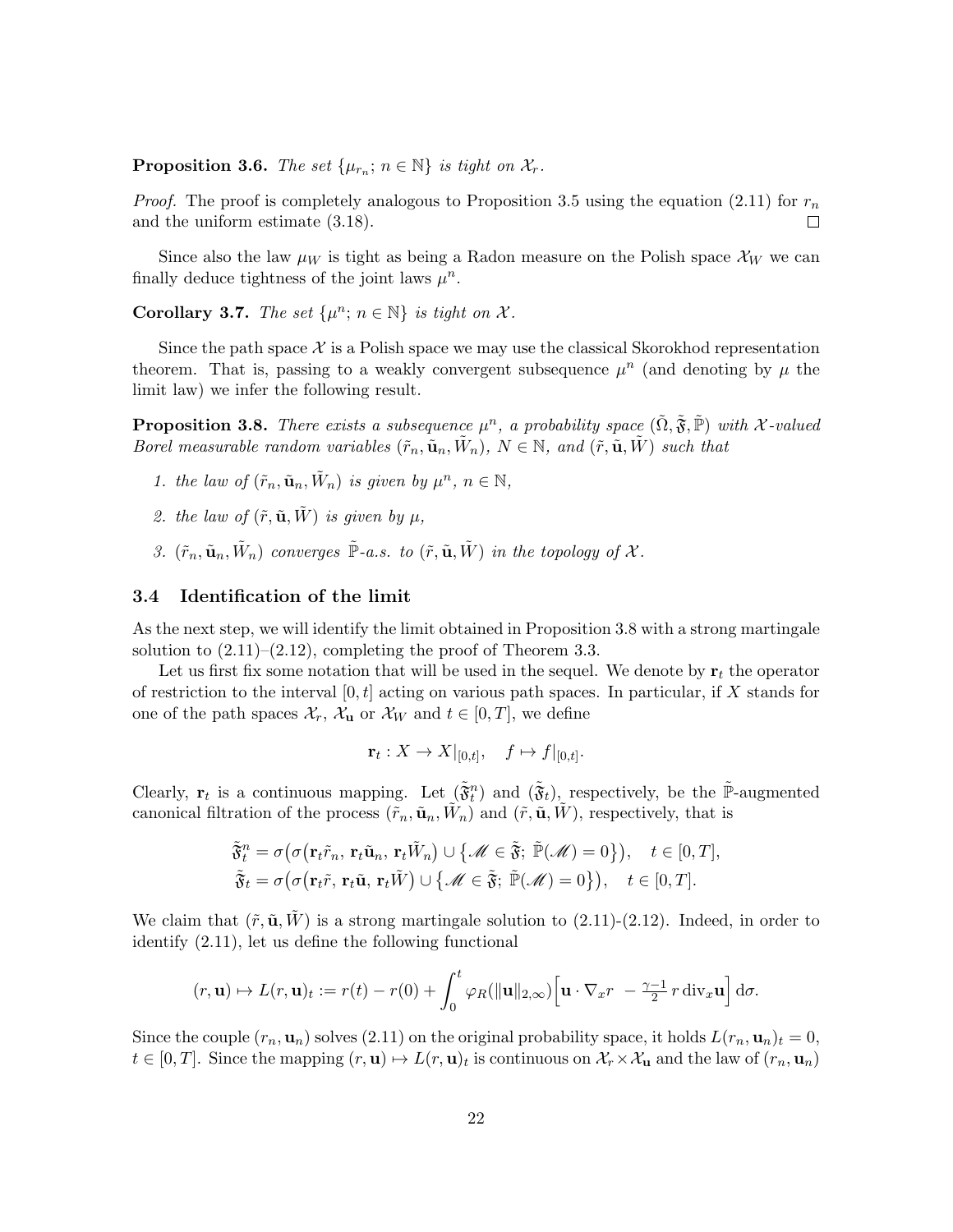and  $(\tilde{r}_n, \tilde{\mathbf{u}}_n)$  on  $\mathcal{X}_r \times \mathcal{X}_u$  coincides, we deduce that the law of  $L(r_n, \mathbf{u}_n)_t$  and  $L(\tilde{r}_n, \tilde{\mathbf{u}}_n)_t$  coincides hence

$$
\mathbb{\tilde{E}}\|L(\tilde{r}_n,\tilde{\mathbf{u}}_n)_t\|_2^2 = \mathbb{E}\|L(r_n,\mathbf{u}_n)_t\|_2^2 = 0.
$$

With Proposition 3.8 and (3.18) at hand, we may pass to the limit on the left hand side and deduce that  $(\tilde{r}, \tilde{\mathbf{u}})$  solves (2.11).

In order to identify (2.12), we first note that since  $\tilde{W}_n$  has the same law as W, there exists a collection of mutually independent real-valued  $(\tilde{\mathfrak{F}}_t)$ -Wiener processes  $(\tilde{\beta}_k^n)_{k\geq 1}$  such that  $\tilde{W}_n = \sum_{k\geq 1} \tilde{\beta}_k^n e_k$ , i.e. there exists a collection of mutually independent real-valued  $(\tilde{\mathfrak{F}}_t)$ -Wiener processes  $(\tilde{\beta}_k)_{k\geq 1}$  such that  $\tilde{W} = \sum_{k\geq 1} \tilde{\beta}_k e_k$ . As the next step, let us fix times  $s, t \in [0, T]$  such that  $s < t$  and let

$$
h: \mathcal{X}_r|_{[0,s]} \times \mathcal{X}_\mathbf{u}|_{[0,s]} \times \mathcal{X}_W|_{[0,s]} \to [0,1]
$$

be a continuous function. We define functionals

$$
(r, \mathbf{u}) \mapsto M^n(r, \mathbf{u})_t := \mathbf{u}(t) - \mathbf{u}(0) + \int_0^t \varphi_R(\|\mathbf{u}\|_{2,\infty}) P_n[\mathbf{u} \cdot \nabla_x \mathbf{u} + r \nabla_x r] d\sigma
$$

$$
- \int_0^t \varphi_R(\|\mathbf{u}\|_{2,\infty}) P_n[D(r) \operatorname{div}_x \mathbb{S}(\nabla_x \mathbf{u})] d\sigma
$$

$$
(r, \mathbf{u}) \mapsto M(r, \mathbf{u})_t := \mathbf{u}(t) - \mathbf{u}(0) + \int_0^t \varphi_R(\|\mathbf{u}\|_{2,\infty}) [\mathbf{u} \cdot \nabla_x \mathbf{u} + r \nabla_x r] d\sigma
$$

$$
- \int_0^t \varphi_R(\|\mathbf{u}\|_{2,\infty}) [D(r) \operatorname{div}_x \mathbb{S}(\nabla_x \mathbf{u})] d\sigma.
$$

Since  $(r_n, \mathbf{u}_n)$  satisfies  $(2.12)$  on the original probability space, we have that

$$
M^{n}(r_{n}, u_{n})_{t} = \int_{0}^{t} \varphi_{R}(\|\mathbf{u}_{n}\|_{2,\infty}) P_{n} \mathbb{F}(r_{n}, u_{n}) dW.
$$

Hence  $M^n(r_n, \mathbf{u}_n)$  is an  $L^2(\mathbb{T}^N, \mathbb{R}^N)$ -valued martingale. Consequently, if  $(\mathbf{f}_j)$  is an orthonormal basis of  $L^2(\mathbb{T}^N,\mathbb{R}^N)$ , then for all  $j \in \mathbb{N}$ 

$$
\mathbb{E}\left[h(\mathbf{r}_s r_n, \mathbf{r}_s \mathbf{u}_n, \mathbf{r}_s W)\langle M^n(r_n, \mathbf{u}_n)_t - M^n(r_n, \mathbf{u}_n)_s, \mathbf{f}_j\rangle\right] = 0,
$$

$$
\mathbb{E}\bigg[h(\mathbf{r}_s r_n, \mathbf{r}_s \mathbf{u}_n, \mathbf{r}_s W)\bigg(\langle M^n(r_n, \mathbf{u}_n)_t, \mathbf{f}_j\rangle^2 - \langle M^n(r_n, \mathbf{u}_n)_s, \mathbf{f}_j\rangle^2 - \int_s^t \varphi_R(\|\mathbf{u}_n\|_{2,\infty}) \|(P_n \mathbb{F}(r_n, \mathbf{u}_n))^* \mathbf{f}_j\|_{\mathfrak{U}}^2 d\sigma\bigg)\bigg] = 0,
$$

$$
\mathbb{E}\bigg[h(\mathbf{r}_s r_n, \mathbf{r}_s \mathbf{u}_n, \mathbf{r}_s W)\bigg(\beta_k(t)\langle M^n(r_n, \mathbf{u}_n)_t, \mathbf{f}_j\rangle - \beta_k(s)\langle M^n(r_n, \mathbf{u}_n)_s, \mathbf{f}_j\rangle \n- \int_s^t \varphi_R(\|\mathbf{u}_n\|_{2,\infty})\langle e_k, (P_n \mathbb{F}(r_n, \mathbf{u}_n))^* \mathbf{f}_j\rangle_{\mathfrak{U}} d\sigma\bigg] = 0.
$$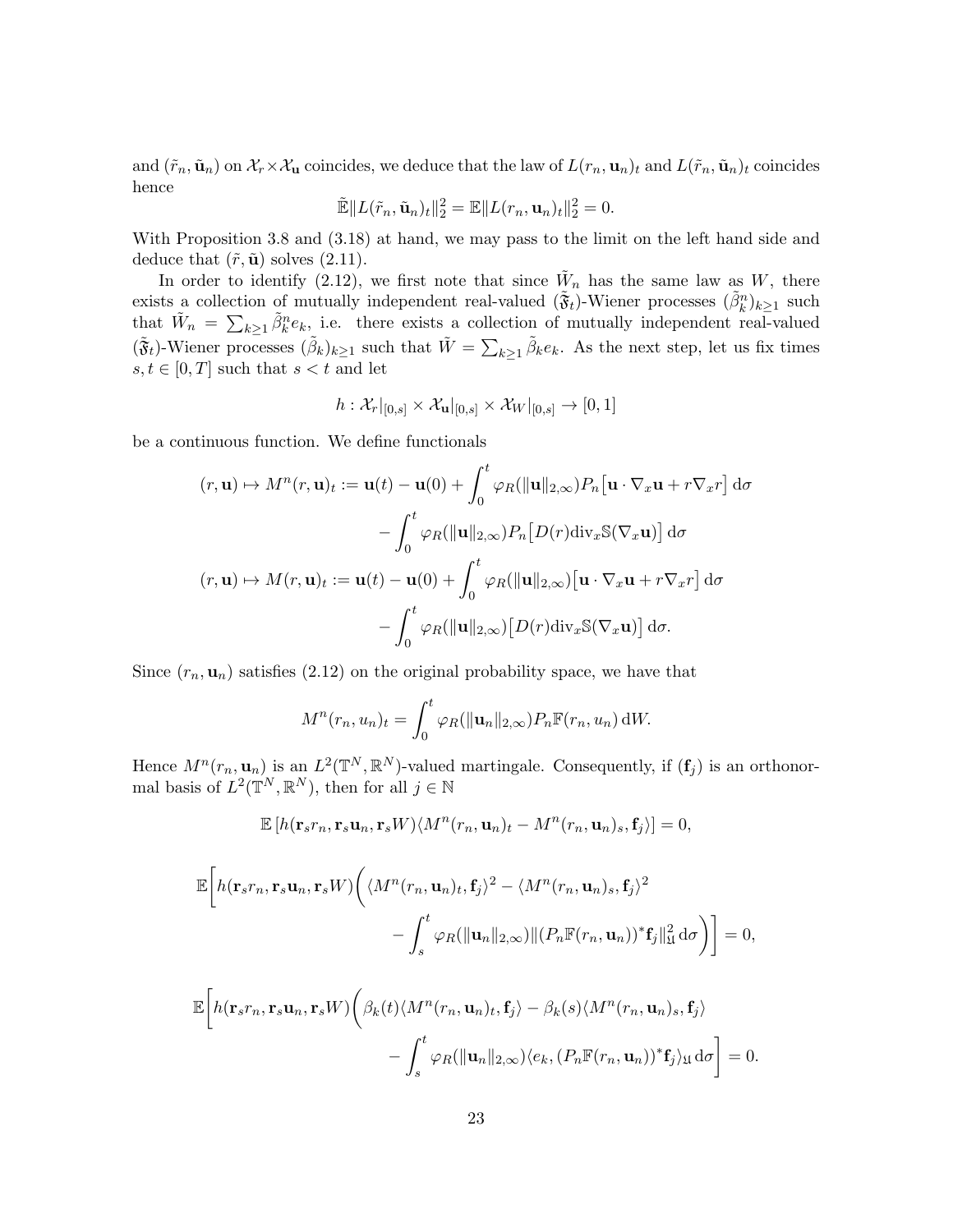Note that the mapping  $(r, \mathbf{u}) \mapsto \langle M^n(r, \mathbf{u})_t, \mathbf{f}_j \rangle$  is continuous on the path space  $\mathcal{X}_r \times \mathcal{X}_\mathbf{u}$ , and the same is valid for

$$
(r, \mathbf{u}) \mapsto \int_s^t \varphi_R(\|\mathbf{u}\|_{2,\infty}) \|(P_n \mathbb{F}(r, \mathbf{u}))^* \mathbf{f}_j\|_{\mathfrak{U}}^2 d\sigma
$$

and

$$
(r, \mathbf{u}) \mapsto \int_s^t \varphi_R(\|\mathbf{u}\|_{2,\infty}) \langle e_k, (P_n \mathbb{F}(r, \mathbf{u}))^* \mathbf{f}_j \rangle_{\mathfrak{U}} d\sigma.
$$

Thus, the equality of laws of  $(r_n, \mathbf{u}_n)$  and  $(\tilde{r}_n, \tilde{\mathbf{u}}_n)$  implies

$$
\mathbb{E}\left[h(\mathbf{r}_s\tilde{r}_n,\mathbf{r}_s\tilde{\mathbf{u}}_n,\mathbf{r}_s\tilde{W}_n)\langle M^n(\tilde{r}_n,\tilde{\mathbf{u}}_n)_t-M^n(\tilde{r}_n,\tilde{\mathbf{u}}_n)_s,\mathbf{f}_j\rangle\right]=0,
$$

$$
\mathbb{E}\bigg[h(\mathbf{r}_{s}\tilde{r}_{n},\mathbf{r}_{s}\tilde{\mathbf{u}}_{n},\mathbf{r}_{s}\tilde{W}_{n})\bigg(\langle M^{n}(\tilde{r}_{n},\tilde{\mathbf{u}}_{n})_{t},\mathbf{f}_{j}\rangle^{2} - \langle M^{n}(\tilde{r}_{n},\tilde{\mathbf{u}}_{n})_{s},\mathbf{f}_{j}\rangle^{2} - \int_{s}^{t} \varphi_{R}(\|\tilde{\mathbf{u}}_{n}\|_{2,\infty})\|(P_{n}\mathbb{F}(\tilde{r}_{n},\tilde{\mathbf{u}}_{n}))^{*}\mathbf{f}_{j}\|_{\mathfrak{U}}^{2}\,\mathrm{d}\sigma\bigg)\bigg] = 0,
$$

$$
\mathbb{E}\bigg[h(\mathbf{r}_{s}\tilde{r}_{n},\mathbf{r}_{s}\tilde{\mathbf{u}}_{n},\mathbf{r}_{s}\tilde{W}_{n})\bigg(\tilde{\beta}_{k}^{n}(t)\langle M^{n}(\tilde{r}_{n},\tilde{\mathbf{u}}_{n})_{t},\mathbf{f}_{j}\rangle-\tilde{\beta}_{k}^{n}(s)\langle M^{n}(\tilde{r}_{n},\tilde{\mathbf{u}}_{n})_{s},\mathbf{f}_{j}\rangle -\int_{s}^{t}\varphi_{R}(\|\tilde{\mathbf{u}}_{n}\|_{2,\infty})\langle e_{k},(P_{n}\mathbb{F}(\tilde{r}_{n},\tilde{\mathbf{u}}_{n}))^{*}\mathbf{f}_{j}\rangle_{\mathfrak{U}}d\sigma\bigg]=0.
$$

Finally, due to Proposition 3.8 and the uniform moment estimates from (3.18) we may pass to the limit to deduce

$$
\tilde{\mathbb{E}}\left[h(\mathbf{r}_s\tilde{r},\mathbf{r}_s\tilde{\mathbf{u}},\mathbf{r}_s\tilde{W})\langle M(\tilde{r},\tilde{\mathbf{u}})_t-M^n(\tilde{r},\tilde{\mathbf{u}})_s,\mathbf{f}_j\rangle\right]=0,
$$

$$
\tilde{\mathbb{E}}\bigg[h(\mathbf{r}_{s}\tilde{r},\mathbf{r}_{s}\tilde{\mathbf{u}},\mathbf{r}_{s}\tilde{W})\bigg(\langle M(\tilde{r},\tilde{\mathbf{u}})_{t},\mathbf{f}_{j}\rangle^{2} - \langle M(\tilde{r},\tilde{\mathbf{u}})_{s},\mathbf{f}_{j}\rangle^{2} - \int_{s}^{t} \varphi_{R}(\|\tilde{u}\|_{2,\infty}) \|(\mathbb{F}(\tilde{r},\tilde{\mathbf{u}}))^{*}\mathbf{f}_{j}\|_{\mathfrak{U}}^{2} d\sigma\bigg)\bigg] = 0,
$$

$$
\tilde{\mathbb{E}}\bigg[h(\mathbf{r}_s\tilde{r},\mathbf{r}_s\tilde{\mathbf{u}},\mathbf{r}_s\tilde{W})\bigg(\tilde{\beta}_k(t)\langle M(\tilde{r},\tilde{\mathbf{u}})_t,\mathbf{f}_j\rangle-\tilde{\beta}_k(s)\langle M(\tilde{r},\tilde{\mathbf{u}})_s,\mathbf{f}_j\rangle\\-\int_s^t\varphi_R(\|\tilde{\mathbf{u}}\|_{2,\infty})\langle e_k,(\mathbb{F}(\tilde{r},\tilde{\mathbf{u}}))^*\mathbf{f}_j\rangle_{\mathfrak{U}}\,\mathrm{d}\sigma\bigg]=0.
$$

According to [21, Proposition A.1] this finally yields (2.12) and completes the existence part of the proof of Theorem 3.3. Note that the strong continuity of r and **u** in  $W^{s,2}(\mathbb{T}^N)$  P-a.s.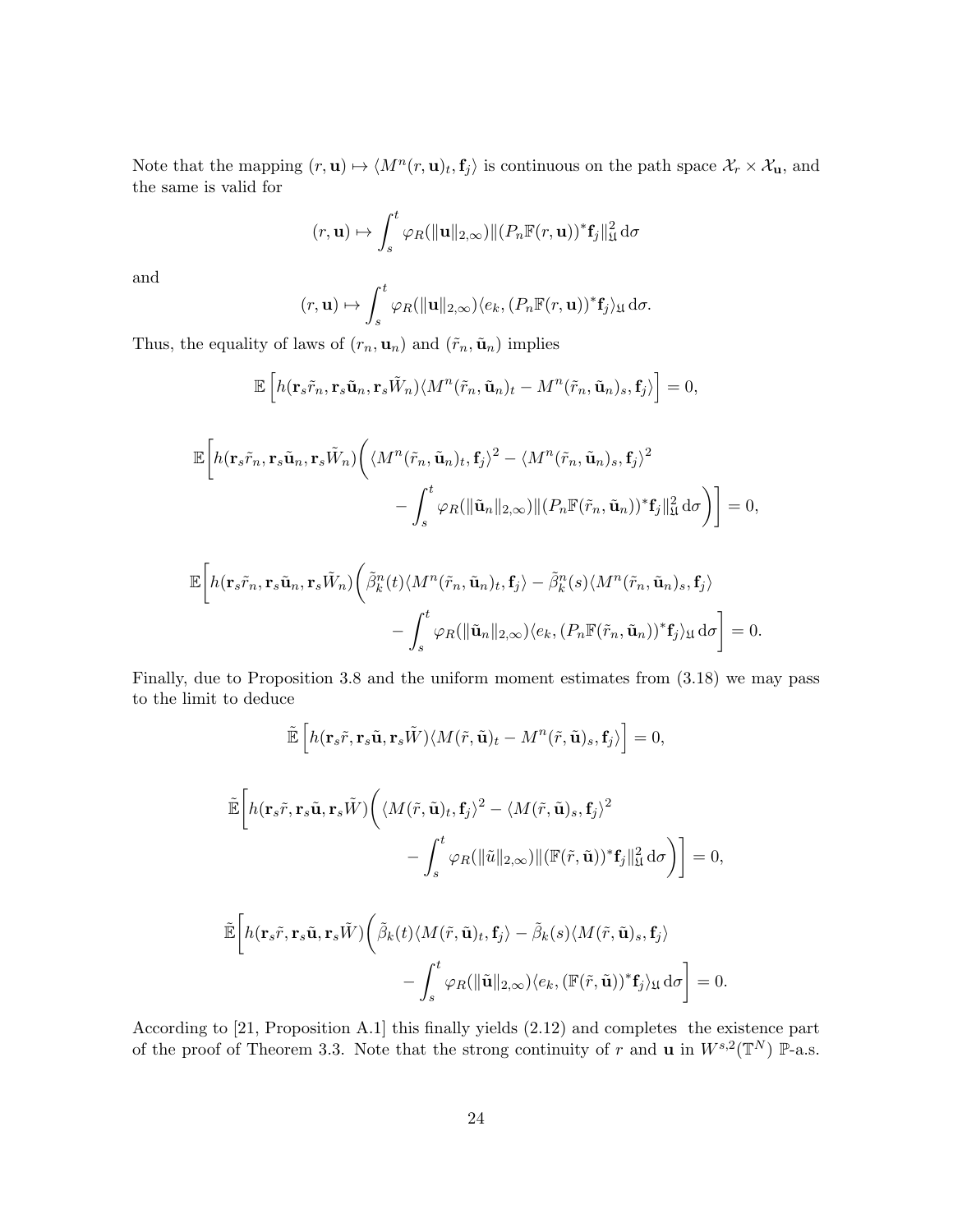can be deduced directly from the equations. Indeed, using the variational approach, the momentum equation (2.12) is solved in the Gelfand triplet

$$
W^{s+1,2}(\mathbb{T}^N;\mathbb{R}^N)\hookrightarrow W^{s,2}(\mathbb{T}^N;\mathbb{R}^N)\hookrightarrow W^{s-1,2}(\mathbb{T}^N;\mathbb{R}^N).
$$

The stochastic integral has continuous trajectories in  $W^{s,2}(\mathbb{T}^N;\mathbb{R}^N)$  due to the uniform estimates, Corollary 2.4 (part (ii)) and Remark 2.3, while the coefficients of the deterministic parts in the momentum equation belong to the space  $L^2(0,T;W^{s-1,2}(\mathbb{T}^N;\mathbb{R}^N))$ . Hence [27, Theorem 3.1] applies and yields the desired continuity of the velocity field **u**. The continuity of  $r$  then follows from the equation of continuity.

#### 3.5 Pathwise uniqueness

To show pathwise uniqueness, we mimick the approach of Subsection 3.2. The difference of two solutions  $(r^j, \mathbf{u}^j)$ ,  $j = 1, 2$ , satisfies

$$
d\partial_x^{\alpha}(r^1 - r^2) = -\varphi_R \left( \|\mathbf{u}^1\|_{W^{2,\infty}} \right) \partial_x^{\alpha} \left( \mathbf{u}^1 \cdot \nabla_x r^1 + \frac{\gamma - 1}{2} r^1 \text{div}_x \mathbf{u}^1 \right) dt + \varphi_R \left( \|\mathbf{u}^2\|_{W^{2,\infty}} \right) \partial_x^{\alpha} \left( \mathbf{u}^2 \cdot \nabla_x r^2 + \frac{\gamma - 1}{2} r^2 \text{div}_x \mathbf{u}^2 \right) dt,
$$
(3.19)

and

$$
d\partial_x^{\alpha}(\mathbf{u}_1 - \mathbf{u}_2) = -\varphi_R \left( \|\mathbf{u}_1\|_{W^{2,\infty}} \right) \partial_x^{\alpha} \left( \mathbf{u}_1 \cdot \nabla_x \mathbf{u}_1 + r_1 \nabla_x r_1 - D(r_1) \operatorname{div}_x \mathbb{S}(\nabla_x \mathbf{u}_1) \right) dt + \varphi_R \left( \|\mathbf{u}_2\|_{W^{2,\infty}} \right) \partial_x^{\alpha} \left( \mathbf{u}_2 \cdot \nabla_x \mathbf{u}_2 + r_2 \nabla_x r_2 - D(r_2) \operatorname{div}_x \mathbb{S}(\nabla_x \mathbf{u}_2) \right) dt + \left[ \varphi_R \left( \|\mathbf{u}_1\|_{W^{2,\infty}} \right) \partial_x^{\alpha} \mathbb{F}(r_1, \mathbf{u}_1) - \varphi_R \left( \|\mathbf{u}_2\|_{W^{2,\infty}} \right) \partial_x^{\alpha} \mathbb{F}(r_2, \mathbf{u}_2) \right] dW
$$

for  $|\alpha| \leq s' \leq s - 1$ .

Multiplying (3.19) by  $\partial_x^{\alpha}(r^1 - r^2)$ , we get

$$
\frac{1}{2} \mathrm{d} \left| \partial_x^{\alpha} (r^1 - r^2) \right|^2 = -\varphi_R \left( \|\mathbf{u}^1\|_{W^{2,\infty}} \right) \partial_x^{\alpha} \left( \mathbf{u}^1 \cdot \nabla_x r^1 + \frac{\gamma - 1}{2} r^1 \mathrm{div}_x \mathbf{u}^1 \right) \partial_x^{\alpha} (r^1 - r^2) \, \mathrm{d}t \n+ \varphi_R \left( \|\mathbf{u}^2\|_{W^{2,\infty}} \right) \partial_x^{\alpha} \left( \mathbf{u}^2 \cdot \nabla_x r^2 + \frac{\gamma - 1}{2} r^2 \mathrm{div}_x \mathbf{u}^2 \right) \partial_x^{\alpha} (r^1 - r^2) \, \mathrm{d}t.
$$
\n(3.20)

Similarly, using Itô's product rule we obtain

$$
\frac{1}{2} \mathrm{d} \left| \partial_x^{\alpha} (\mathbf{u}^1 - \mathbf{u}^2) \right|^2
$$
\n
$$
= -\varphi_R \left( \|\mathbf{u}^1\|_{W^{2,\infty}} \right) \partial_x^{\alpha} \left( \mathbf{u}^1 \cdot \nabla_x \mathbf{u}^1 + r^1 \nabla_x r^1 - D(r^1) \mathrm{div}_x \mathbb{S}(\nabla_x \mathbf{u}^1) \right) \cdot \partial_x^{\alpha} (\mathbf{u}^1 - \mathbf{u}^2) \, \mathrm{d}t
$$
\n
$$
+ \varphi_R \left( \|\mathbf{u}^2\|_{W^{2,\infty}} \right) \partial_x^{\alpha} \left( \mathbf{u}^2 \cdot \nabla_x \mathbf{u}^2 + r^2 \nabla_x r^2 - D(r^2) \mathrm{div}_x \mathbb{S}(\nabla_x \mathbf{u}^2) \right) \cdot \partial_x^{\alpha} (\mathbf{u}^1 - \mathbf{u}^2) \, \mathrm{d}t \qquad (3.21)
$$
\n
$$
+ \left[ \varphi_R \left( \|\mathbf{u}^1\|_{W^{2,\infty}} \right) \partial_x^{\alpha} \mathbb{F}(r^1, \mathbf{u}^1) - \varphi_R \left( \|\mathbf{u}^2\|_{W^{2,\infty}} \right) \partial_x^{\alpha} \mathbb{F}(r^2, \mathbf{u}^2) \right] \cdot \partial_x^{\alpha} (\mathbf{u}^1 - \mathbf{u}^2) \, \mathrm{d}W
$$
\n
$$
+ \frac{1}{2} \sum_{k \ge 1} \left( \varphi_R \left( \|\mathbf{u}^1\|_{W^{2,\infty}} \right) \partial_x^{\alpha} \mathbf{F}_k(r^1, \mathbf{u}^1) - \varphi_R \left( \|\mathbf{u}^2\|_{W^{2,\infty}} \right) \partial_x^{\alpha} \mathbf{F}_k(r^2, \mathbf{u}^2) \right)^2 \mathrm{d}t.
$$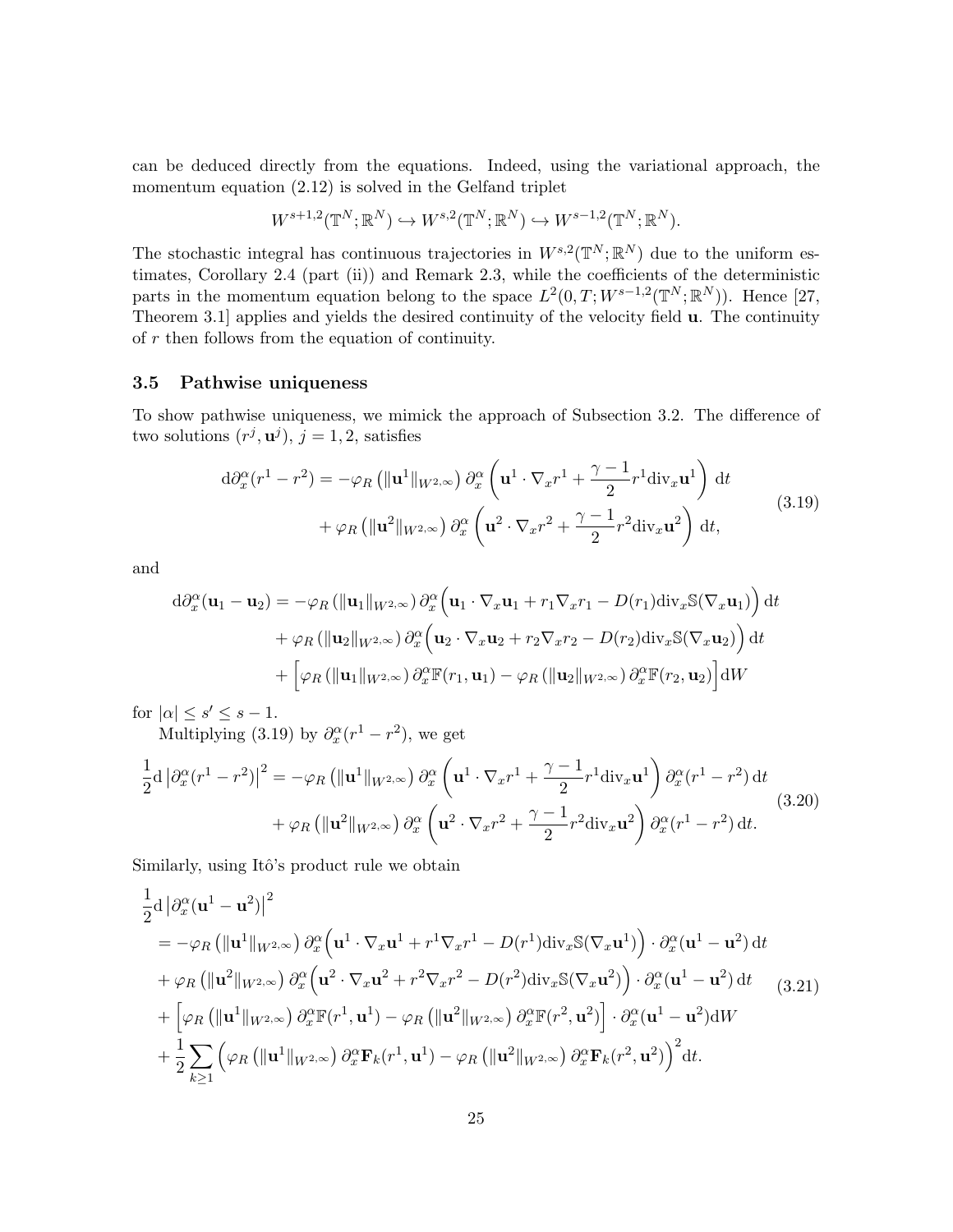Now observe, by virtue of the standard embedding relation,

$$
\left|\varphi_R\left(\|\mathbf{u}^1\|_{W^{2,\infty}}\right) - \varphi_R\left(\|\mathbf{u}^2\|_{W^{2,\infty}}\right)\right| \leq c_1(R)\left\|\mathbf{u}^1 - \mathbf{u}^2\right\|_{W^{2,\infty}} \leq c_2(R)\left\|\mathbf{u}^1 - \mathbf{u}^2\right\|_{W^{s',2}}
$$

as soon as  $s' > \frac{N}{2} + 2$ . We sum (3.20) and (3.21), integrate over the physical space, and perform the same estimates as in Section 3.2. Note that the highest order terms in (3.20) read

$$
\varphi_R \left( \|\mathbf{u}^1\|_{W^{2,\infty}} \right) \int_{\mathbb{T}^N} \left( \mathbf{u}^1 \cdot \nabla_x \partial_x^{\alpha} r^1 - \mathbf{u}^2 \cdot \nabla_x \partial_x^{\alpha} r^2 \right) \partial_x^{\alpha} \left( r^1 - r^2 \right) dx + \frac{\gamma - 1}{2} \varphi_R \left( \|\mathbf{u}^1\|_{W^{2,\infty}} \right) \int_{\mathbb{T}^N} \left( r^1 \operatorname{div}_x \partial_x^{\alpha} \mathbf{u}^1 - r^2 \operatorname{div}_x \partial_x^{\alpha} \mathbf{u}^2 \right) \partial_x^{\alpha} \left( r^1 - r^2 \right) dx = \varphi_R \left( \|\mathbf{u}^1\|_{W^{2,\infty}} \right) \int_{\mathbb{T}^N} \left( (\mathbf{u}^1 - \mathbf{u}^2) \cdot \nabla_x \partial_x^{\alpha} r^1 \right) \partial_x^{\alpha} \left( r^1 - r^2 \right) + \frac{1}{2} \operatorname{div}_x \mathbf{u}^2 \left| \partial_x^{\alpha} \left( r^1 - r^2 \right) \right|^2 dx + \frac{\gamma - 1}{2} \varphi_R \left( \|\mathbf{u}^1\|_{W^{2,\infty}} \right) \int_{\mathbb{T}^N} \left( r^1 - r^2 \right) \operatorname{div}_x \partial_x^{\alpha} \mathbf{u}^2 \partial_x^{\alpha} \left( r^1 - r^2 \right) dx + \frac{\gamma - 1}{2} \varphi_R \left( \|\mathbf{u}^1\|_{W^{2,\infty}} \right) \int_{\mathbb{T}^N} r^1 \operatorname{div}_x \partial_x^{\alpha} (\mathbf{u}^1 - \mathbf{u}^2) \partial_x^{\alpha} \left( r^1 - r^2 \right) dx.
$$

Here, the last integral

$$
\varphi_R\left(\|\mathbf{u}^1\|_{W^{2,\infty}}\right)\int_{\mathbb{T}^N} r^1 \text{div}_x\left(\partial_x^{\alpha}(\mathbf{u}^1-\mathbf{u}^2)\right) \partial_x^{\alpha}(r^1-r^2) dx
$$

cancels, after by parts integration, with its counterpart in (3.21), namely

$$
\varphi_R \left( \|\mathbf{u}^1\|_{W^{2,\infty}} \right) \int_{\mathbb{T}^N} r^1 \left( \partial_x^{\alpha} (\mathbf{u}^1 - \mathbf{u}^2) \right) \cdot \nabla_x \partial_x^{\alpha} (r^1 - r^2) \, dx
$$
  
=  $-\varphi_R \left( \|\mathbf{u}^1\|_{W^{2,\infty}} \right) \int_{\mathbb{T}^N} \nabla_x r^1 \cdot \left( \partial_x^{\alpha} (\mathbf{u}^1 - \mathbf{u}^2) \right) \partial_x^{\alpha} (r^1 - r^2) \, dx$   
 $-\varphi_R \left( \|\mathbf{u}^1\|_{W^{2,\infty}} \right) \int_{\mathbb{T}^N} r^1 \text{div}_x \left( \partial_x^{\alpha} (\mathbf{u}^1 - \mathbf{u}^2) \right) \partial_x^{\alpha} (r^1 - r^2) \, dx.$ 

Thus we deduce, exactly as in Subsection 3.2,

$$
d \left( \|r^{1} - r^{2}\|_{W^{s',2}}^{2} + \| \mathbf{u}^{1} - \mathbf{u}^{2} \|_{W^{s',2}}^{2} \right)
$$
  
\n
$$
\leq c(R) \left[ \left( 1 + \sum_{j=1}^{2} \left( \|r^{j}\|_{W^{s'+1,2}}^{2} + \|\mathbf{u}^{j}\|_{W^{s'+2,2}}^{2} \right) \right) \left( \|r^{1} - r^{2}\|_{W^{s',2}}^{2} + \|\mathbf{u}^{1} - \mathbf{u}^{2} \|_{W^{s',2}}^{2} \right) \right] dt
$$
  
\n
$$
+ \left[ \varphi_{R} \left( \| \mathbf{u}^{1} \|_{W^{2,\infty}} \right) \partial_{x}^{\alpha} \mathbb{F}(r^{1}, \mathbf{u}^{1}) - \varphi_{R} \left( \| \mathbf{u}^{2} \|_{W^{2,\infty}} \right) \partial_{x}^{\alpha} \mathbb{F}(r^{2}, \mathbf{u}^{2}) \right] \cdot \partial_{x}^{\alpha} (\mathbf{u}^{1} - \mathbf{u}^{2}) dW,
$$

where  $s' > \frac{N}{2} + 2$ . Let us now set

$$
G(t) = c(R) \left( 1 + \sum_{j=1}^{2} \left( ||r^{j}(t)||^{2}_{W^{s'+1,2}} + ||\mathbf{u}^{j}(t)||^{2}_{W^{s'+2,2}} \right) \right)
$$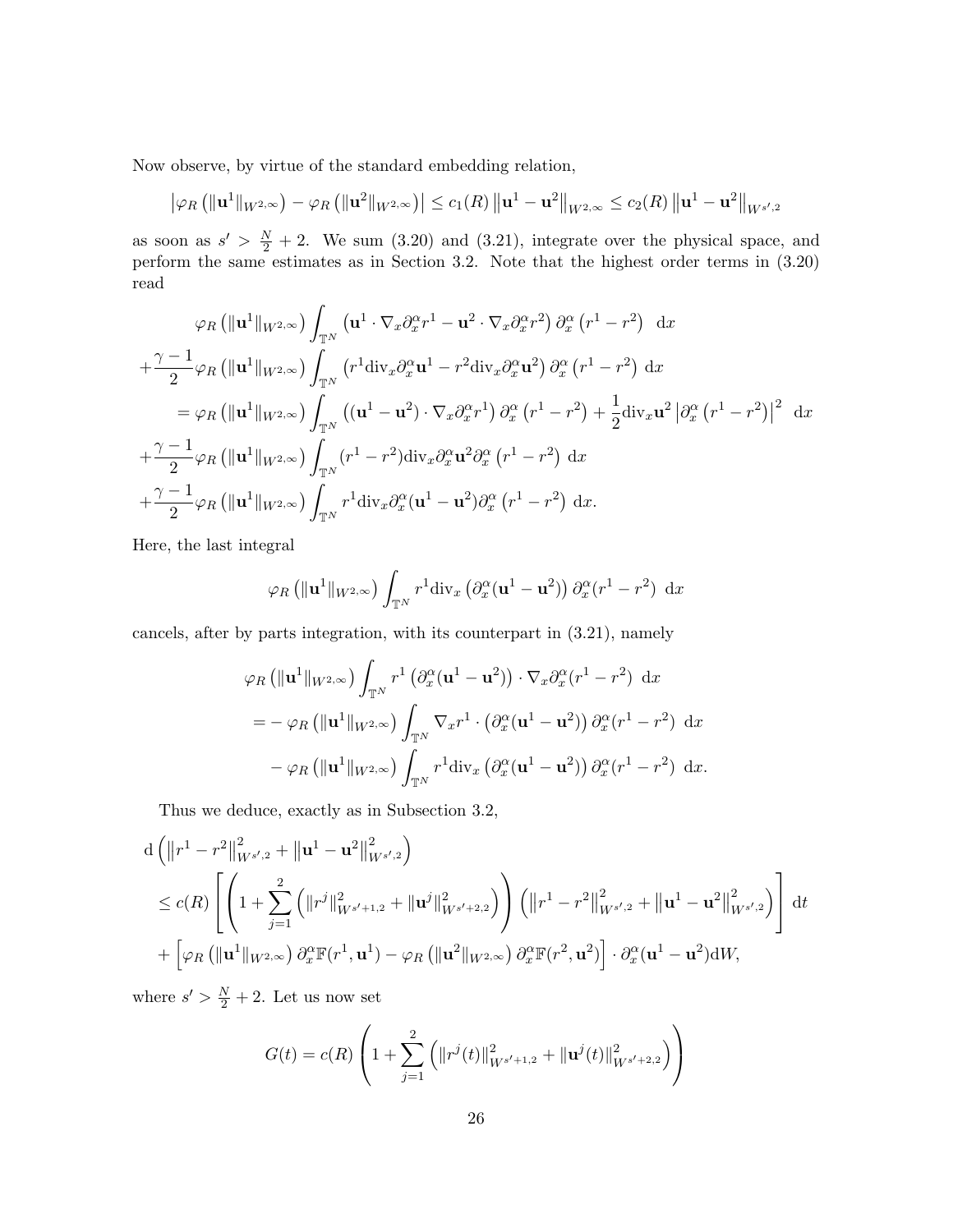and observe that if  $s \geq s' + 1$  then the a priori estimates from Subsection 3.2 imply in particular that  $G \in L^1(0,T)$  a.s. Applying the Itô formula to the product (similarly to [34]) we therefore obtain

$$
\begin{split}\n&\mathrm{d}\left[\mathrm{e}^{-\int_0^t G(\sigma)\mathrm{d}\sigma}\Big(\|r^1-r^2\|_{s',2}^2+\|\mathbf{u}^1-\mathbf{u}^2\|_{s',2}^2\Big)\right] \\
&=-G(t)\mathrm{e}^{-\int_0^t G(\sigma)\mathrm{d}\sigma}\Big(\|r^1-r^2\|_{s',2}^2+\|\mathbf{u}^1-\mathbf{u}^2\|_{s',2}^2\Big)\,\mathrm{d}t \\
&+ \mathrm{e}^{-\int_0^t G(\sigma)\mathrm{d}\sigma}\mathrm{d}\Big(\|r^1-r^2\|_{s',2}^2+\|\mathbf{u}^1-\mathbf{u}^2\|_{s',2}^2\Big) \\
&\leq \mathrm{e}^{-\int_0^t G(\sigma)\mathrm{d}\sigma}\Big[\varphi_R\left(\|\mathbf{u}^1\|_{W^{2,\infty}}\right)\partial_x^{\alpha}\mathbb{F}(r^1,\mathbf{u}^1)-\varphi_R\left(\|\mathbf{u}^2\|_{W^{2,\infty}}\right)\partial_x^{\alpha}\mathbb{F}(r^2,\mathbf{u}^2)\Big]\cdot\partial_x^{\alpha}(\mathbf{u}^1-\mathbf{u}^2)\mathrm{d}W(t).\n\end{split}
$$

Integrating over  $[0, t]$  and taking expectation we observe that the stochastic integral vanishes due to the assumptions on  $r$ ,  $\bf{u}$  in Definition 3.1. Consequently, we may infer that

$$
\mathbb{E}\left[e^{-\int_0^t G(\sigma)d\sigma}\left(\left\|r^1(t)-r^2(t)\right\|_{W^{s',2}}^2+\left\|\mathbf{u}^1(t)-\mathbf{u}^2(t)\right\|_{W^{s',2}}^2\right)\right]=0
$$

whenever

$$
\mathbb{E}\left[\left\|r_0^1-r_0^2\right\|_{W^{s',2}}^2+\left\|\mathbf{u}_0^1-\mathbf{u}_0^2\right\|_{W^{s',2}}^2\right]=0.
$$

Since

$$
e^{-\int_0^t G(\sigma)d\sigma} > 0 \qquad \mathbb{P}\text{-a.s.}
$$

and the trajectories of  $r^i$ ,  $\mathbf{u}^i$ ,  $i = 1, 2$ , are continuous in  $W^{s', 2}(\mathbb{T}^N)$ , the pathwise uniqueness from Theorem 3.3 follows.

#### 3.6 Existence of a strong pathwise approximate solution

In order to complete the proof of Theorem 3.3, we make use of the Gyöngy–Krylov characterization of convergence in probability introduced in [20, Lemma 1.1]. It applies to situations when pathwise uniqueness and existence of a martingale solution are valid and allows to establish existence of a pathwise solution.

**Lemma 3.9.** Let  $(\mathcal{X}, \tau)$  be a Polish space and  $\{Y_n; n \in \mathbb{N}\}\$ a family of random variables ranging in  $X$ . Let

$$
\nu_{m,n}(B) \equiv \mathbb{P}[[Y_m, Y_n] \in B], B \text{ a Borel set in } \mathcal{X} \times \mathcal{X},
$$

be the collection of joint laws. Then  $Y_n$  converges in probability if and only if any subsequence of joint probability laws  $\{\nu_{m_k,n_k}\}_{k\geq 0}$  contains a weakly converging subsequence to a  $\nu$  such that

$$
\nu [(u, v) \in \mathcal{X} \times \mathcal{X}, u = v] = 1.
$$

We start with a regular initial initial data corresponding to  $s > \frac{N}{2} + 3$  required for pathwise uniqueness of strong solutions to the approximate problem  $(2.11)$ – $(2.12)$ . Going back to the construction of approximate solutions we denote by  $\mu_{m,n}$  the joint law of

$$
(r_m, \mathbf{u}_m, r_n, \mathbf{u}_n)
$$
 on the space  $\mathcal{X}_r \times \mathcal{X}_\mathbf{u} \times \mathcal{X}_r \times \mathcal{X}_\mathbf{u}$ ,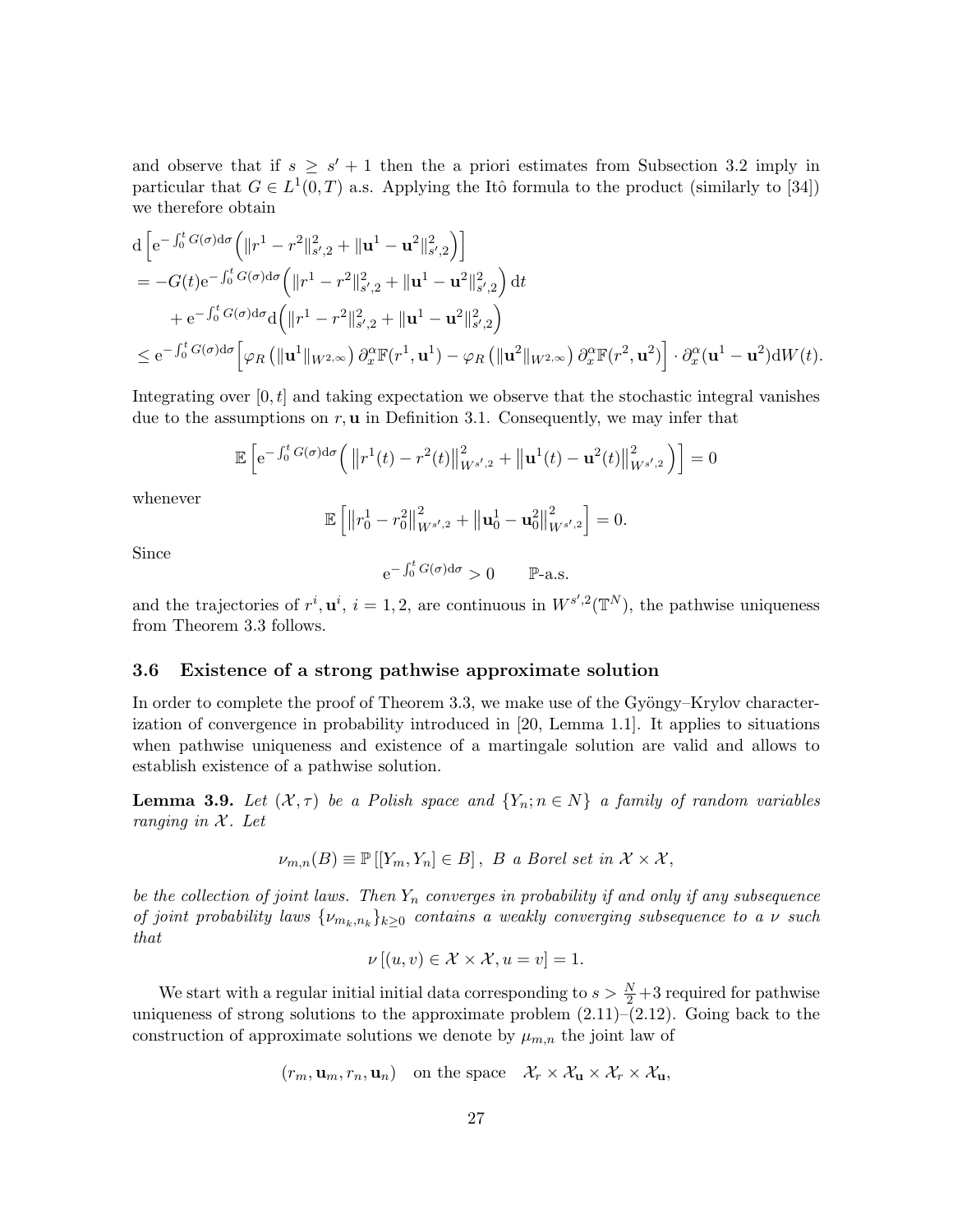where  $r_m$ ,  $\mathbf{u}_n$ ,  $r_n$ ,  $\mathbf{u}_n$  are the Galerkin solutions. In addition, denoting  $\mu_W$  the law of W on  $\mathcal{X}_W$ , we introduce the extended path space

$$
\mathcal{X}^J = \mathcal{X}_r \times \mathcal{X}_\mathbf{u} \times \mathcal{X}_r \times \mathcal{X}_\mathbf{u} \times \mathcal{X}_W
$$

and denote by  $\nu_{m,n}$  the joint law of

$$
(r_m, \mathbf{u}_m, r_n, \mathbf{u}_n, W)
$$
 on  $\mathcal{X}^J$ .

The following result follows easily from the arguments of Subsection 3.3.

**Proposition 3.10.** The collection  $\{\nu_{m,n}; m, n \in \mathbb{N}\}\)$  is tight on  $\mathcal{X}^J$ .

Let us take any subsequence  $\{\nu_{m_k,n_k}; k \in \mathbb{N}\}$ . By the Skorokhod representation theorem, we infer (for a further subsequence but without loss of generality we keep the same notation) the existence of a probability space  $(\bar{\Omega}, \bar{\mathscr{F}}, \bar{\mathbb{P}})$  with a sequence of random variables

$$
(\hat{r}_{n_k}, \hat{\mathbf{u}}_{n_k}, \check{r}_{m_k}, \check{\mathbf{u}}_{m_k}, \bar{W}_k), \quad k \in \mathbb{N},
$$

converging almost surely in  $\mathcal{X}^J$  to a random variable

$$
(\hat{r}, \hat{\mathbf{u}}, \check{r}, \check{\mathbf{u}}, \bar{W})
$$

and

$$
\bar{\mathbb{P}}((\hat{r}_{n_k},\hat{\mathbf{u}}_{n_k},\check{r}_{m_k},\check{\mathbf{u}}_{m_k},\bar{W}_k) \in .)=\nu^{n_k,m_k}(\cdot).
$$

Observe that in particular,  $\mu^{n_k,m_k}$  converges weakly to a measure  $\mu$  defined by

$$
\mu(\cdot) = \bar{\mathbb{P}}((\hat{r}, \hat{\mathbf{u}}, \check{r}, \check{\mathbf{u}}) \in \cdot).
$$

As the next step, we recall the technique established in Subsection 3.4. Analogously, it can be applied to both

$$
(\hat{r}_{n_k},\hat{\mathbf{u}}_{n_k},\bar{W}_k),\;(\hat{r},\hat{\mathbf{u}},\bar{W})
$$

and

$$
(\check{r}_{m_k},\check{\mathbf{u}}_{m_k},\bar{W}_k),\;(\check{r},\check{\mathbf{u}},\bar{W})
$$

in order to show that  $(\hat{r}, \hat{\mathbf{u}}, \bar{W})$  and  $(\check{r}, \check{\mathbf{u}}, \bar{W})$  are strong martingale solutions to the approximate system (2.11)–(2.12). Finally, since  $r_{n_k}(0) = r_{m_k}(0) = r_0$ , it follows that

$$
\bar{\mathbb{P}}(\hat{r}(0) = \check{r}(0)) = 1.
$$

Since  $\mathbf{u}_{n_k}(0) = P_{n_k}\mathbf{u}_0$ ,  $\mathbf{u}_{m_k}(0) = P_{m_k}\mathbf{u}_0$ , we obtain for every  $\ell \leq n_k \wedge m_k$ 

$$
\bar{\mathbb{P}}(P_{\ell}\hat{\mathbf{u}}_{n_k}(0) = P_{\ell}\check{\mathbf{u}}_{m_k}(0)) = \mathbb{P}(P_{\ell}\mathbf{u}_{n_k}(0) = P_{\ell}\mathbf{u}_{m_k}(0)) = 1
$$

which leads to

$$
\bar{\mathbb{P}}(\hat{\mathbf{u}}(0) = \check{\mathbf{u}}(0)) = 1.
$$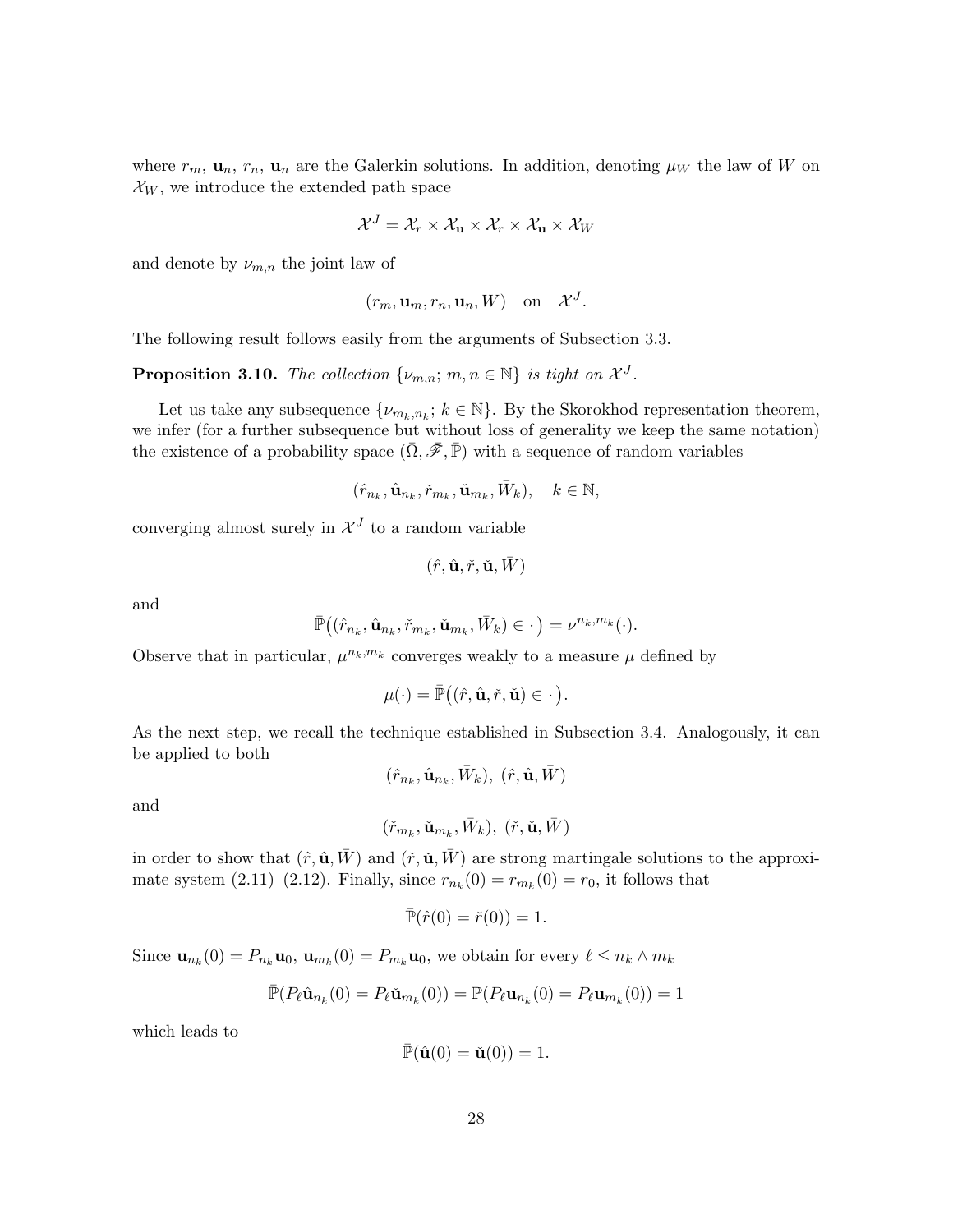Hence, in accordance with the pathwise uniqueness established in Theorem 3.3, we get the desired conclusion

$$
\mu((r_1, \mathbf{u}_1, r_2, \mathbf{u}_2); (r_1, \mathbf{u}_1) = (r_2, \mathbf{u}_2)) = \bar{\mathbb{P}}((\hat{r}, \hat{\mathbf{u}}) = (\check{r}, \check{\mathbf{u}})) = 1.
$$

Thus, we have all in hand to apply Lemma 3.9, which implies that the original sequence  $(r_n, \mathbf{u}_n)$  defined on the initial probability space  $(\Omega, \mathfrak{F}, \mathbb{P})$  converges in probability in the topology of  $\mathcal{X}_r \times \mathcal{X}_u$  to a random variable  $(r, u)$ . Without loss of generality, we assume that the convergence is almost sure and again by the method from Subsection 3.4 we finally deduce that the limit is the unique strong pathwise solution to the approximate problem  $(2.11)$ – $(2.12)$ . Let us denote this solution by  $(r_R, \mathbf{u}_R)$ .

## 4 Proof of the main result, Theorem 2.7

Throughout the remainder of the paper, we go back to the original problem  $(1.1)$ – $(1.4)$  and prove Theorem 2.7. Our approach relies on the equivalence between  $(1.1)$ – $(1.2)$  and  $(2.9)$ – (2.10) which is valid provided the density remains strictly positive, cf. Subsection 2.4. In addition, introducing suitable stopping times allows us to work with  $(2.11)$ – $(2.12)$  instead of  $(2.9)$ – $(2.10)$  and therefore we may apply the results of the previous section, namely, Theorem 3.3. Nevertheless, there is an additional difficulty that originates in the fact that the initial condition is not assumed to be integrable in  $\omega$  and the initial density is not bounded from below by a positive constant. Consequently, the a priori estimates from Subsection 3.2 are no longer valid and the initial condition has to be truncated for Theorem 3.3 to be applicable. For this reason, the proof of uniqueness as well as existence of a local strong pathwise solution is divided into two steps. First, we consider an additional assumption the initial data so that Theorem 3.3 applies. Second, we remove this hypothesis.

#### 4.1 Uniqueness

Let us first take an additional assumption that

$$
\varrho_0 \in L^{\infty}(\Omega; \mathfrak{F}_0, \mathbb{P}, W^{s,2}(\mathbb{T}^N)), \mathbf{u}_0 \in L^{\infty}(\Omega; \mathfrak{F}_0, \mathbb{P}, W^{s,2}(\mathbb{T}^N, \mathbb{R}^N)), \varrho_0 > \underline{\varrho} > 0 \mathbb{P}-\text{a.s.,} \quad (4.1)
$$

for some deterministic constant  $\rho > 0$ . In this case, the pathwise uniqueness of  $(1.1)$ – $(1.4)$ is a simple consequence of the pathwise uniqueness for  $(2.11)–(2.12)$  proved in Theorem 3.3. To be more precise, let  $[\varrho^i, \mathbf{u}^i, (\mathbf{t}_R^i), \mathbf{t}^i], i = 1, 2$ , be two maximal strong pathwise solutions to  $(1.1)$ – $(1.4)$  starting from  $[\varrho_0, \mathbf{u}_0]$  satisfying  $(4.1)$ . Then

$$
\left[r^{i} := \sqrt{\frac{2a\gamma}{\gamma - 1}}(\varrho^{i})^{\frac{\gamma - 1}{2}}, \mathbf{u}^{i}\right], \quad i = 1, 2,
$$

both solve  $(2.11)$ – $(2.12)$  up to the stopping time  $\mathfrak{t}_R^1 \wedge \mathfrak{t}_R^2$  and their initial conditions coincide. Besides, the a priori estimates from Subsection 3.2 as well as the pathwise uniqueness from Subsection 3.5 apply up to the stopping time  $\mathfrak{t}^1_R \wedge \mathfrak{t}^2_R$  and we deduce that

$$
\mathbb{P}\Big([\varrho^1, \mathbf{u}^1](t \wedge \mathfrak{t}_R^1 \wedge \mathfrak{t}_R^2) = [\varrho^2, \mathbf{u}^2](t \wedge \mathfrak{t}_R^1 \wedge \mathfrak{t}_R^2), \text{ for all } t \in [0, T]\Big) = 1.
$$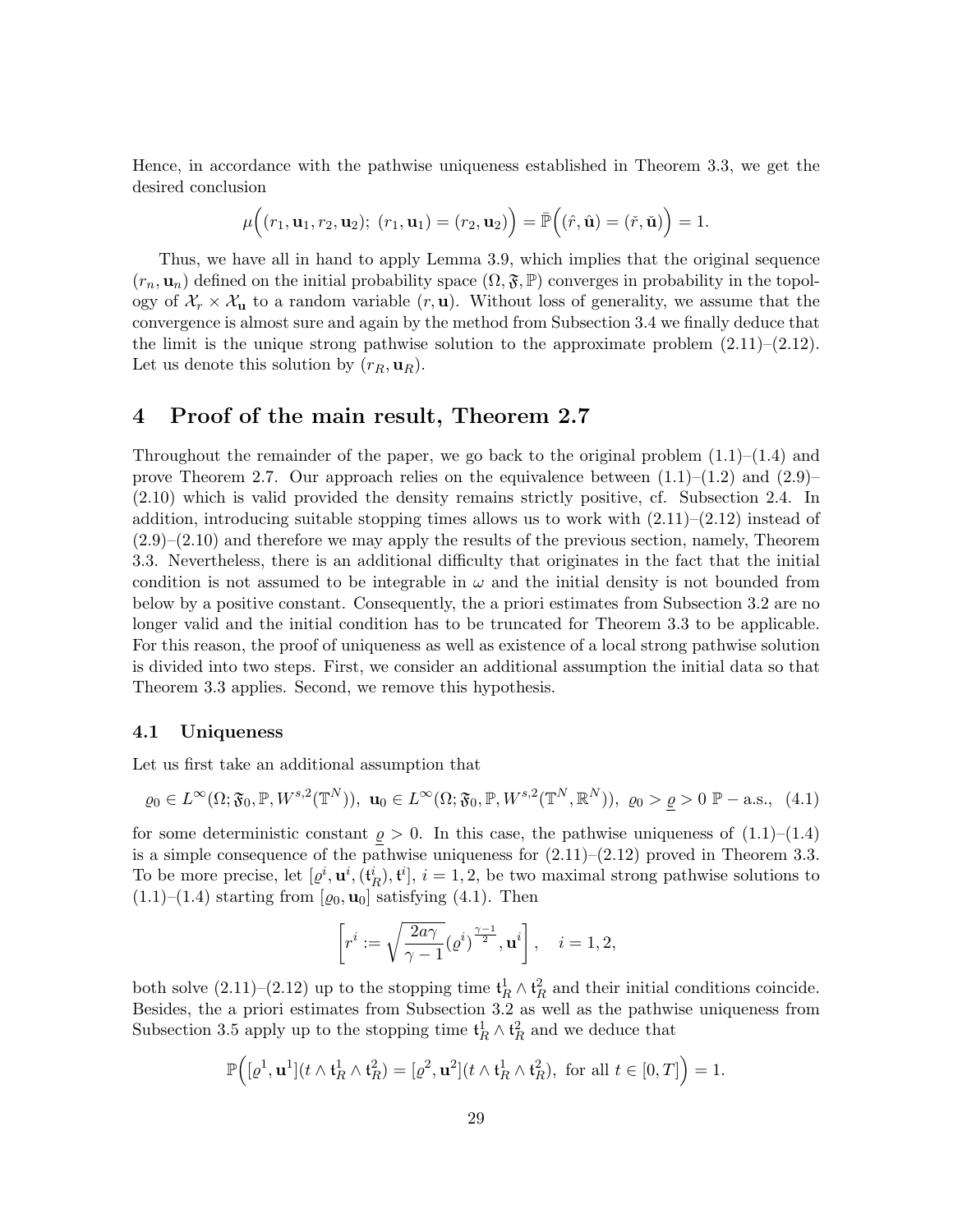Sending  $R \to \infty$  implies by dominated convergence

$$
\mathbb{P}\Big([\varrho^1, \mathbf{u}^1](t \wedge \mathfrak{t}^1 \wedge \mathfrak{t}^2) = [\varrho^2, \mathbf{u}^2](t \wedge \mathfrak{t}^1 \wedge \mathfrak{t}^2), \text{ for all } t \in [0, T]\Big) = 1.
$$

As a consequence, the two solutions coincide up to the stopping time  $\mathfrak{t}^1 \wedge \mathfrak{t}^2$  and due to maximality of  $t^1$  as well as  $t^2$ , it necessarily follows that  $t^1 = t^2$  a.s. This completes the proof of uniqueness under the additional assumption (4.1).

Now, assume that  $(\varrho_0, \mathbf{u}_0)$  only satisfies the hypotheses of Theorem 2.7. We define for  $K > 0$  the set

$$
\Omega_K = \left\{ \omega \in \Omega \, \middle| \, \|\mathbf{u}_0(\omega)\|_{s,2} < K, \, \|r_0(\omega)\|_{s,2} < K, \, \inf_{\mathbb{T}^N} r_0(\omega) > \frac{1}{K} \right\}
$$

and observe that  $\Omega = \cup_{K \in \mathbb{R}} \Omega_K$ . Therefore, since  $\Omega_K$  is  $\mathfrak{F}_0$ -measurable, the a priori estimates from Subsection 3.2 can be employed on  $\Omega_K$  to obtain

$$
\mathbb{E}\bigg[\mathbf{1}_{\Omega_K}\left(\sup_{t\in[0,T\wedge\mathfrak{t}_R^i]}\big\|(r^i(t),\mathbf{u}^i(t))\big\|_{s,2}^2+\int_0^{T\wedge\mathfrak{t}_R^i}\|\mathbf{u}^i(t)\|_{s+1,2}^2\,\mathrm{d}t\right)^p\bigg]\lesssim c(R,T,s,K). \tag{4.2}
$$

Accordingly, the method of pathwise uniqueness from Subsection 3.5 can be applied on  $\Omega_K$ which yields

$$
\mathbb{P}\Big(\mathbf{1}_{\Omega_K}[\varrho^1,\mathbf{u}^1](t\wedge\mathfrak{t}_R^1\wedge\mathfrak{t}_R^2)=\mathbf{1}_{\Omega_K}[\varrho^2,\mathbf{u}^2](t\wedge\mathfrak{t}_R^1\wedge\mathfrak{t}_R^2),\text{ for all }t\in[0,T]\Big)=1
$$

and since  $1_{\Omega_K} \to 1_{\Omega}$ ,  $\mathfrak{t}_R^i \to \mathfrak{t}^i$ ,  $i = 1, 2$ , a.s., we may send  $R, K \to \infty$  and apply the dominated convergence theorem to deduce that

$$
\mathbb{P}\Big([\varrho^1,\mathbf{u}^1](t\wedge\mathfrak{t}^1\wedge\mathfrak{t}^2) = [\varrho^2,\mathbf{u}^2](t\wedge\mathfrak{t}^1\wedge\mathfrak{t}^2), \text{ for all } t\in[0,T]\Big) = 1.
$$

The uniqueness part of Theorem 2.7 is thus complete.

#### 4.2 Existence of a local strong solution for bounded initial data

Finally, we have all in hand to go back to our original problem  $(1.1)$ – $(1.4)$  and establish the existence of a local strong pathwise solution with an a.s. strictly positive stopping time. Let us first take the additional assumption (4.1). Having constructed strong solutions for the approximate problem  $(2.11)$ – $(2.12)$  in Subsection 3.6, which we denoted by  $(r_R, \mathbf{u}_R)$ , we define

$$
\tau_R = \inf \left\{ t \in [0, T] \middle| \|\mathbf{u}_R(t)\|_{2,\infty} \ge R \right\}
$$

(with the convention inf  $\emptyset = T$ ). Since  $\mathbf{u}_R$  has continuous trajectories in  $W^{s,2}(\mathbb{T}^N,\mathbb{R}^N)$  which is embedded into  $W^{2,\infty}(\mathbb{T}^N,\mathbb{R}^N)$ ,  $\tau_R$  is a well-defined stopping time. Moreover, due to (4.1), the stopping time  $\tau_R$  is a.s. positive provided R is chosen large enough. Next, we recall that, as stated in Theorem 3.3,

$$
r_R \geq \underline{r}_R > 0
$$
 for a.e.  $(\omega, t, x)$ ,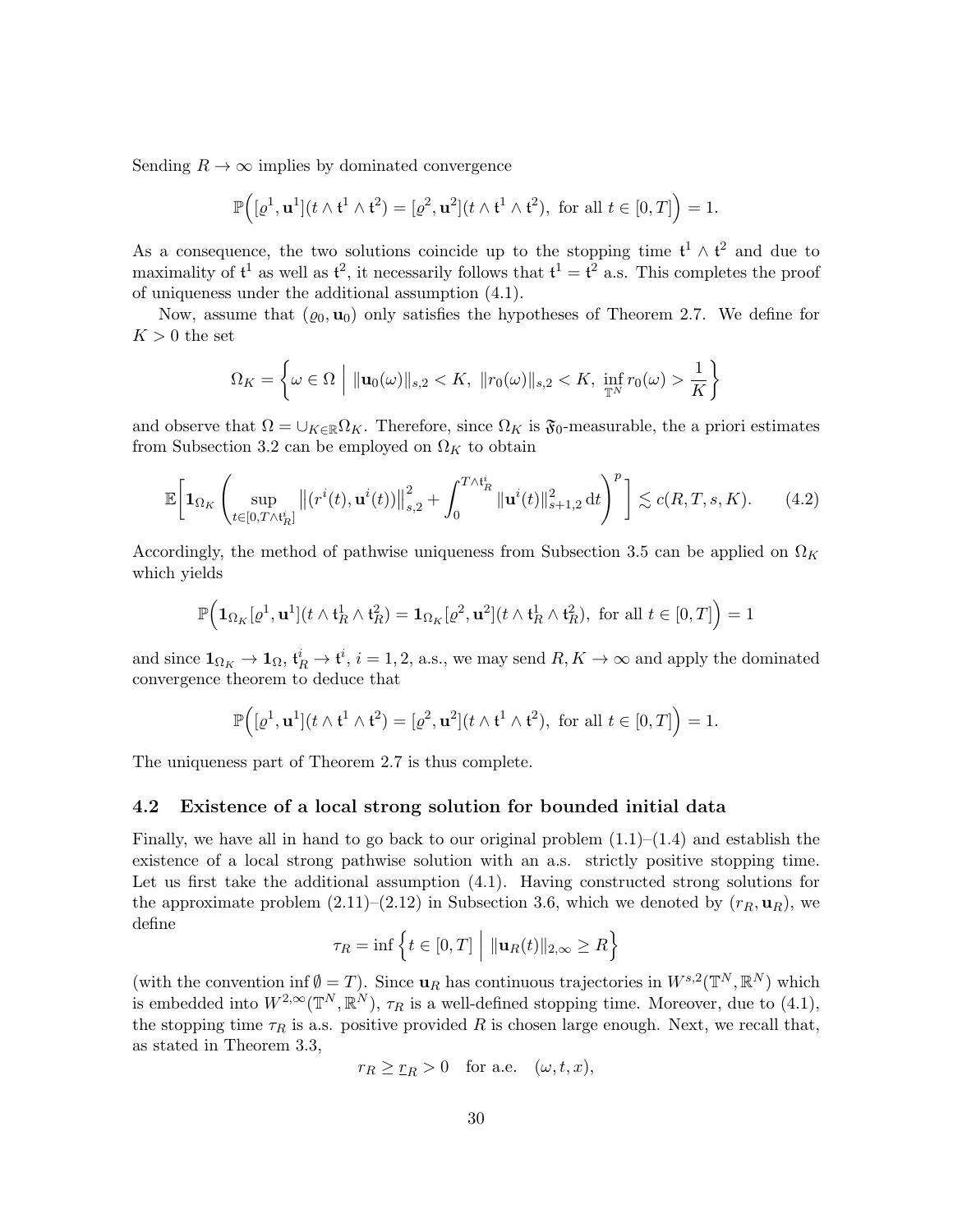for some deterministic constant  $r_R$ . Consequently, the density given by

$$
\varrho := \left(\frac{\gamma - 1}{2a\gamma}\right)^{\frac{1}{\gamma - 1}} r_R^{\frac{2}{\gamma - 1}},\tag{4.3}
$$

remains uniformly positive as well. Therefore, the unique solution  $(r_R, \mathbf{u}_R)$  of the approximated system  $(2.11)$ – $(2.12)$  with the initial condition

$$
\left(r_0:=\sqrt{\frac{2a\gamma}{\gamma-1}}\varrho_0^{\frac{\gamma-1}{2}},\mathbf{u}_0\right)
$$

generates a local strong pathwise solution

$$
\left(\varrho:=\left(\frac{\gamma-1}{2a\gamma}\right)^{\frac{1}{\gamma-1}}r_R^{\frac{2}{\gamma-1}},\mathbf{u}_R,\tau_R\right)
$$

of the original problem  $(1.1)$ – $(1.4)$  with the initial condition  $(\varrho_0, \mathbf{u}_0)$ .

#### 4.3 Existence of a local strong solution for general initial data

In order to relax the additional assumption upon the initial datum  $(4.1)$ , consider again a solution  $(r_R, \mathbf{u}_R)$  of the approximate problem  $(2.11)$ – $(2.12)$ . Now we consider a stopping time

$$
\tau_K = \tau_K^1 \wedge \tau_K^2 \wedge \tau_K^3,
$$
  

$$
\tau_K^1 = \inf \left\{ t \in [0, T] \middle| \| \mathbf{u}_R(t) \|_{s,2} \ge K \right\},\
$$
  

$$
\tau_K^2 = \inf \left\{ t \in [0, T] \middle| \| r_R(t) \|_{s,2} \ge K \right\},\
$$
  

$$
\tau_K^3 = \inf \left\{ t \in [0, T] \middle| \inf_{\mathbb{T}^N} r_R(t) \le \frac{1}{K} \right\},\
$$

with  $K = K(R) \rightarrow \infty$  as  $R \rightarrow \infty$  and

$$
K(R) < R \min\left\{1, \frac{1}{c_{1,\infty}}, \frac{1}{c_{2,\infty}}\right\},\
$$

where  $c_{1,\infty}$ ,  $c_{2,\infty}$  are the constants in the embedding inequalities

$$
||r||_{1,\infty} \leq c_{1,\infty} ||r||_{s,2}, \ ||\mathbf{u}||_{2,\infty} \leq c_{2,\infty} ||\mathbf{u}||_{s,2}.
$$

The stopping time  $\tau_K$  is chosen in such a way that on  $[0, \tau_K)$ 

$$
\sup_{t \in [0,\tau_K]} \|\mathbf{u}_R(t)\|_{2,\infty} < R, \quad \sup_{t \in [0,\tau_K]} \|r_R(t)\|_{1,\infty} < R, \quad \inf_{t \in [0,\tau_K]} \inf_{\mathbb{T}^N} r_R(t) > \frac{1}{R} \quad \mathbb{P}\text{-a.s.}
$$

Next we observe that Theorem 3.3 can be used to construct solutions with the stopping time  $\tau_K$  for general initial data as in Theorem 2.7. Indeed let  $(r_0, \mathbf{u}_0)$  be an  $\mathfrak{F}_0$ -measurable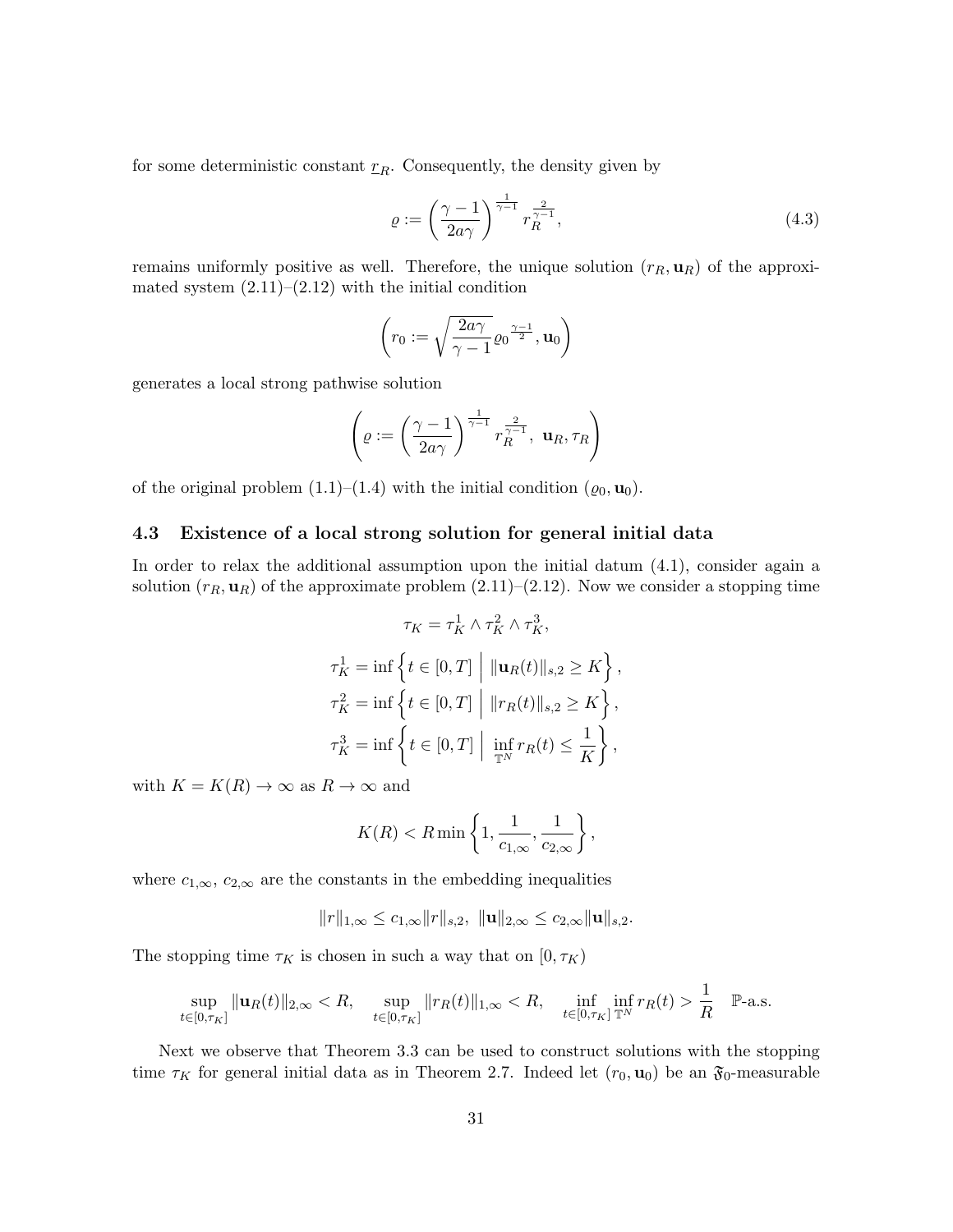random variable taking values in  $W^{s,2}(\mathbb{T}^N)\times W^{s,2}(\mathbb{T}^N,\mathbb{R}^N)$  such that  $r_0>0$  P-a.s. and define the set

$$
U_{K(R)} = \left\{ [r, \mathbf{u}] \in W^{s,2}(\mathbb{T}^N) \times W^{s,2}(\mathbb{T}^N, \mathbb{R}^N) \middle| \|r\|_{s,2} < K, \| \mathbf{u} \|_{s,2} < K, r > \frac{1}{K} \right\}.
$$

Theorem 3.3 then provides a (unique) solution  $[r_M, \mathbf{u}_M]$  to  $(2.11)-(2.12)$  with  $R = M$  and with the initial condition  $[r_0, \mathbf{u}_0] \mathbf{1}_{[r_0, \mathbf{u}_0] \in \{U_{K(M)} \setminus \cup_{J=1}^{M-1} U_{K(J)}\}}$ . It also solves the original system  $(2.9)$ – $(2.10)$  up to the stopping time  $\tau_{K(M)}$ . Next, we find that

$$
[r, \mathbf{u}] = \sum_{M=1}^{\infty} [r_M, \mathbf{u}_M] \mathbf{1}_{[r_0, \mathbf{u}_0] \in \{ U_{K(M)} \setminus \cup_{J=1}^{M-1} U_{K(J)} \}},
$$
(4.4)

solves the same problem with the initial data  $[r_0, \mathbf{u}_0]$  up to the a.s. strictly positive stopping time

$$
\tau = \sum_{M=1}^\infty \tau_{K(M)} {\bf 1}_{[r_0,{\bf u}_0]\in \big\{ U_{K(M)} \backslash \cup_{J=1}^{M-1} U_{K(J)} \big\}}.
$$

Note in particular that  $[r, \mathbf{u}]$  has a.s. continuous trajectories in  $W^{s,2}(\mathbb{T}^N) \times W^{s,2}(\mathbb{T}^N,\mathbb{R}^N)$  and the velocity also belongs to  $L^2(0,T;W^{s+1,2}(\mathbb{T}^N,\mathbb{R}^N))$  P-a.s. Indeed, there exists a disjoint collection of sets  $\Omega_M \subset \Omega$ ,  $M \in \mathbb{N}$ , satisfying  $\cup_M \Omega_M = \Omega$  such that  $[r, \mathbf{u}](\omega) = [r_M, \mathbf{u}_M](\omega)$ for a.e.  $\omega \in \Omega_M$ . And due to Theorem 3.3, the trajectories of  $[r_M, \mathbf{u}_M]$  are a.s. continuous in  $W^{s,2}(\mathbb{T}^N)\times W^{s,2}(\mathbb{T}^N,\mathbb{R}^N)$ . On the other hand, we loose the integrability in  $\omega$  as the initial condition is only assumed to be in  $W^{s,2}(\mathbb{T}^N) \times W^{s,2}(\mathbb{T}^N,\mathbb{R}^N)$  a.s. and no integrability in  $\omega$ is assumed. In particular, the estimate  $(3.1)$  is no longer valid for the solution  $(4.4)$ .

To conclude, after the straightforward transformation to the original variables  $[\rho, \mathbf{u}]$ , recall  $(4.3)$ , we obtain the existence of a local strong pathwise solution to problem  $(1.1)$ – $(1.4)$  with a strictly positive stopping time  $\tau$ .

#### 4.4 Existence of a maximal strong solution

The construction of maximal strong solutions can be found in many works, see e.g. [8, 14, 22, 31. In order to extend the solution  $(\varrho, \mathbf{u})$  to a maximal time of existence t, let T denote the set of all possible a.s. strictly positive stopping times corresponding to the solution starting from the initial datum  $(\varrho_0, \mathbf{u}_0)$ . According to the above proof, this set is nonempty. Moreover, it is closed with respect to finite minimum and finite maximum operations. More precisely,

$$
\sigma_1, \sigma_2 \in \mathcal{T} \Rightarrow \sigma_1 \vee \sigma_2 \in \mathcal{T},
$$

and

$$
\sigma_1, \sigma_2 \in \mathcal{T} \Rightarrow \sigma_1 \wedge \sigma_2 \in \mathcal{T},
$$

for any stopping times  $\sigma_1, \sigma_2$ . Let  $\mathfrak{t} = \text{ess sup}_{\sigma \in \mathcal{T}} \sigma$ . Then we may choose an increasing sequence  $(\sigma_M) \subset \mathcal{T}$  such that  $\lim_{M\to\infty} \sigma_M = \mathfrak{t}$  a.s. Let  $[\varrho_M, \mathbf{u}_M]$  be the corresponding sequence of solutions on  $[0, \sigma_M]$ . Due to uniqueness, this sequence defines a solution  $(\varrho, \mathbf{u})$  on  $\cup_M[0, \sigma_M]$  by setting  $(\varrho, \mathbf{u}) := (\varrho_M, \mathbf{u}_M)$  on  $[0, \sigma_M]$ . For each  $R \in \mathbb{N}$  we now define

$$
\tau_R = \mathfrak{t} \wedge \inf \left\{ t \in [0,T] \middle| \|\mathbf{u}(t)\|_{2,\infty} \geq R \right\}.
$$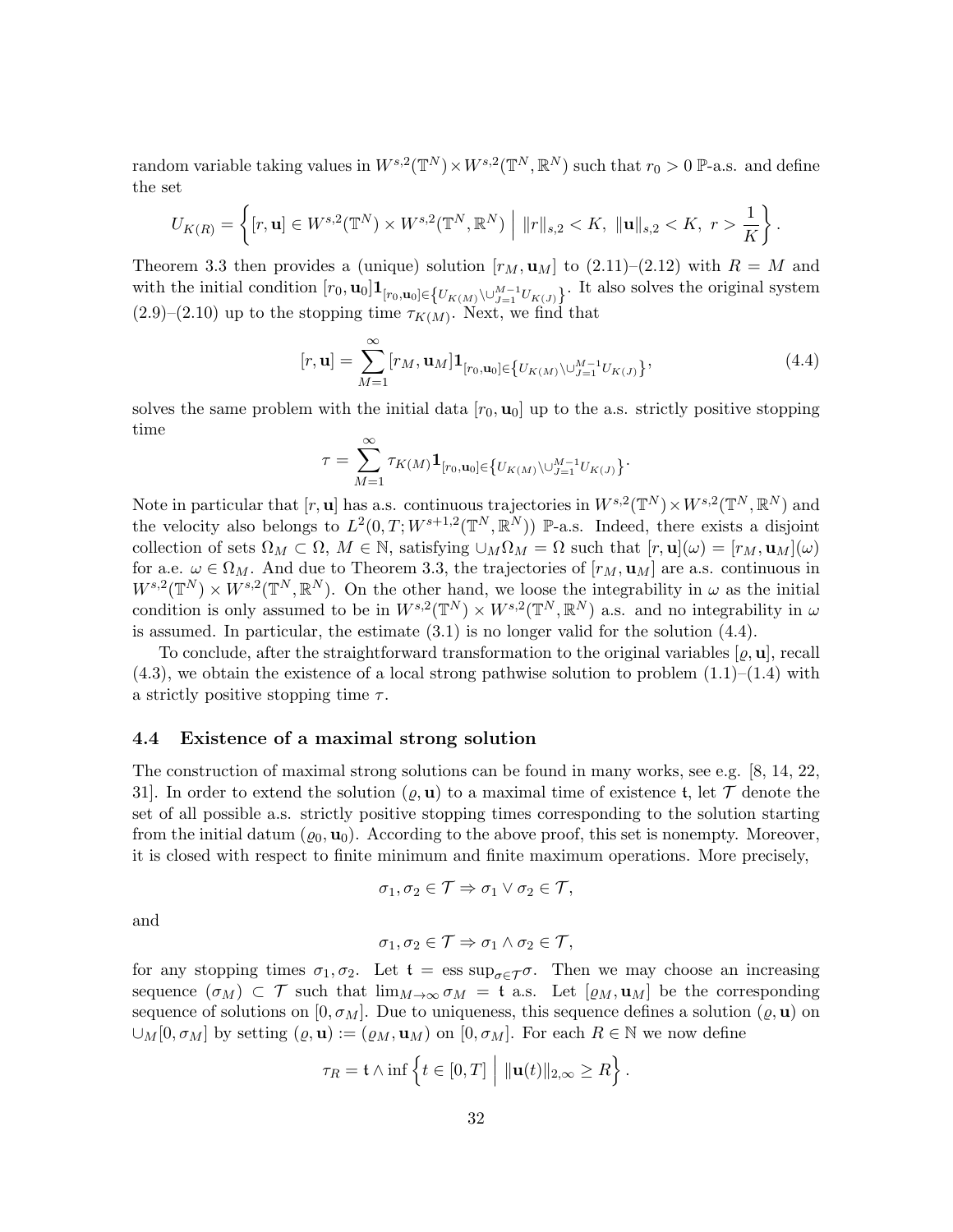Then  $(\varrho, \mathbf{u})$  is a solution on  $[0, \sigma_M \wedge \tau_R]$  and sending  $M \to \infty$  we obtain that  $(\varrho, \mathbf{u})$  is a solution on [0,  $\tau_R$ ]. Note that  $\tau_R$  is not a.s. strictly positive unless  $\|\mathbf{u}_0\|_{2,\infty} < R$ . Nevertheless, since  $\mathbf{u}_0 \in W^{s,2}(\mathbb{T}^N,\mathbb{R}^N)$  a.s. we may deduce that for almost every  $\omega$  there exists  $R = R(\omega)$ such that  $\mathfrak{t}_{R(\omega)}(\omega) > 0$ . To guarantee the strict positivity, we combine the two sequences of stopping times  $(\sigma_R)$  and  $(\tau_R)$  and define  $\mathfrak{t}_R = \sigma_R \vee \tau_R$ . Then each triplet  $(\varrho, \mathbf{u}, \mathbf{t}_R), R \in \mathbb{N}$ , is a local strong pathwise solution with an a.s. strictly positive stopping time. Next, we observe that, by repeating the construction of a local strong pathwise solution, a solution on  $[0, t_R]$  can be extended to a solution on  $[0, t_R + \sigma]$  for an a.s. strictly positive stopping time  $\sigma$ . In fact, by the method from Section 4.3 we can construct a new solution starting from  $[\varrho(\mathfrak{t}_R), \mathbf{u}(\mathfrak{t}_R)]$  and glue both together (recall that solutions are unique, cf. Section 4.1). Thus, in order to show that  $t_R < t$  on  $[t < T]$ , assume for a contradiction that  $\mathbb{P}(t_R = t < T) > 0$ . Then we have  $t_R + \sigma \in \mathcal{T}$  and hence  $\mathbb{P}(\mathfrak{t} < t_R + \sigma) > 0$  which contradicts the maximality of t. Consequently,  $(t_R)$  is an increasing sequence of stopping times converging to t. Moreover, on the set  $|t < T|$  we have that

$$
\sup_{t\in[0,\mathfrak{t}_R]}\|\mathbf{u}(t)\|_{2,\infty}\geq R.
$$

Thus, the existence part of Theorem 2.7 is complete.

## References

- [1] A. Bensoussan and J. Frehse. Local solutions for stochastic Navier–Stokes equations.  $M2AN$  Math. Model. Numer. Anal. **34**, 241–273, 2000. (Special issue for R. Temams 60th birthday)
- [2] A. Bensoussan and R. Temam. Equations stochastiques du type Navier–Stokes. J. Funct. ´ Anal. 13, 195–222, 1973.
- [3] H. Bessaih. Martingale solutions for stochastic Euler equations. Stochastic Anal. Appl., 17(5):713?725, 1999.
- [4] H. Bessaih and F. Flandoli. 2-D Euler equation perturbed by noise. NoDEA Nonlinear Differential Equations Appl., 6(1):35?54, 1999.
- [5] D. Breit, E. Feireisl, and M. Hofmanová. Incompressible limit for compressible fluids with stochastic forcing. Arch. Rat. Mech. Anal. 222, 895–926, 2016.
- [6] D. Breit, E. Feireisl, and M. Hofmanová. Compressible fluids driven by stochatic forcing: The relative energy inequality and applications. *Commun. Math. Phys.* **350**, 443–473, 2017.
- [7] D. Breit and Hofmanová. Stochastic Navier–Stokes equations for compressible fluids. Indiana Univ. Math. J. 65, 1183–1250, 2016.
- [8] Z. Brzeźniak, B. Maslowski and J. Seidler. Stochastic nonlinear beam equations. *Probab.* Theory Relat. Fields., 132, 119–149, 2005.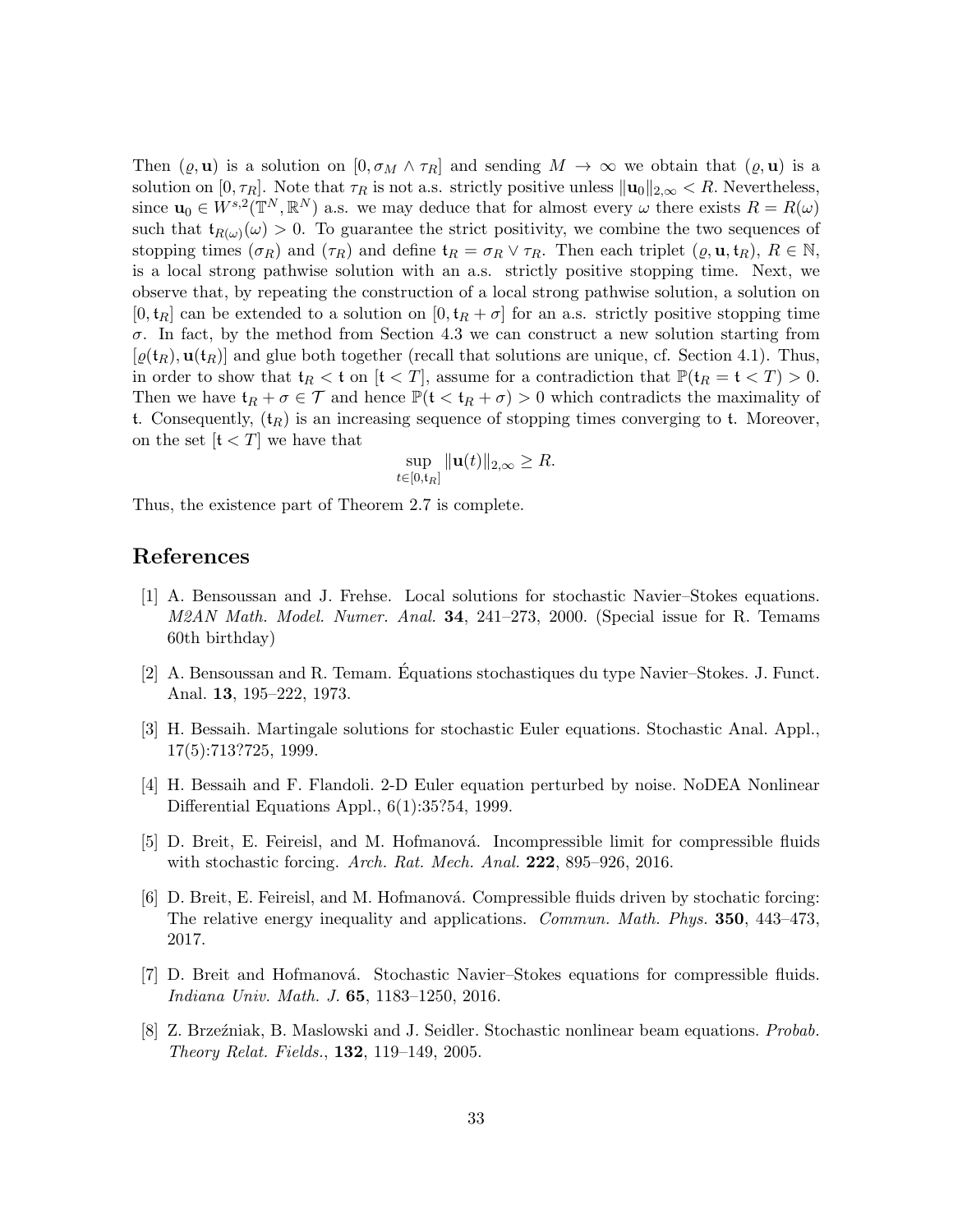- [9] Z. Brzeźniak and S. Peszat. Stochastic two dimensional Euler equations. Ann. Probab., 29(4):1796–1832, 2001.
- [10] Z. Brze´zniak and S. Peszat. Strong local and global solutions for stochastic Navier–Stokes equations. Infinite Dimensional Stochastic Analysis (Amsterdam, 1999), Verh. Afd. Natuurkd. 1. Reeks. K. Ned. Akad. Wet., vol. 52, R. Neth. Acad. Arts Sci., Amsterdam, 2000, pp. 85–98.
- [11] M. Capinski and N. J. Cutland. Stochastic Euler equations on the torus. Ann. Appl. Probab., 9, 688–705, 1999.
- [12] Y. Cho, H.J. Choe, and H. Kim. Unique solvability of the initial boundary value problems for compressible viscous fluids. J. Math. Pures. Appl., 83, 243–275, 2004.
- [13] G. Da Prato and J. Zabczyk. Stochastic Equations in Infinite Dimensions. Encyclopedia Math. Appl. 44, Cambridge University Press, Cambridge, 1992.
- [14] K. D. Elworthy. Stochastic differential equations on manifolds. Cambridge University Press. 1982.
- [15] Eduard Feireisl, Bohdan Maslowski, and Antonín Novotný. Compressible fluid flows driven by stochastic forcing. J. Differential Equations, 254(3), 1342–1358, 2013.
- [16] F. Flandoli. An introduction to 3D stochastic fluid dynamics. In SPDE in Hydrodynamic: Recent Progress and Prospects. Lecture Notes in Math. 1942 51–150. Springer, Berlin, 2008.
- [17] F. Flandoli and D. Gatarek Martingale and stationary solutions for stochastic Navier-Stokes equations. Probab. Theory Relat. Fields, 102, 367–391, 1995.
- [18] I. Gallagher. A remark on smooth solutions of the weakly compressible periodic Navier– Stokes equations. J. Math. Kyoto Univ., 40(3), 525–540, 2000.
- [19] N. E. Glatt-Holtz and V. C. Vicol. Local and global existence of smooth solutions for the stochastic Euler equations with multiplicative noise. Ann. Probab.,  $42(1)$ , 80–145, 2014.
- [20] István Gyöngy and Nicolai Krylov. Existence of strong solutions for Itô's stochastic equations via approximations. Probab. Theory Related Fields, 105(2), 143–158, 1996.
- [21] M. Hofmanová. Degenerate parabolic stochastic partial differential equations. Stochastic Process. Appl., 123(12), 4294–4336, 2013.
- [22] J. Jacod. Calcul stochastique et probl`emes de martingales, volume 714 of Lecture Notes in Mathematics. Springer, Berlin, 1979.
- [23] J. U. Kim. Existence of a local smooth solution in probability to the stochastic Euler equations in  $R^3$ . Journal of Functional Analysis. 256(11):3660-87, 2009.
- [24] J. U. Kim. On the stochastic Euler equations in a two-dimensional domain. SIAM J. Math. Anal., 33(5):1211–1227 (electronic), 2002.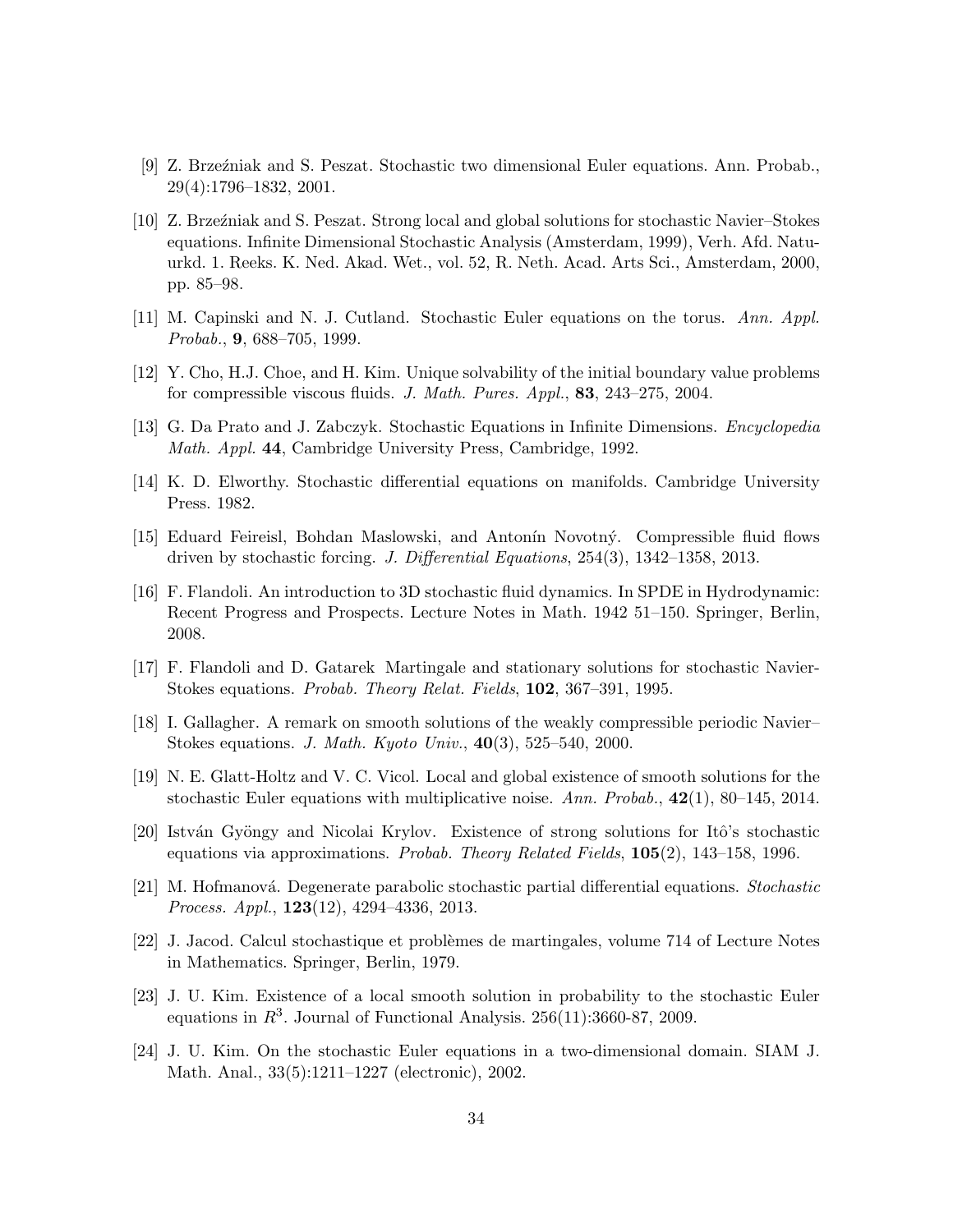- [25] J. U. Kim. On the stochastic quasi-linear symmetric hyperbolic system. J. Differential  $Equations, 250(3), 1650-1684, 2011.$
- [26] S. Kuksin and A. Shirikyan. Mathematics of two-dimensional turbulence, volume 194 of Cambridge Tracts in Mathematics. Cambridge University Press, Cambridge, 2012.
- [27] N. V. Krylov and B. L. Rozovskii, Stochastic evolution equations, Current problems in mathematics, Vol. 14 (Russian), Akad. Nauk SSSR, Vsesoyuz. Inst. Nauchn. i Tekhn. Informatsii, Moscow, 1979, 71–146, 256.
- [28] A. Majda. Compressible fluid flow and systems of conservation laws in several space variables, volume 53 of Applied Mathematical Sciences. Springer-Verlag, New York, 1984.
- [29] A. Matsumura and T. Nishida. The initial value problem for the equations of motion of viscous and heat-conductive gases. J. Math. Kyoto Univ., 20, 67–104, 1980.
- [30] A. Matsumura and T. Nishida. The initial value problem for the equations of motion of compressible and heat conductive fluids. Commun. Math. Phys., 89, 445–464, 1983.
- [31] R. Mikulevicius and B. L. Rozovskii. Stochastic Navier-Stokes equations for turbulent flows. SIAM J. Math. Anal., 35(5):1250–1310, 2004.
- [32] R. Mikulevicius and G. Valiukevicius. On stochastic Euler equation in Rd. Electron. J. Probab., 5, 1–20 (electronic), 2000.
- [33] M. Romito. Some probabilistic topics in the Navier–Stokes equations. Recent progress in the theory of the Euler and Navier–Stokes equations. London Math. Soc. Lecture Note Ser. 430, 175–232, Cambridge Univ. Press, Cambridge, 2016.
- [34] B. Schmalfuss, Qualitative properties for the stochastic Navier-Stokes equation, Nonlinear Anal. 28 (1997), no. 9, 1545–1563.
- [35] S. Smith. Random Perturbations of Viscous Compressible Fluids: Global Existence of Weak Solutions. arXiv:1504.00951v1.
- [36] E. Tornatore and H. F. Yashima. One-dimensional stochastic equations for a viscous barotropic gas. Ricerche Mat., 46(2), 255–283 (1998), 1997.
- [37] E. Tornatore. Global solution of bi-dimensional stochastic equation for a viscous gas. NoDEA Nonlinear Differential Equations Appl., 7(4), 343–360, 2000.
- [38] V. A. Vaĭgant and A. V. Kazhikhov. On the existence of global solutions of twodimensional Navier-Stokes equations of a compressible viscous fluid. Sibirsk. Mat. Zh., 36(6), 1283–1316, ii, 1995.
- [39] A. Valli and M. Zajaczkowski. Navier-Stokes equations for compressible fluids: Global existence and qualitative properties of the solutions in the general case. Commun. Math. Phys., 103, 259–296, 1986.